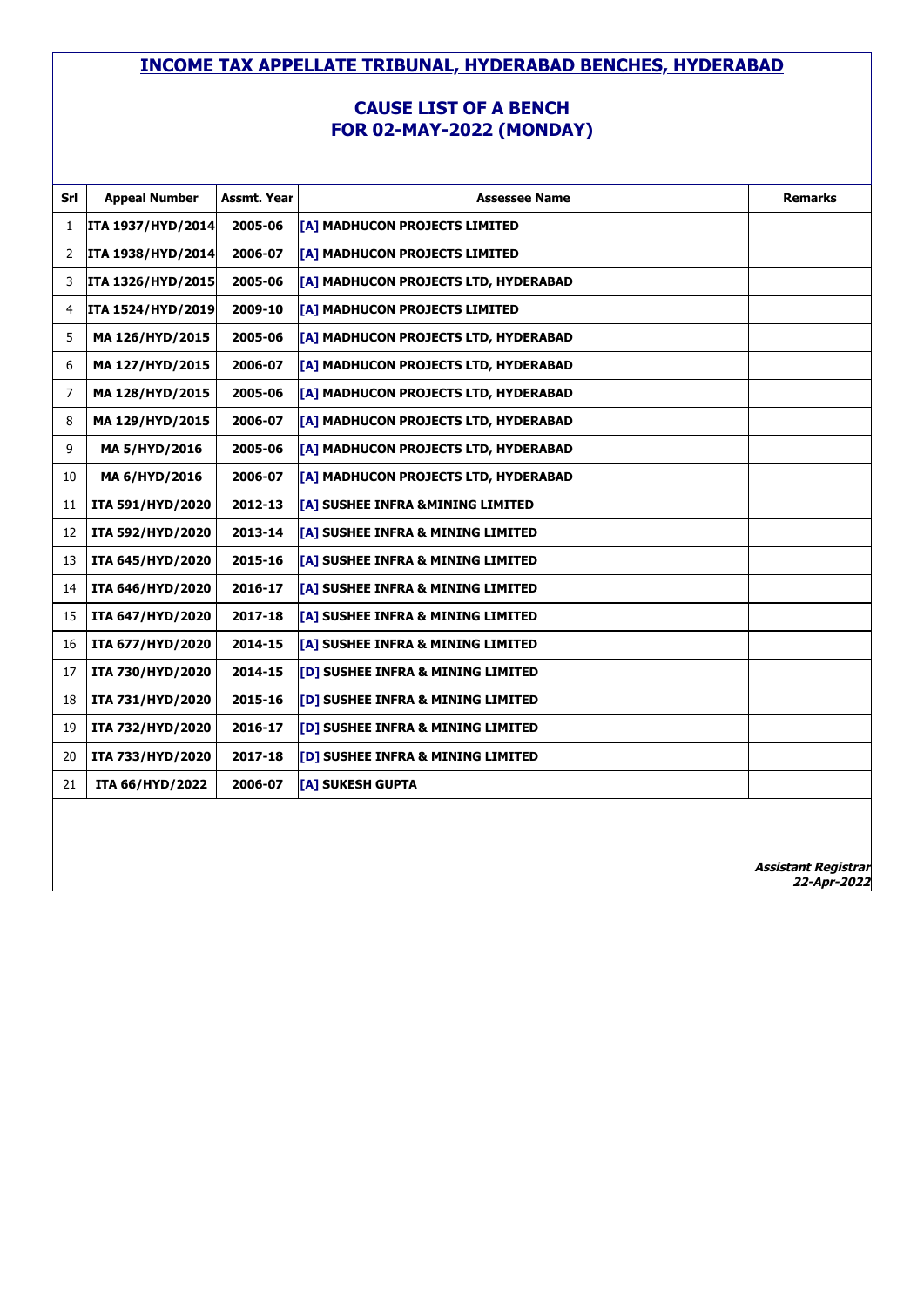# **CAUSE LIST OF A BENCH FOR 04-MAY-2022 (WEDNESDAY)**

| Srl | <b>Appeal Number</b> | Assmt. Year           | <b>Assessee Name</b>                                                                    | <b>Remarks</b> |
|-----|----------------------|-----------------------|-----------------------------------------------------------------------------------------|----------------|
| 1   | ITA 741/HYD/2011     | 2006-07               | [A] M/S. PRESTIGE AVENUES LIMITED, HYD                                                  |                |
| 2   | ITA 742/HYD/2011     | 2007-08               | [A] M/S. PRESTIGE AVENUES LIMITED, HYD                                                  |                |
| 3   | ITA 763/HYD/2011     | 2006-07               | [D] M/S PRESTIGE AVENUES LIMITED                                                        |                |
| 4   | ITA 764/HYD/2011     | 2007-08               | [D] M/S PRESTIGE AVENUES LIMITED                                                        |                |
| 5   | ITA 284/HYD/2016     | 2004-05               | [D] SAINT GOBAIN VETROTEX INDIA LTD., HYD                                               |                |
| 6   | ITA 453/HYD/2016     | 2011-12               | [A] SHANTA SRIRAM CONSTRUCTIONS PVT.LTD., HYD                                           |                |
| 7   | ITA 812/HYD/2017     | 1987-88 to<br>1997-98 | [A] GALADA POWER AND TELECOMMUNICATION LIMITED, HYDERABAD                               |                |
| 8   | ITA 895/HYD/2018     | 2012-13               | [D] ATHENA GLOBAL TECHNOLOGIES LIMITED (FORMERLY M/S VJIL<br><b>CONSULTING LIMITED)</b> |                |
| 9   | ITA 896/HYD/2018     | 2012-13               | [D] ATHENA GLOBAL TECHNOLOGIES LIMITED (FORMERLY M/S VJIL<br><b>CONSULTING LIMITED)</b> |                |
| 10  | ITA 1266/HYD/2018    | 2012-13               | [A] ATHENA GLOBAL TECHNOLOGIES LIMITED                                                  |                |
| 11  | ITA 1039/HYD/2018    | 2006-07               | [D] PANYAM CEMENTS & MINERAL INDUSTRIES LIMITED                                         |                |
| 12  | ITA 1963/HYD/2018    | 2009-10               | [D] PANYAM CEMENT & MINERAL INDUSTRIS LIMITED                                           |                |
| 13  | CO 41/HYD/2018       | 2009-10               | [[A] PANYAM CEMENT & MINERAL INDUSTRIS LIMITED                                          |                |
| 14  | ITA 726/HYD/2019     | 2015-16               | [A] CES LIMITED                                                                         |                |
| 15  | ITA 1523/HYD/2019    | 2010-11               | [A] NAMA SEETAIAH                                                                       |                |
| 16  | ITA 393/HYD/2021     | 2011-12               | [A] NAMA SEETAIAH                                                                       |                |
| 17  | ITA 575/HYD/2019     | 2007-08               | [A] NARASIMHA REDDY KOTTA                                                               |                |
| 18  | ITA 1687/HYD/2019    | 2009-10               | [A] SRI VENKATESH DEVELOPERS                                                            |                |
| 19  | ITA 1696/HYD/2019    | 2006-07               | [A] MANJULA KODURU                                                                      |                |
| 20  | ITA 508/HYD/2020     | 2011-12               | [D] ASCEND TELCOM INFRASTRUTURE PRIVATE LIMITED                                         |                |
| 21  | ITA 509/HYD/2020     | 2015-16               | [D] ASCEND TELCOM INFRASTRUTURE PRIVATE LIMITED                                         |                |
| 22  | ITA 510/HYD/2020     | 2016-17               | [D] ASCEND TELCOM INFRASTRUTURE PRIVATE LIMITED                                         |                |
| 23  | ITA 539/HYD/2020     | 2010-11               | [A] ASCEND TELECOM INFRASTRUCTURE PRIVATE LIMITED                                       |                |
| 24  | ITA 552/HYD/2020     | 2010-11               | <b>DI ASCEND TELECOM INFRASTRUCTURE PRIVATE LIMITED</b>                                 |                |
| 25  | ITA 553/HYD/2020     | 2012-13               | [D] ASCEND TELECOM INFRASTRUCTURE PRIVATE LIMITED                                       |                |
| 26  | ITA 554/HYD/2020     | 2013-14               | [D] ASCEND TELECOM INFRASTRUCTURE PRIVATE LIMITED                                       |                |
| 27  | ITA 555/HYD/2020     | 2014-15               | [D] ASCEND TELECOM INFRASTRUCTURE PRIVATE LIMITED                                       |                |
| 28  | ITA 556/HYD/2020     | 2017-18               | [D] ASCEND TELECOM INFRASTRUCTURE PRIVATE LIMITED                                       |                |
| 29  | CO 10/HYD/2020       | 2011-12               | [A] ASCEND TELCOM INFRASTRUTURE PRIVATE LIMITED                                         |                |
| 30  | CO 11/HYD/2020       | 2015-16               | [A] ASCEND TELCOM INFRASTRUTURE PRIVATE LIMITED                                         |                |
| 31  | CO 12/HYD/2020       | 2012-13               | [A] ASCEND TELECOM INFRASTRUCTURE PRIVATE LIMITED                                       |                |
| 32  | CO 13/HYD/2020       | 2013-14               | [A] ASCEND TELECOM INFRASTRUCTURE PRIVATE LIMITED                                       |                |
| 33  | CO 14/HYD/2020       | 2014-15               | [A] ASCEND TELECOM INFRASTRUCTURE PRIVATE LIMITED                                       |                |
| 34  | ITA 601/HYD/2020     | 2015-16               | [A] RAJ KUMAR APPALA                                                                    |                |
| 35  | ITA 232/HYD/2020     | 2008-09               | [D] LAKSHMI NARAYANA TURAIRAO                                                           |                |
| 36  | ITA 348/HYD/2021     | 2008-09               | [A] GADDAM SHYAMPRASAD REDDY                                                            |                |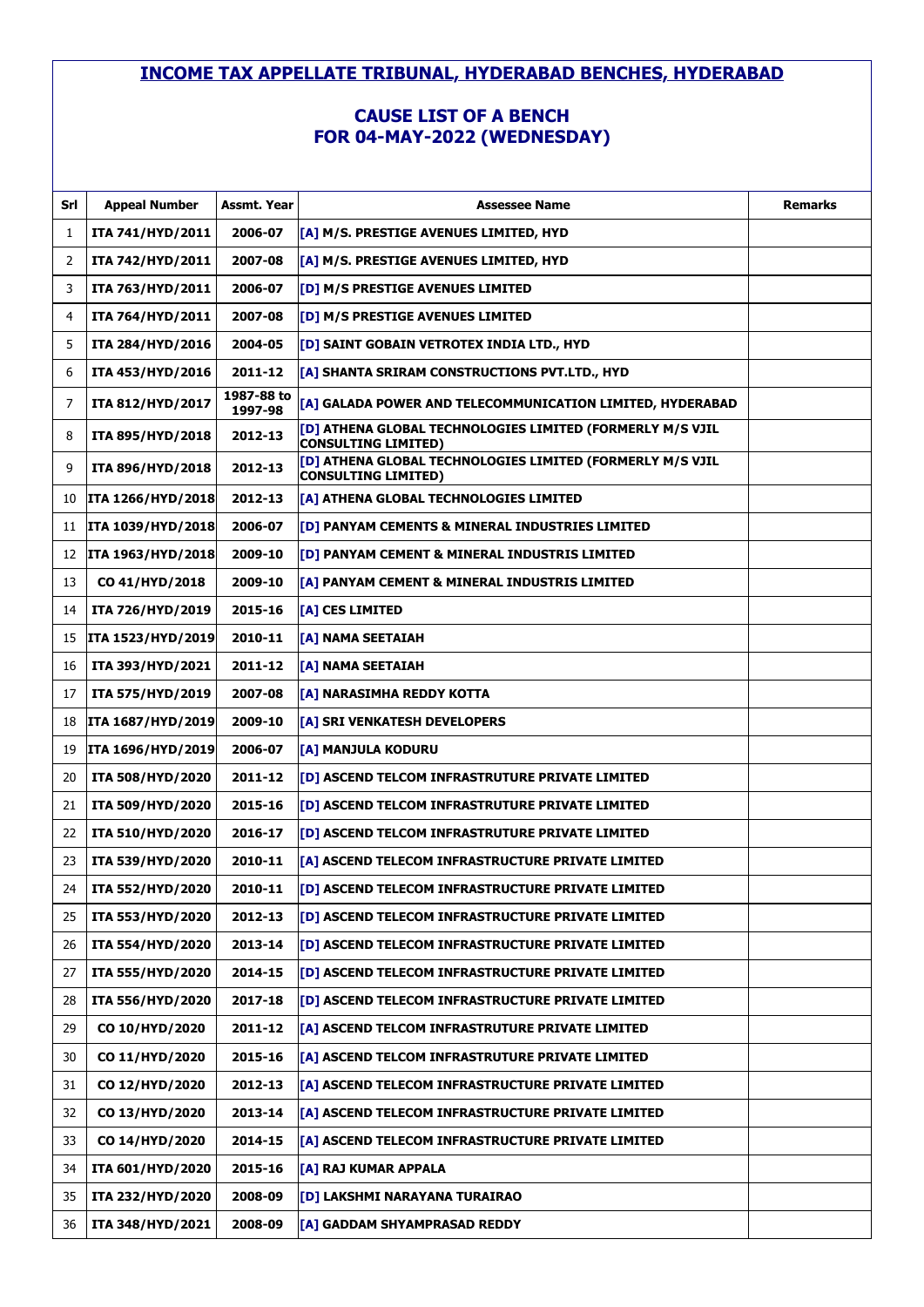### **CAUSE LIST OF A BENCH FOR 04-MAY-2022 (WEDNESDAY)**

| Srl | <b>Appeal Number</b> | Assmt. Year | <b>Assessee Name</b>                       | <b>Remarks</b>             |
|-----|----------------------|-------------|--------------------------------------------|----------------------------|
| 37  | ITA 349/HYD/2021     | 2009-10     | <b>TA1 GADDAM SHYAMPRASAD REDDY</b>        |                            |
| 38  | ITA 350/HYD/2021     | 2010-11     | <b>TA1 GADDAM SHYAMPRASAD REDDY</b>        |                            |
| 39  | ITA 351/HYD/2021     | 2018-19     | [A] GADDAM SHYAMPRASAD REDDY               |                            |
| 40  | ITA 69/HYD/2022      | 2016-17     | <b>[A] HARISH KUMAR MURALIDHAR HARWANI</b> |                            |
|     |                      |             |                                            |                            |
|     |                      |             |                                            |                            |
|     |                      |             |                                            | <b>Accistant Registrar</b> |

**nt Regi 22-Apr-2022**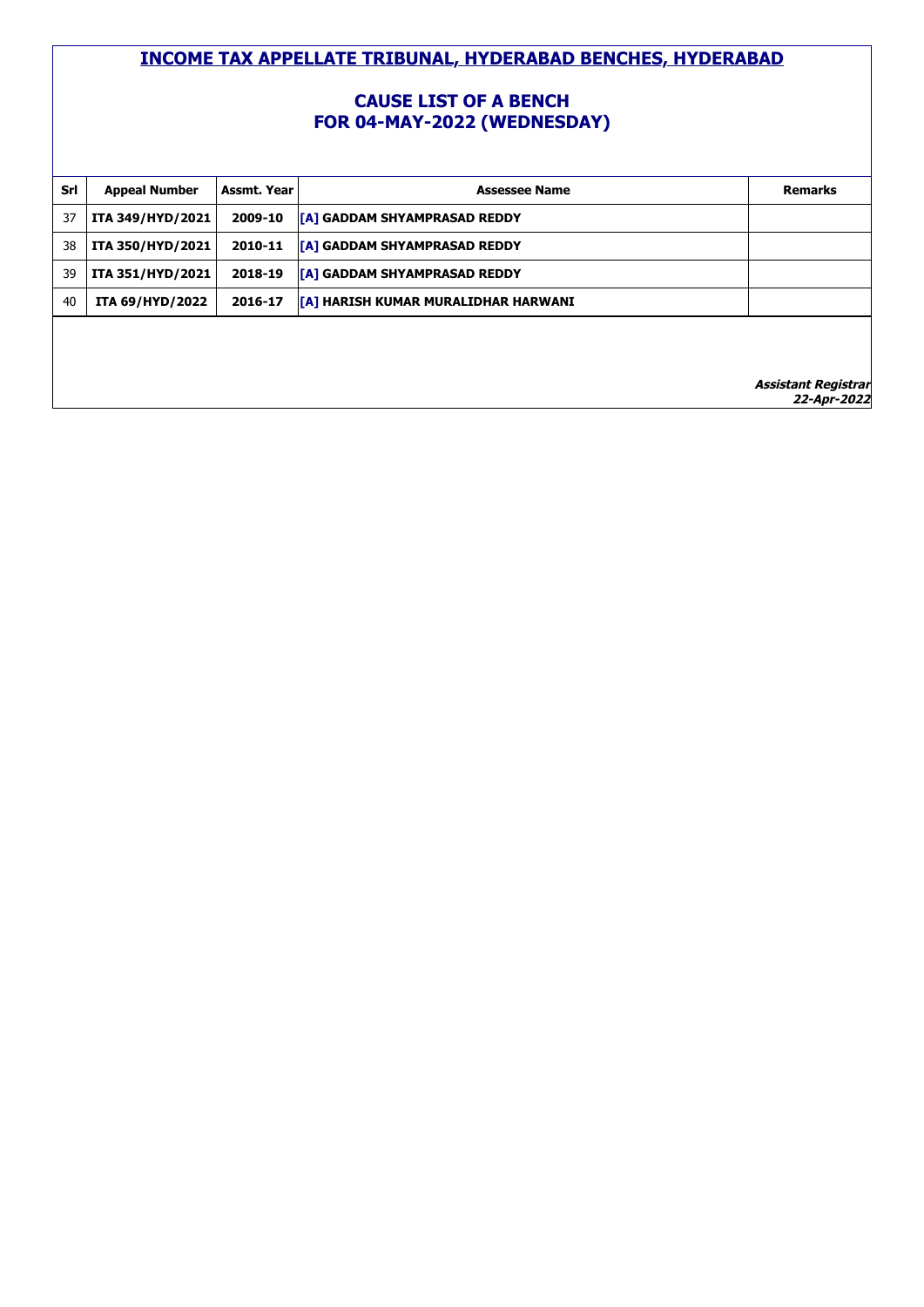# **CAUSE LIST OF A BENCH FOR 05-MAY-2022 (THURSDAY)**

| Srl | <b>Appeal Number</b>     | Assmt. Year | <b>Assessee Name</b>                              | <b>Remarks</b>             |
|-----|--------------------------|-------------|---------------------------------------------------|----------------------------|
| 1   | <b>ITA 1324/HYD/2018</b> | 2014-15     | [[A] MAYTAS-RITHWIK(JV)                           |                            |
| 2   | <b>ITA 1467/HYD/2019</b> | 2015-16     | [A] AFTON CHEMICAL INDIA PRIVATE LIMITED          |                            |
| 3   | ITA 1499/HYD/2019        | 2016-17     | [D] MEGHA ENGINEERING AND INFRASTRUCTURES LIMITED |                            |
| 4   | ITA 1825/HYD/2019        | <b>NA</b>   | [[A] SOCIETY FOR ECONOMIC DEVELOPMENT             |                            |
| 5   | ITA 412/HYD/2020         | 2014-15     | [A] SADAGAUNI KESARI HANUMAN GOUD                 |                            |
| 6   | ITA 480/HYD/2020         | 2017-18     | <b>[D] R NARASIMHA REDDY</b>                      |                            |
| 7   | ITA 142/HYD/2021         | 2014-15     | [A] SHAFIUDDIN MOHAMMED                           |                            |
| 8   | ITA 143/HYD/2021         | 2015-16     | <b>[A] SHAFIUDDIN MOHAMMED</b>                    |                            |
| 9   | ITA 144/HYD/2021         | 2016-17     | <b>[A] SHAFIUDDIN MOHAMMED</b>                    |                            |
| 10  | ITA 145/HYD/2021         | 2017-18     | <b>[A] SHAFIUDDIN MOHAMMED</b>                    |                            |
| 11  | ITA 146/HYD/2021         | 2018-19     | <b>[A] SHAFIUDDIN MOHAMMED</b>                    |                            |
| 12  | ITA 435/HYD/2021         | 2015-16     | <b>[A] GALLA RAVINDRANATH HUF</b>                 |                            |
| 13  | ITA 552/HYD/2021         | 2017-18     | [A] GKC PROJECTS LIMITED                          |                            |
| 14  | ITA 553/HYD/2021         | 2016-17     | <b>TA1 KISHORE KUMAR</b>                          |                            |
| 15  | ITA 554/HYD/2021         | 2017-18     | <b>TA1 KISHORE KUMAR</b>                          |                            |
| 16  | ITA 70/HYD/2022          | 2010-11     | [A] NEELAKANTA REDDY MUDDAM                       |                            |
|     |                          |             |                                                   |                            |
|     |                          |             |                                                   |                            |
|     |                          |             |                                                   | <b>Assistant Registrar</b> |

**22-Apr-2022**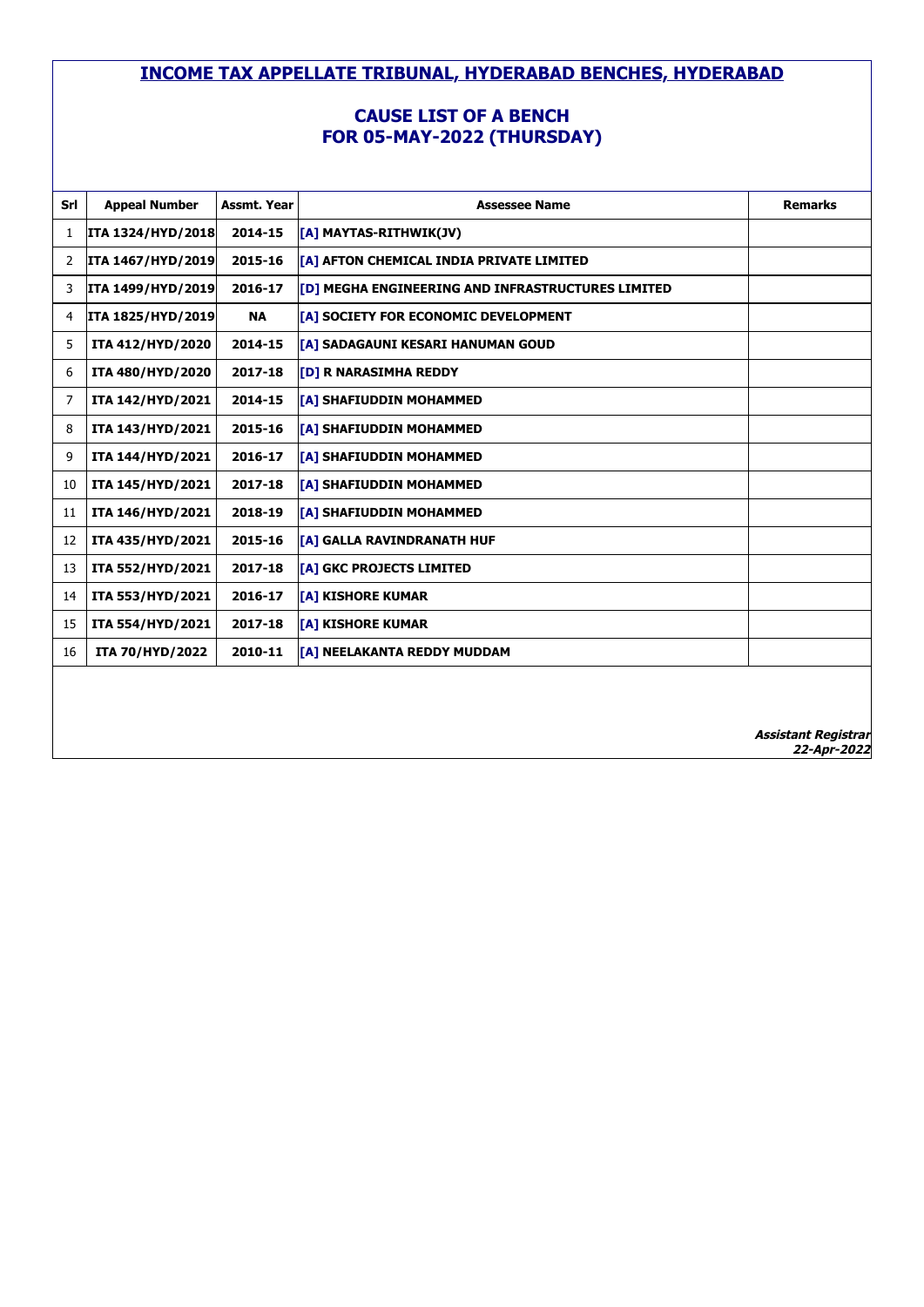#### **CAUSE LIST OF A BENCH FOR 09-MAY-2022 (MONDAY)**

| Srl | <b>Appeal Number</b>     | Assmt. Year | <b>Assessee Name</b>                                  | <b>Remarks</b> |
|-----|--------------------------|-------------|-------------------------------------------------------|----------------|
| 1   | ITA 675/HYD/2017         | 2009-10     | [A] MAJETY MADHAVI, VIJAYAWADA (RECALLED CASES)       |                |
| 2   | ITA 897/HYD/2017         | 2009-10     | [A] MADHAVI MAJETY, VIJAYAWADA                        |                |
| 3   | ITA 898/HYD/2017         | 2011-12     | [A] MADHAVI MAJETY, VIJAYAWADA                        |                |
| 4   | <b>ITA 1342/HYD/2018</b> | 2008-09     | [A] MAJETY MADHAVI                                    |                |
| 5   | <b>ITA 1490/HYD/2018</b> | 2008-09     | [A] SMT.MAJETY MADHAVI                                |                |
| 6   | ITA 896/HYD/2017         | 2011-12     | [A] SURENDRANATH MAJETY, VIJAYAWADA                   |                |
| 7   | ITA 963/HYD/2017         | 2010-11     | [A] AET LABORATORIES PRIVATE LIMITED, MEDAK           |                |
| 8   | ITA 18/HYD/2019          | 2010-11     | [A] INDU PROJECTS LIMITED                             |                |
| 9   | ITA 207/HYD/2019         | 2015-16     | [D] ASHOKA DEVELOPERS & BUILDERS LIMITED              |                |
| 10  | ITA 444/HYD/2019         | 2014-15     | [A] NADELLA MUNIKANNAIAH                              |                |
| 11  | ITA 579/HYD/2019         | 2014-15     | [A] VENKAT NARSIMHA REDDY                             |                |
| 12  | ITA 893/HYD/2019         | 2013-14     | <b>TA1 BA CONTINUUM INDIA PRIVATE LIMITED</b>         |                |
| 13  | ITA 1897/HYD/2019        | 2015-16     | [A] MYLAN LABORATOREIS LIMITED                        |                |
| 14  | ITA 562/HYD/2020         | 2007-08     | [A] OM VISHNU CONSTRUCTIONS                           |                |
| 15  | ITA 588/HYD/2020         | 2007-08     | [A] OM VISHNU CONSTRUCTIONS                           |                |
| 16  | ITA 600/HYD/2020         | 2009-10     | [A] RAVINDER REDDY GADDAM RAJA                        |                |
| 17  | IT(TP)A<br>73/HYD/2022   | 2017-18     | [A] IVY SOFTWARE DEVELOPMENT SERVICES PRIVATE LIMITED |                |
|     |                          |             |                                                       |                |
|     |                          |             |                                                       |                |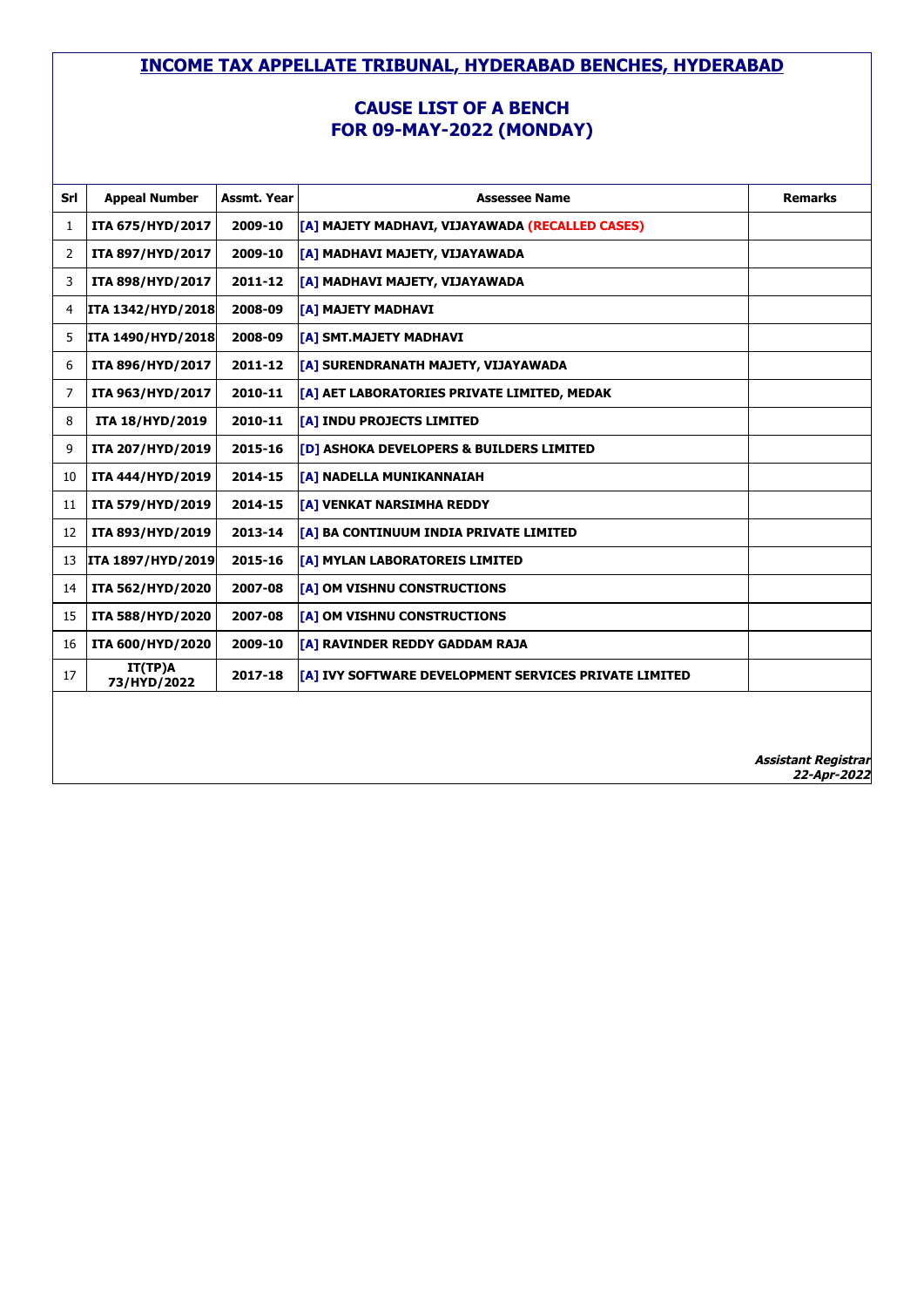# **CAUSE LIST OF A BENCH FOR 10-MAY-2022 (TUESDAY)**

| Srl          | <b>Appeal Number</b>     | Assmt. Year | <b>Assessee Name</b>                                                      | <b>Remarks</b> |
|--------------|--------------------------|-------------|---------------------------------------------------------------------------|----------------|
| $\mathbf{1}$ | ITA 393/HYD/2014         | 2008-09     | [A] MEKALA LALITHA                                                        |                |
| 2            | <b>ITA 1692/HYD/2019</b> | 2007-08     | [A] PAWAN KUMAR MAKALA                                                    |                |
| 3            | <b>ITA 1693/HYD/2019</b> | 2008-09     | [A] PAWAN KUMAR MAKALA                                                    |                |
| 4            | <b>ITA 1694/HYD/2019</b> | 2007-08     | [A] BALAKRISHNA MAKALA                                                    |                |
| 5            | <b>ITA 1695/HYD/2019</b> | 2008-09     | [A] BALAKRISHNA MAKALA                                                    |                |
| 6            | ITA 813/HYD/2015         | 2006-07     | [A] SANATHNAGAR ENTERPRISES LTD., (FORMERLY BAKELITE HYLAM<br> LTD.), HYD |                |
| 7            | ITA 494/HYD/2016         | 2010-11     | [D] MAYTAS NCC JV, HYD                                                    |                |
| 8            | <b>ITA 1198/HYD/2017</b> | 2011-12     | [D] MAYTAS-NCC-JV                                                         |                |
| 9            | <b>ITA 1545/HYD/2017</b> | 2006-07     | [D] MAYTAS-NCC JV                                                         |                |
| 10           | ITA 1546/HYD/2017        | 2007-08     | [D] MAYTAS NCC-JV, HYDERABAD                                              |                |
| 11           | <b>ITA 1547/HYD/2017</b> | 2008-09     | [D] MAYTAS NCC-JV, HYDERABAD                                              |                |
| 12           | ITA 1548/HYD/2017        | 2009-10     | [D] MAYTAS-NCC JV                                                         |                |
| 13           | ITA 690/HYD/2018         | 2014-15     | [A] MAYTAS NCC JV                                                         |                |
| 14           | ITA 774/HYD/2018         | 2013-14     | <b>[A] MAYTAS-NCC JV</b>                                                  |                |
| 15           | ITA 508/HYD/2017         | 2013-14     | [A] TN (DK) EXPRESS WAYS LIMITED, HYDERABAD                               |                |
| 16           | <b>ITA 2019/HYD/2018</b> | 2012-13     | [A] RAGHAVA REDDY KUNAM                                                   |                |
| 17           | <b>ITA 2020/HYD/2018</b> | 2013-14     | [A] RAGHAVA REDDY KUNAM                                                   |                |
| 18           | <b>ITA 2021/HYD/2018</b> | 2012-13     | [A] K RAJINI KUNAM                                                        |                |
| 19           | <b>ITA 2022/HYD/2018</b> | 2013-14     | [A] K RAJINI KUNAM                                                        |                |
| 20           | <b>ITA 2023/HYD/2018</b> | 2012-13     | [A] K ANIL REDDY                                                          |                |
| 21           | <b>ITA 2024/HYD/2018</b> | 2013-14     | [A] K ANIL REDDY                                                          |                |
| 22           | <b>ITA 2217/HYD/2018</b> | 2011-12     | [D] NIKHIL REFINERIES PRIVATE LIMITED                                     |                |
| 23           | <b>ITA 1770/HYD/2019</b> | 2006-07     | [D] EMAAR HILLS TOWNSHIP PRIVATE LIMITED                                  |                |
| 24           | <b>ITA 74/HYD/2022</b>   | 2008-09     | [D] B. SURYANARAYANA RAJU                                                 |                |
|              |                          |             |                                                                           |                |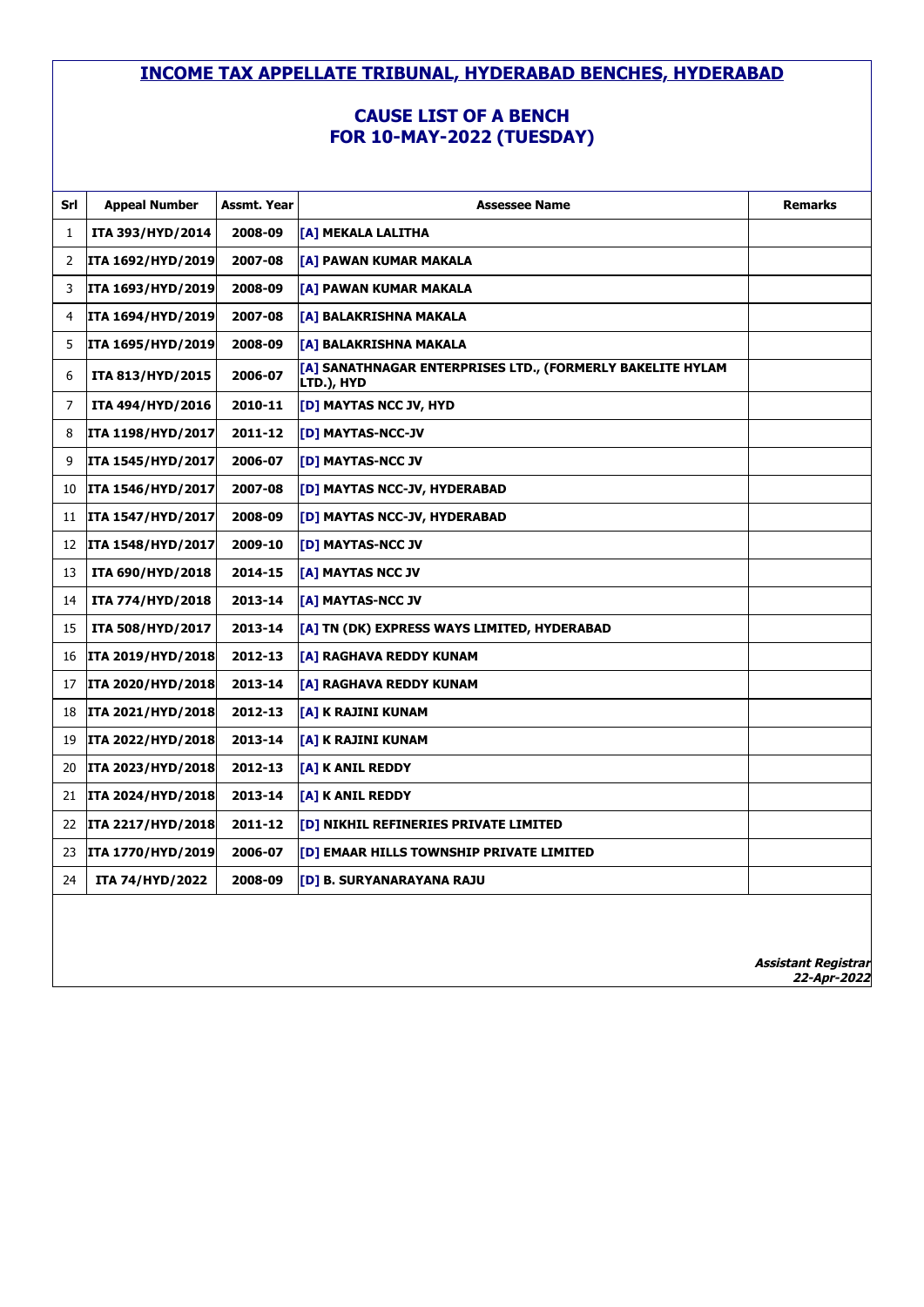# **CAUSE LIST OF A BENCH FOR 11-MAY-2022 (WEDNESDAY)**

| Srl | <b>Appeal Number</b>     | Assmt. Year | <b>Assessee Name</b>                                   | <b>Remarks</b>                            |
|-----|--------------------------|-------------|--------------------------------------------------------|-------------------------------------------|
| 1   | ITA 1114/HYD/2014        | 2009-10     | [A] BASAI STEELS & POWERS PRIVATE LIMITED              |                                           |
| 2   | ITA 1891/HYD/2014        | 2010-11     | [A] BASAI STEELS & POWER PRIVATE LIMITED               |                                           |
| 3   | ITA 891/HYD/2016         | 2011-12     | [A] BASAI STEEL & POWER LTD., HYD                      |                                           |
| 4   | ITA 1118/HYD/2014        | 2009-10     | [A] GOPAL AGARWAL                                      |                                           |
| 5   | <b>ITA 1387/HYD/2016</b> | 2010-11     | [ <mark>[D]</mark> SADHANAKARI KHAJA RAMTHULLA, KADAPA |                                           |
| 6   | ITA 674/HYD/2017         | 2010-11     | [A] S. KHAJA RAMTHULLA, KADAPA                         |                                           |
| 7   | ITA 649/HYD/2018         | 2014-15     | [A] PALLAVI CONSTRUCTIONS                              |                                           |
| 8   | ITA 2262/HYD/2018        | 2007-08     | [D] LAKSHMI ENGINEERING & CONSTRUCTION COMPANY         |                                           |
| 9   | ITA 2263/HYD/2018        | 2008-09     | [D] LAKSHMI ENGINEERING & CONSTRUCTION COMPANY         |                                           |
| 10  | <b>ITA 2265/HYD/2018</b> | 2012-13     | [D] LAKSHMI BUILDERS & COMPANY                         |                                           |
| 11  | ITA 2267/HYD/2018        | 2012-13     | <b>[D] PUSA NANDA KUMAR</b>                            |                                           |
| 12  | ITA 2269/HYD/2018        | 2012-13     | [D] PUSA PROMOD KUMAR                                  |                                           |
| 13  | ITA 154/HYD/2021         | 2007-08     | <b>[A] PUSA NANDA KUMAR</b>                            |                                           |
| 14  | ITA 1759/HYD/2019        | 2012-13     | [A] Y RADHA KUMAR REDDY (HUF)                          |                                           |
| 15  | ITA 112/HYD/2020         | 2004-05     | [A] ANURAG GUPTA                                       |                                           |
| 16  | ITA 113/HYD/2020         | 2006-07     | [A] ANURAG GUPTA                                       |                                           |
| 17  | ITA 34/HYD/2022          | 2012-13     | [A] KANISHK GUPTA                                      |                                           |
| 18  | ITA 116/HYD/2020         | 2011-12     | [A] NEUEON TOWERS LIMITED                              |                                           |
| 19  | ITA 343/HYD/2021         | 2012-13     | [D] MADHU KUMAR PATEL                                  |                                           |
| 20  | CO 11/HYD/2021           | 2012-13     | [A] MADHU KUMAR PATEL                                  |                                           |
| 21  | IT(TP)A<br>77/HYD/2022   | 2017-18     | [A] DST WORLDWIDE SERVICES INDIA PRIVATE LIMITED       |                                           |
|     |                          |             |                                                        |                                           |
|     |                          |             |                                                        |                                           |
|     |                          |             |                                                        | <b>Assistant Registrar</b><br>22-Apr-2022 |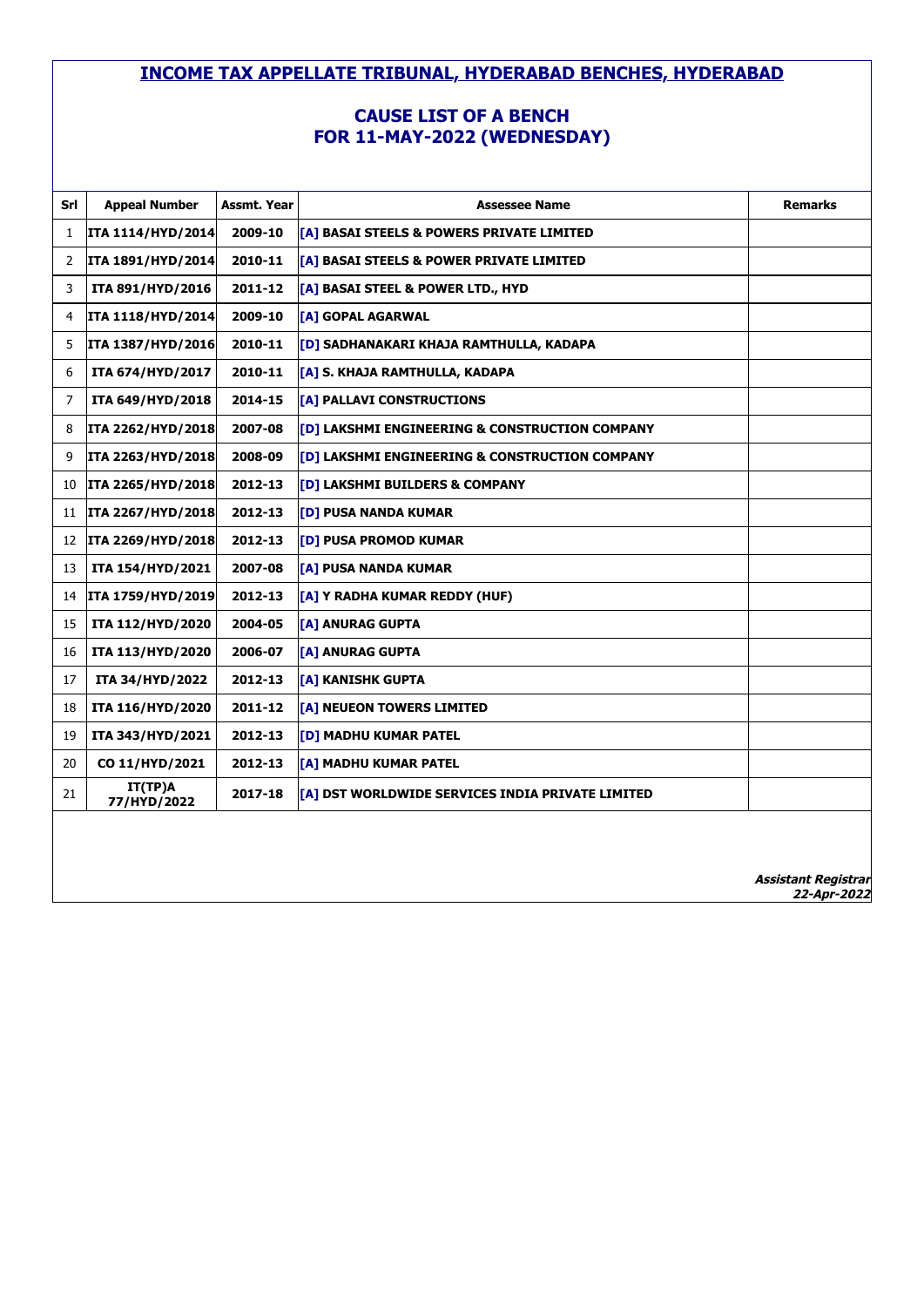# **CAUSE LIST OF A BENCH FOR 12-MAY-2022 (THURSDAY)**

| Srl            | <b>Appeal Number</b>     | Assmt. Year | <b>Assessee Name</b>                                      | <b>Remarks</b>             |
|----------------|--------------------------|-------------|-----------------------------------------------------------|----------------------------|
| 1              | ITA 91/HYD/2016          | 2011-12     | [A] INTERNATIONAL SPECIALITY PRODUCTS (INDIA) P.LTD., HYD |                            |
| 2              | ITA 509/HYD/2017         | 2004-05     | [A] PALADUGU PRABHAKAR, HYDERABAD                         |                            |
| 3              | ITA 510/HYD/2017         | 2009-10     | [A] PALADUGU PRABHAKAR, HYDERABAD                         |                            |
| 4              | ITA 511/HYD/2017         | 2010-11     | [A] PALADUGU PRABHAKAR, HYDERABAD                         |                            |
| 5              | ITA 1596/HYD/2018        | 2014-15     | [A] BINDU VAYU URJA PRIVATE LIMITED                       |                            |
| 6              | ITA 1683/HYD/2018        | 2014-15     | [D] BINDU VAYU URJA PRIVATE LIMITED                       |                            |
| $\overline{7}$ | ITA 707/HYD/2019         | 2013-14     | [D] E CENTRIC SOLUTIONS PRIVATE LIMITED                   |                            |
| 8              | ITA 900/HYD/2019         | 2009-10     | [A] KABEER KHAN                                           |                            |
| 9              | ITA 957/HYD/2019         | 2014-15     | [A] SRINIVAS SHAH RADRARAJU (PSC)                         |                            |
| 10             | IT(TP)A<br>1553/HYD/2019 | 2015-16     | [A] SATYAM VENTURE ENGINEERING SERVICES PRIVATE LIMITED   |                            |
| 11             | ITA 1665/HYD/2019        | 2009-10     | [A] C GOPI KRISHNA                                        |                            |
| 12             | <b>ITA 1666/HYD/2019</b> | 2010-11     | [A] C.GOPI KRISHNA                                        |                            |
| 13             | ITA 1846/HYD/2019        | 2005-06     | [A] RAJENDER REDDY GUNNA                                  |                            |
| 14             | ITA 1847/HYD/2019        | 2006-07     | [A] RAJENDER REDDY GUNNA                                  |                            |
| 15             | <b>ITA 1848/HYD/2019</b> | 2007-8      | [A] RAJENDER REDDY GUNNA                                  |                            |
| 16             | ITA 1849/HYD/2019        | 2008-09     | [A] RAJENDER REDDY GUNNA                                  |                            |
| 17             | ITA 1850/HYD/2019        | 2009-10     | [A] RAJENDER REDDY GUNNA                                  |                            |
| 18             | ITA 1851/HYD/2019        | 2007-08     | [A] RAJENDER REDDY GUNNA                                  |                            |
| 19             | ITA 649/HYD/2020         | 2015-16     | [A] KASUGANTI SUBHASHINI                                  |                            |
| 20             | ITA 650/HYD/2020         | 2018-19     | [A] D VISHNU VARDHAN RAO                                  |                            |
| 21             | ITA 78/HYD/2022          | 2017-18     | [A] CORTEVA AGRISCIENCE SERVICES INIDA PRIVATE LIMITED    |                            |
|                |                          |             |                                                           |                            |
|                |                          |             |                                                           |                            |
|                |                          |             |                                                           | <b>Assistant Registrar</b> |

**22-Apr-2022**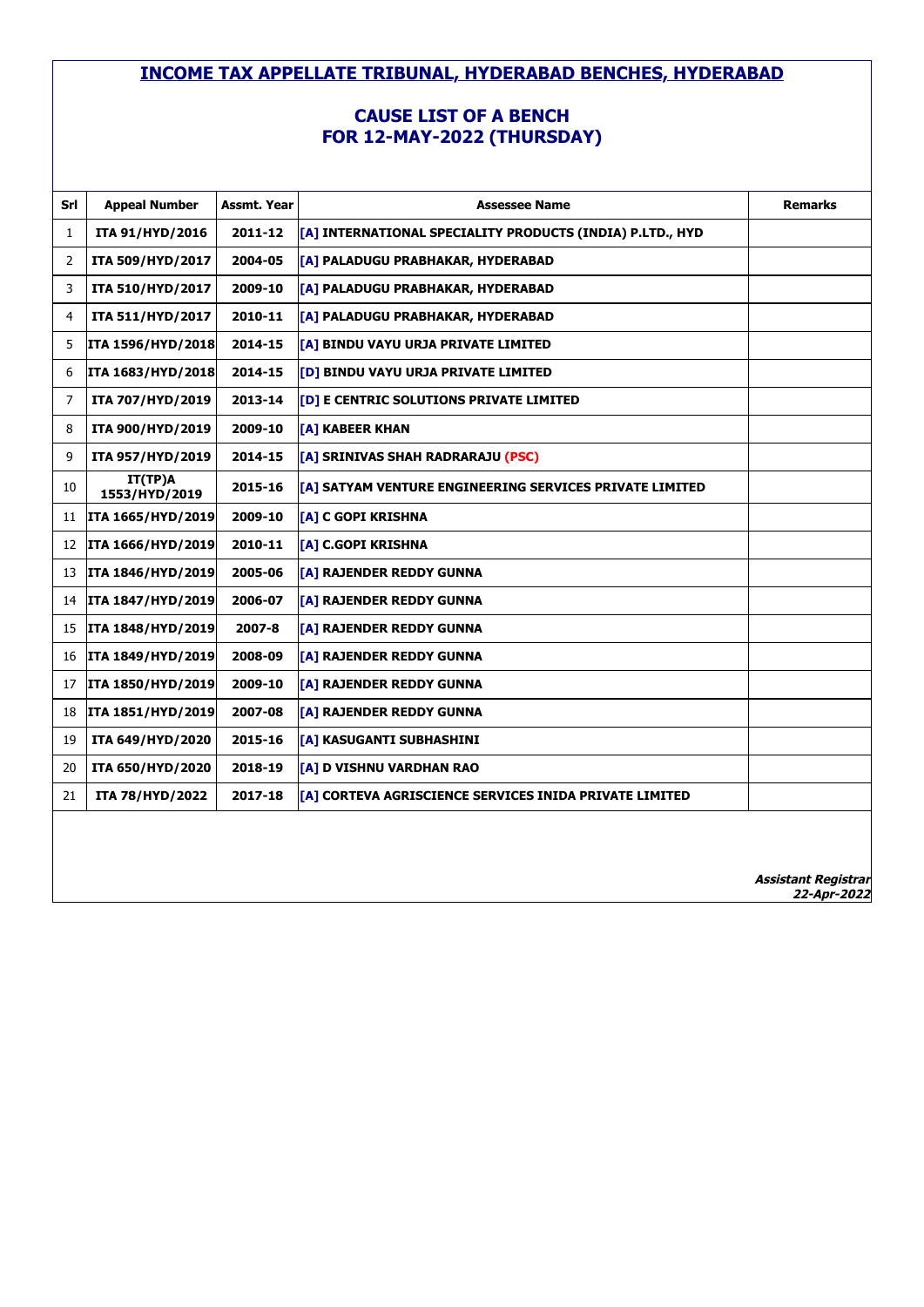#### **CAUSE LIST OF A BENCH FOR 17-MAY-2022 (TUESDAY)**

| Srl          | <b>Appeal Number</b> | Assmt. Year | <b>Assessee Name</b>                          | <b>Remarks</b> |
|--------------|----------------------|-------------|-----------------------------------------------|----------------|
| $\mathbf{1}$ | ITA 296/HYD/2021     | 2016-17     | [A] VENKATRAMA SANJIVARAYA SARMA PERUBHOTLA   |                |
| 2            | ITA 327/HYD/2021     | 2016-17     | [D] VENKATRAMA SANJIVARAYA SARMA PERUBHOTLA   |                |
| 3            | ITA 297/HYD/2021     | 2016-17     | [A] JAYASRI AGENCIES PRIVATE LIMITED          |                |
| 4            | ITA 309/HYD/2021     | 2012-13     | [D] JAYASRI AGENCIES PRIVATE LIMITED          |                |
| 5            | ITA 310/HYD/2021     | 2016-17     | [D] JAYASRI AGENCIES PRIVATE LIMITED          |                |
| 6            | ITA 318/HYD/2021     | 2014-15     | [D] JAYASRI AGENCIES PRIVATE LIMITED          |                |
| 7            | ITA 298/HYD/2021     | 2016-17     | [A] GREATER GOLCONDA ESTATES PRIVATE LIMITED  |                |
| 8            | ITA 315/HYD/2021     | 2012-13     | [D] GREATER GOLCONDA ESTATES PRIVATE LIMITED  |                |
| 9            | ITA 321/HYD/2021     | 2014-15     | [D] GREATER GOLCONDA ESTATES PRIVATE LIMITED  |                |
| 10           | ITA 326/HYD/2021     | 2016-17     | [D] GREATER GOLCONDA ESTATES PRIVATE LIMITED  |                |
| 11           | ITA 299/HYD/2021     | 2016-17     | [A] SAI KEERTI CONSTRUCTIONS PRIVATE LIMITED  |                |
| 12           | ITA 314/HYD/2021     | 2012-13     | [D] SAI KEERTI CONSTRUCTIONS PRIVATE LIMITED  |                |
| 13           | ITA 319/HYD/2021     | 2014-15     | [D] SAI KEERTI CONSTRUCTIONS PRIVATE LIMITED  |                |
| 14           | ITA 325/HYD/2021     | 2016-17     | [D] SAI KEERTI CONSTRUCTIONS PRIVATE LIMITED  |                |
| 15           | ITA 300/HYD/2021     | 2016-17     | [A] SAI ANUPAMA AGENCIES PVT LTD              |                |
| 16           | ITA 316/HYD/2021     | 2012-13     | [D] SAI ANUPAMA AGENCIES PRIVATE LIMITED      |                |
| 17           | ITA 317/HYD/2021     | 2014-15     | [D] SAI ANUPAMA AGENCIES PRIVATE LIMITED      |                |
| 18           | ITA 324/HYD/2021     | 2016-17     | [D] SAI ANUPAMA AGENCIES PRIVATE LIMITED      |                |
| 19           | ITA 301/HYD/2021     | 2016-17     | [A] SAI PAVAN ESTATES PRIVATE LIMITED         |                |
| 20           | ITA 311/HYD/2021     | 2012-13     | [D] SAI PAVAN ESTATES PRIVATE LIMITED         |                |
| 21           | ITA 312/HYD/2021     | 2016-17     | [D] SAI PAVAN ESTATES PRIVATE LIMITED         |                |
| 22           | ITA 320/HYD/2021     | 2014-15     | [D] SAI PAVAN ESTATES PRIVATE LIMITED         |                |
| 23           | ITA 313/HYD/2021     | 2012-13     | [D] INDIA TELECOM FINANCE CORPORATION LIMITED |                |
| 24           | ITA 322/HYD/2021     | 2014-15     | [D] INDIA TELECOM FINANCE CORPORATION LIMITED |                |
| 25           | ITA 323/HYD/2021     | 2014-15     | [D] PONNAPULA SANJEEVA PARTHASARTHY           |                |
|              |                      |             |                                               |                |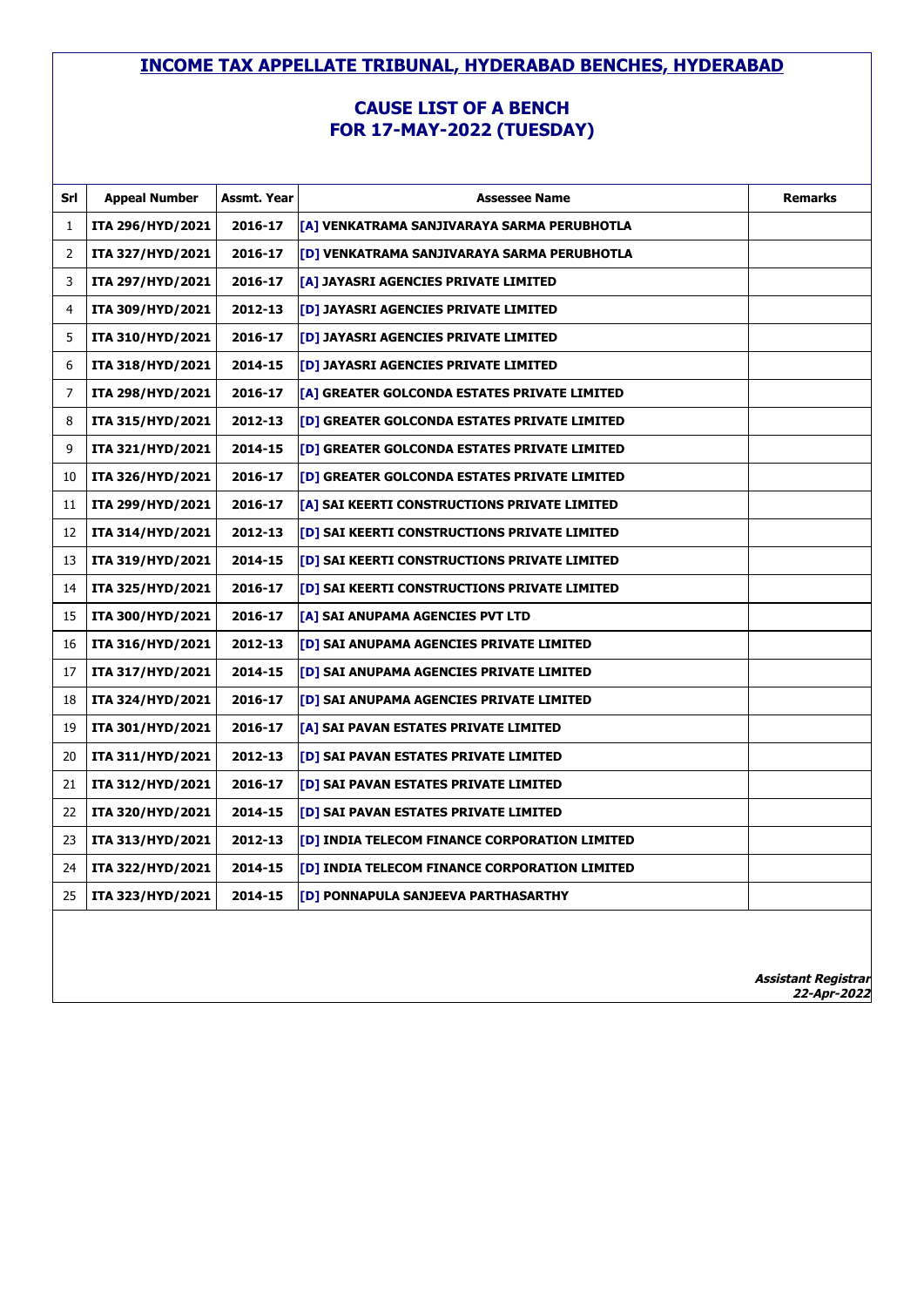# **CAUSE LIST OF A BENCH FOR 18-MAY-2022 (WEDNESDAY)**

| Srl | <b>Appeal Number</b>     | Assmt. Year | <b>Assessee Name</b>                                                                                 | <b>Remarks</b> |
|-----|--------------------------|-------------|------------------------------------------------------------------------------------------------------|----------------|
| 1   | ITA 308/HYD/2017         | 2012-13     | [[A] MARKETTOOLS RESEARCH PRIVATE LIMITED, HYDERABAD                                                 |                |
| 2   | <b>ITA 2116/HYD/2017</b> | 2013-14     | [A] MACROMILL RESEARCH INDIA LLP (FORMERLY KNOWN AS MARKET<br><b>TOOLS RESEARCH PRIVATE LIMITED)</b> |                |
| 3   | ITA 573/HYD/2017         | 2012-13     | [A] TNS INDIA PRIVATE LIMITED, HYDERABAD                                                             |                |
| 4   | ITA 1264/HYD/2017        | 2013-14     | [D] VESSELLA CONSTRUC; TIONS.                                                                        |                |
| 5   | ITA 1456/HYD/2017        | 2012-13     | [A] NUZIVEEDU SEEDS LIMITED                                                                          |                |
| 6   | ITA 1457/HYD/2017        | 2013-14     | [A] NUZIVEEDU SEEDS LIMITED                                                                          |                |
| 7   | ITA 1463/HYD/2017        | 2012-13     | [D] NUZIVEEDU SEEDS LIMITED, R.R. DIST                                                               |                |
| 8   | ITA 1464/HYD/2017        | 2013-14     | [D] NUZIVEEDU SEEDS LIMITED, R.R. DIST                                                               |                |
| 9   | ITA 2091/HYD/2017        | 2013-14     | [D] PRAVARDHAN SEEDS PRIAVATE LIMITED                                                                |                |
| 10  | ITA 2261/HYD/2017        | 2013-14     | <b>[A] TNS INDIA PRIVATE LIMITED</b>                                                                 |                |
| 11  | <b>ITA 1151/HYD/2017</b> | 2011-12     | [A] HARIYANA STEEL CENTRE (KDM) PRIVATE LIMITED                                                      |                |
| 12  | <b>ITA 1152/HYD/2017</b> | 2012-13     | [A] HARIYANA STEEL CENTRE (KDM) PRIVATE LIMITED                                                      |                |
| 13  | <b>ITA 2089/HYD/2017</b> | 2014-15     | [D] MANDAVA HOLDINGS PRIVATE LIMITED                                                                 |                |
| 14  | <b>ITA 1971/HYD/2018</b> | 2012-13     | <b>[D] D.R.S.LOGISTICS PRIVATE LIMITED</b>                                                           |                |
| 15  | ITA 2244/HYD/2018        | 2015-16     | [D] EENADU TELEVISION PRIVATE LIMITED                                                                |                |
| 16  | <b>ITA 2379/HYD/2018</b> | 2014-15     | [A] OSI SYSTEMS PRIVATE LIMITED                                                                      |                |
| 17  | ITA 99/HYD/2019          | 2012-13     | [A] LIC EMPLOYEES CO-OPERATIVE CREDIT SOCIETY                                                        |                |
| 18  | ITA 788/HYD/2019         | 2004-05     | [A] ALLAM ADAVAIAH                                                                                   |                |
| 19  | ITA 1686/HYD/2019        | 2016-17     | [D] KSK MAHANADI POWER COMPANY LIMITED                                                               |                |
| 20  | ITA 1715/HYD/2019        | 2013-14     | [A] JATAN RAJ JAIN                                                                                   |                |
| 21  | ITA 602/HYD/2020         | 2014-15     | [A] NEELA REDDY MORAMREDDY GARU                                                                      |                |
| 22  | <b>ITA 3/HYD/2021</b>    | 2014-15     | <b>[D] NEELA REDDY MORAMREDDYGARU</b>                                                                |                |
| 23  | ITA 82/HYD/2022          | 2003-04     | [A] P. SUDHAKAR REDDY                                                                                |                |
|     |                          |             |                                                                                                      |                |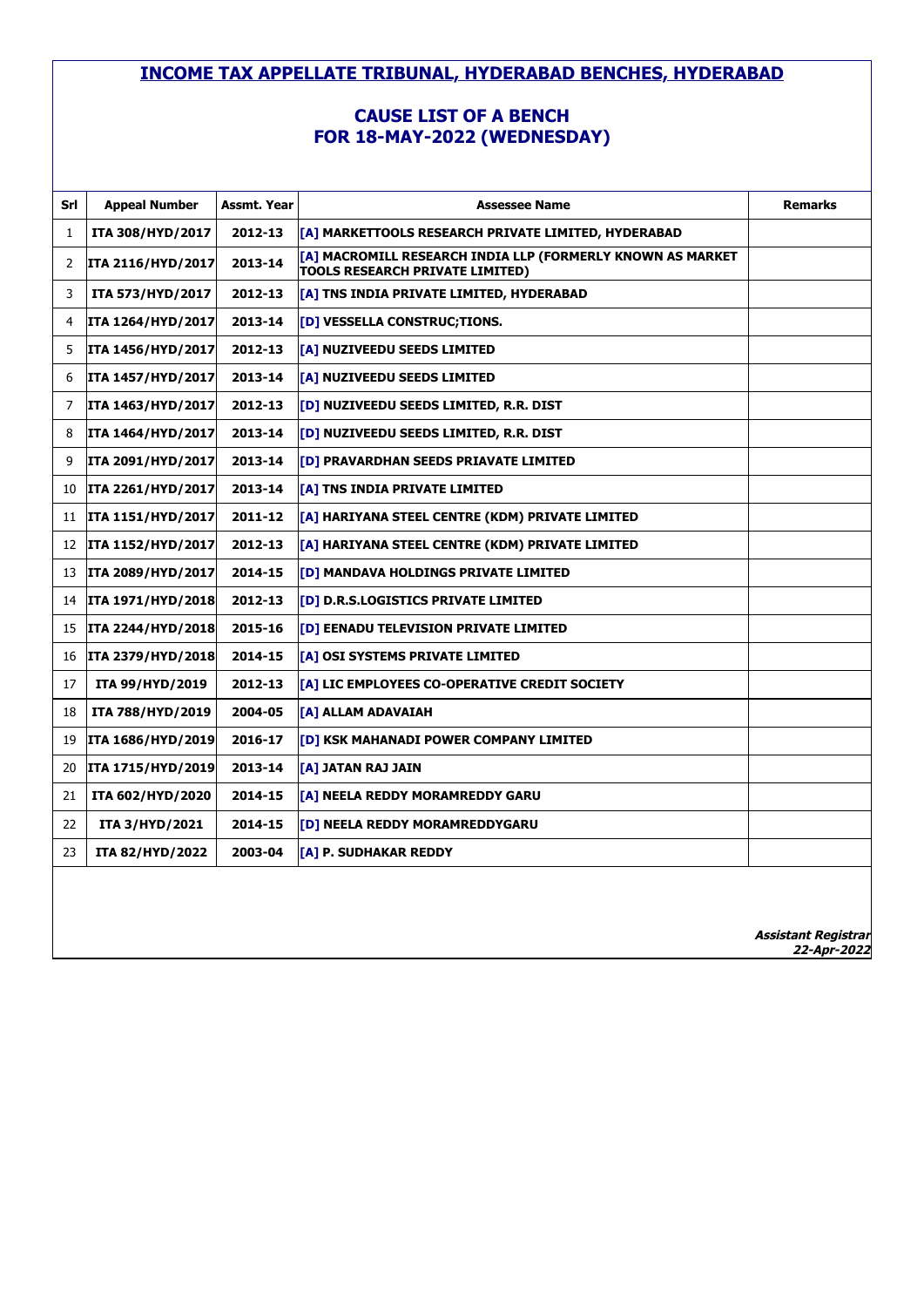# **CAUSE LIST OF A BENCH FOR 19-MAY-2022 (THURSDAY)**

| Srl | <b>Appeal Number</b>     | Assmt. Year | <b>Assessee Name</b>                                 | <b>Remarks</b> |
|-----|--------------------------|-------------|------------------------------------------------------|----------------|
| 1   | ITA 603/HYD/2016         | 2009-10     | [D] HES INFRA PVT LTD., HYD                          |                |
| 2   | ITA 604/HYD/2016         | 2010-11     | [D] HES INFRA PVT LTD., HYD                          |                |
| 3   | ITA 605/HYD/2016         | 2011-12     | [D] HES INFRA PVT LTD., HYD                          |                |
| 4   | ITA 606/HYD/2016         | 2012-13     | [D] HES INFRA PVT LTD., HYD                          |                |
| 5   | ITA 184/HYD/2018         | 2013-14     | <b>[D] HES INFRA PRIVATE LIMITED</b>                 |                |
| 6   | ITA 185/HYD/2018         | 2014-15     | <b>TDI HES INFRA PRIVATE LIMITED</b>                 |                |
| 7   | <b>ITA 1865/HYD/2019</b> | 2003-04     | <b>[A] BYRRAJU RAMALINGA RAJU</b>                    |                |
| 8   | <b>ITA 55/HYD/2020</b>   | 2002-03     | <b>[D] B.RAMALINGA RAJU</b>                          |                |
| 9   | <b>ITA 56/HYD/2020</b>   | 2003-04     | <b>[D] B.RAMALINGA RAJU</b>                          |                |
| 10  | <b>ITA 57/HYD/2020</b>   | 2002-03     | <b>[D] B.RAMALINGA RAJU</b>                          |                |
| 11  | ITA 709/HYD/2020         | 2015-16     | [[A] INDIAN ROTORCRAFT LIMITED                       |                |
| 12  | ITA 305/HYD/2021         | $2010 - 11$ | [A] LIGHT ASSOCIATES MINISTRY OF ST. BARNABA SOCIETY |                |
| 13  | <b>ITA 38/HYD/2022</b>   | 2019-20     | <b>[A] NARENDER AGARWAL</b>                          |                |
| 14  | <b>ITA 83/HYD/2022</b>   | 2017-18     | [[A] EPAM SYSTEMS INDIA PRIVATE LIMITED              |                |
|     |                          |             |                                                      |                |
|     |                          |             |                                                      |                |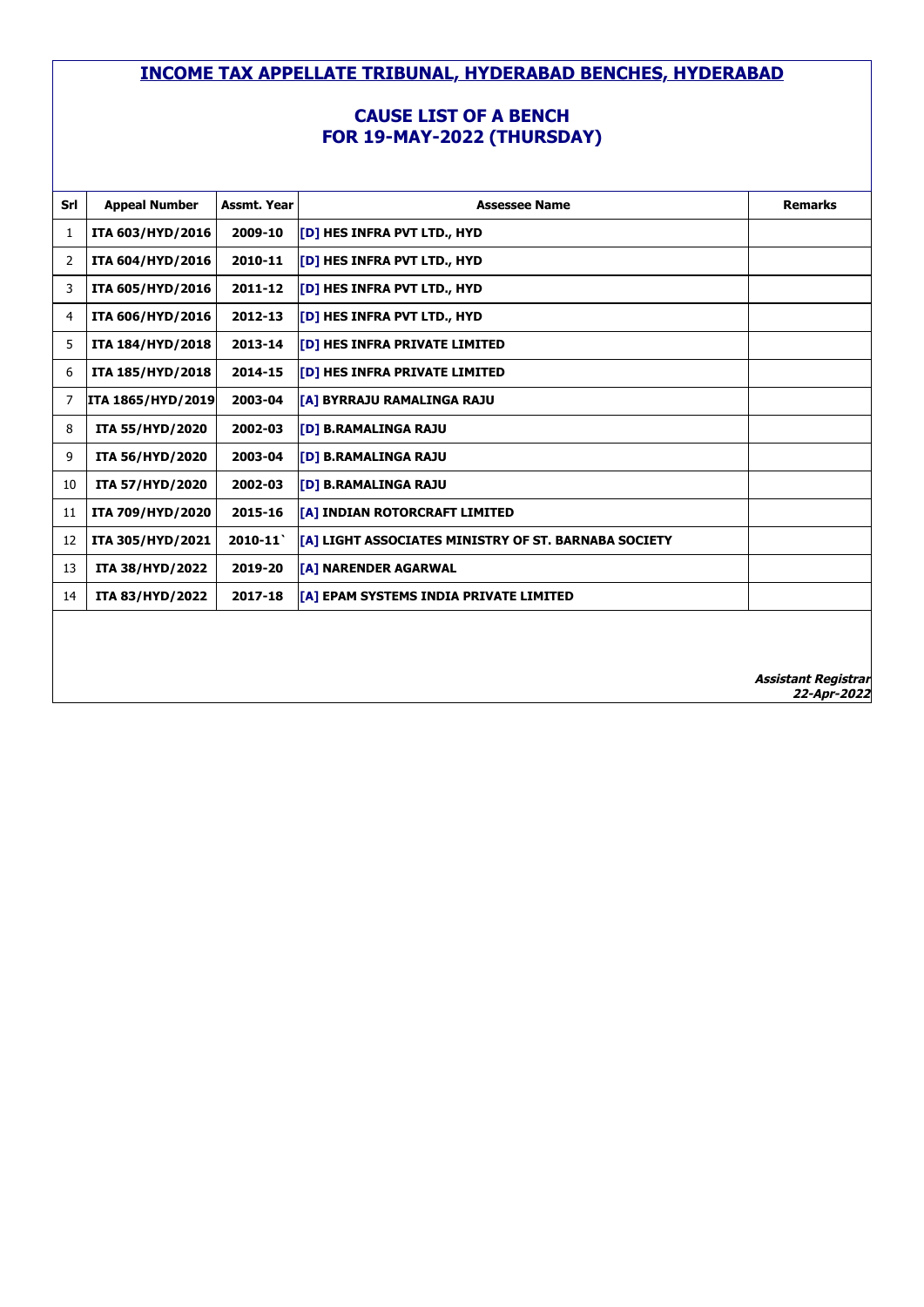#### **CAUSE LIST OF A BENCH FOR 23-MAY-2022 (MONDAY)**

| Srl | <b>Appeal Number</b>     | <b>Assmt. Year</b> | <b>Assessee Name</b>                                                                             | <b>Remarks</b>             |
|-----|--------------------------|--------------------|--------------------------------------------------------------------------------------------------|----------------------------|
| 1   | ITA 643/HYD/2017         | 2012-13            | [A] WALDEN PROPERTIES PRIVATE LIMITED, HYDERABAD                                                 |                            |
| 2   | ITA 644/HYD/2017         | 2013-14            | [A] WALDEN PROPERTIES PRIVATE LIMITED, HYDERABAD                                                 |                            |
| 3   | ITA 1550/HYD/2017        | 2012-13            | [D] LYCOS INTERNET LIMITED                                                                       |                            |
| 4   | <b>ITA 1769/HYD/2018</b> | 2012-13            | [A] LYCOS INTERNET LIMITED                                                                       |                            |
| 5   | ITA 1148/HYD/2018        | 2014-15            | [D] BLUJAY SOLUTIONS (INDIA) PRIVATE LIMITED (FORMERLY KNOWN<br>AS KEWILL INDIA PRIVATE LIMITED) |                            |
| 6   | ITA 858/HYD/2019         | 2014-15            | [A] KSK MAHANADI POWER COMPANY LIMITED                                                           |                            |
| 7   | ITA 859/HYD/2019         | 2015-16            | [A] KSK MAHANADI POWER COMPANY LIMITED                                                           |                            |
| 8   | ITA 902/HYD/2019         | 2013-14            | [D] KSK WATER INFRASTRUCTURE PRIVATE LIMITED                                                     |                            |
| 9   | ITA 919/HYD/2019         | 2014-15            | <b>[D] KSK MAHANADI POWER COMPANY LIMITED</b>                                                    |                            |
| 10  | ITA 920/HYD/2019         | 2015-16            | [D] KSK MAHANADI POWER COMPANY LIMITED                                                           |                            |
| 11  | ITA 535/HYD/2020         | 2014-15            | [A] KSK MAHANDI POWER COMPANY LIMITED                                                            |                            |
| 12  | ITA 536/HYD/2020         | 2015-16            | [A] KSK MAHANDI POWER COMPANY LIMITED                                                            |                            |
| 13  | <b>WTA 1/HYD/2016</b>    | 2004-05            | [D] Y. RAVICHAND, HYD (RECALLED)                                                                 |                            |
| 14  | <b>WTA 2/HYD/2016</b>    | 2005-06            | [D] Y. RAVICHAND, HYD (RECALLED)                                                                 |                            |
| 15  | <b>WTA 3/HYD/2016</b>    | 2006-07            | [D] Y. RAVICHAND, HYD (RECALLED)                                                                 |                            |
| 16  | <b>WTA 4/HYD/2016</b>    | 2007-08            | [D] Y. RAVICHAND, HYD (RECALLED)                                                                 |                            |
| 17  | <b>WTA 5/HYD/2016</b>    | 2008-09            | [D] Y. RAVICHAND, HYD (RECALLED)                                                                 |                            |
|     |                          |                    |                                                                                                  |                            |
|     |                          |                    |                                                                                                  |                            |
|     |                          |                    |                                                                                                  | <b>Assistant Registrar</b> |

**22-Apr-2022**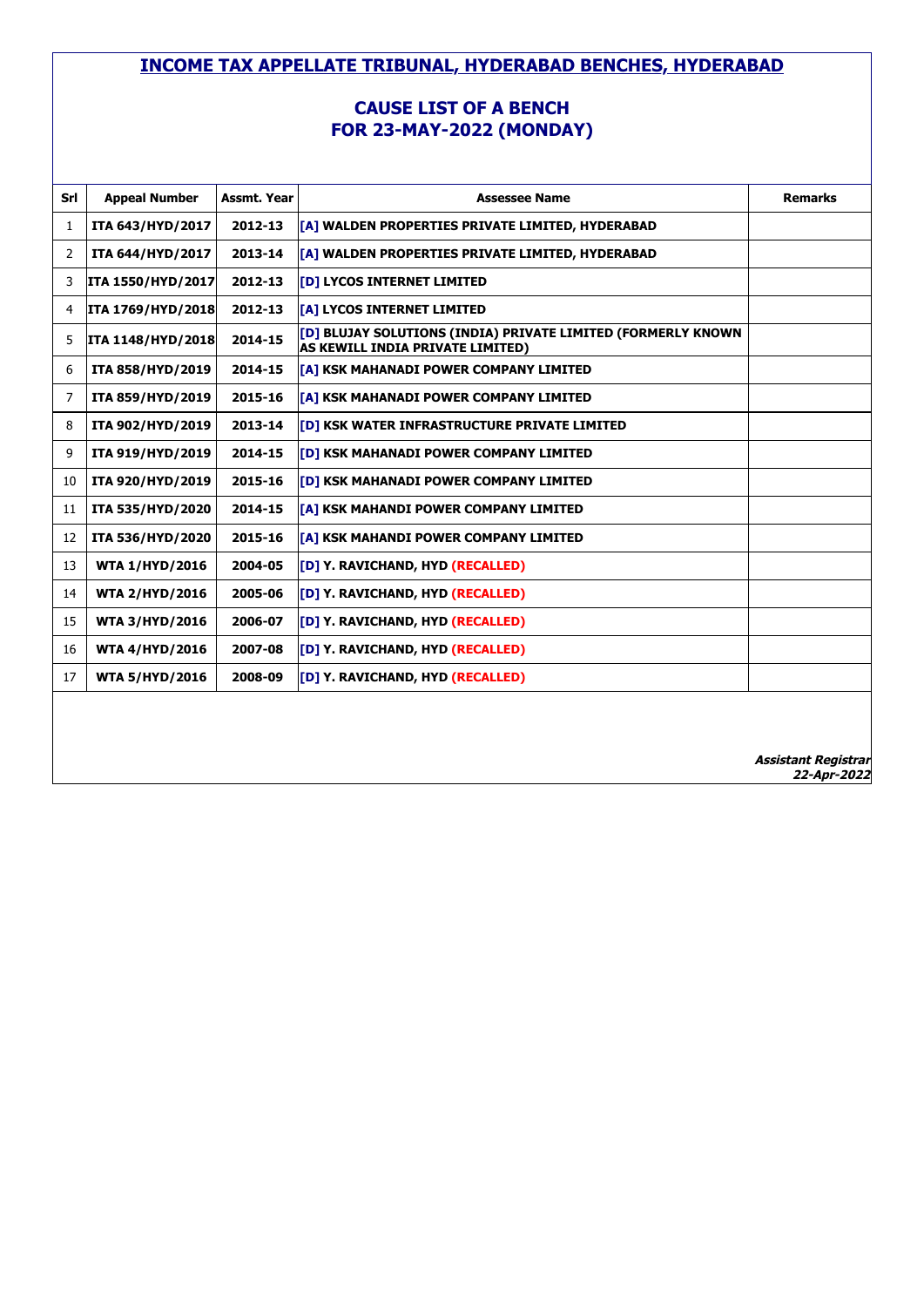### **CAUSE LIST OF A BENCH FOR 24-MAY-2022 (TUESDAY)**

| Srl | <b>Appeal Number</b> | Assmt. Year | <b>Assessee Name</b>                                | <b>Remarks</b> |
|-----|----------------------|-------------|-----------------------------------------------------|----------------|
| 1   | ITA 204/HYD/2016     | 2006-07     | [A] SDE ENGINEERS PVT.LTD., HYD                     |                |
| 2   | ITA 205/HYD/2016     | 2011-12     | [A] SDE ENGINEERS PVT.LTD., HYD                     |                |
| 3   | ITA 842/HYD/2017     | 2012-13     | [A] SDE ENGINEERS PRIVATE LIMITED, HYDERABAD        |                |
| 4   | ITA 226/HYD/2017     | 2012-13     | [A] FMS DENTAL HOSPITALS PRIVATE LIMITED, HYDERABAD |                |
| 5   | ITA 59/HYD/2018      | 2010-11     | [A] AGARWAL SPONGE & ENERGY PRIVATE LIMITED         |                |
| 6   | ITA 60/HYD/2018      | 2010-11     | [A] AGARWAL INDUSTRIES PRIVATE LIMITED              |                |
| 7   | ITA 812/HYD/2019     | 2014-15     | [A] AGARWAL INDUSTRIES PRIVATE LIMITED              |                |
| 8   | ITA 2236/HYD/2018    | 2012-13     | [D] S.V.SATISH KUMAR REDDY                          |                |
| 9   | CO 14/HYD/2019       | 2012-13     | [A] S.V.SATISH KUMAR REDDY                          |                |
| 10  | ITA 347/HYD/2019     | 2014-15     | [A] FAIRFIELD DEVELOPMENT LIMITED                   |                |
| 11  | ITA 488/HYD/2019     | 2014-15     | [D] FAIR FIELD DEVELOPMENT LIMITED                  |                |
| 12  | ITA 740/HYD/2019     | 2013-14     | [A] WATERMARKE RESIDENCY LIMITED                    |                |
| 13  | ITA 1590/HYD/2019    | 2014-15     | [A] WATERMARK RESIDENCY LIMITED                     |                |
| 14  | ITA 1591/HYD/2019    | 2015-16     | [A] WATERMARK RESIDENCY LIMITED                     |                |
| 15  | ITA 233/HYD/2020     | 2017-18     | [A] LAKSHMANA PUVVADA                               |                |
| 16  | ITA 109/HYD/2021     | 2012-13     | [A] AZAJ FAROOQI                                    |                |
| 17  | ITA 110/HYD/2021     | 2018-19     | [A] AZAJ FAROOQI                                    |                |
| 18  | ITA 139/HYD/2021     | 2015-16     | [A] RAJA GOPAL REDDY GOLI                           |                |
| 19  | ITA 458/HYD/2021     | 2013-14     | [A] PRERNA AGARWAL                                  |                |
| 20  | ITA 459/HYD/2021     | 2013-14     | [A] SEEMA AGARWAL                                   |                |
| 21  | ITA 460/HYD/2021     | 2013-14     | [A] NEHA AGARWAL                                    |                |
| 22  | ITA 461/HYD/2021     | 2013-14     | [A] KAVITHA AGARWAL                                 |                |
| 23  | ITA 462/HYD/2021     | 2013-14     | [A] ANITHA AGARWAL                                  |                |
| 24  | ITA 463/HYD/2021     | 2013-14     | [A] ANKIT AGARWAL                                   |                |
| 25  | ITA 464/HYD/2021     | 2013-14     | [A] PREETI AGARWAL                                  |                |
| 26  | ITA 52/HYD/2022      | 2013-14     | [A] NIRMAL AGARWAL                                  |                |
|     |                      |             |                                                     |                |
|     |                      |             |                                                     |                |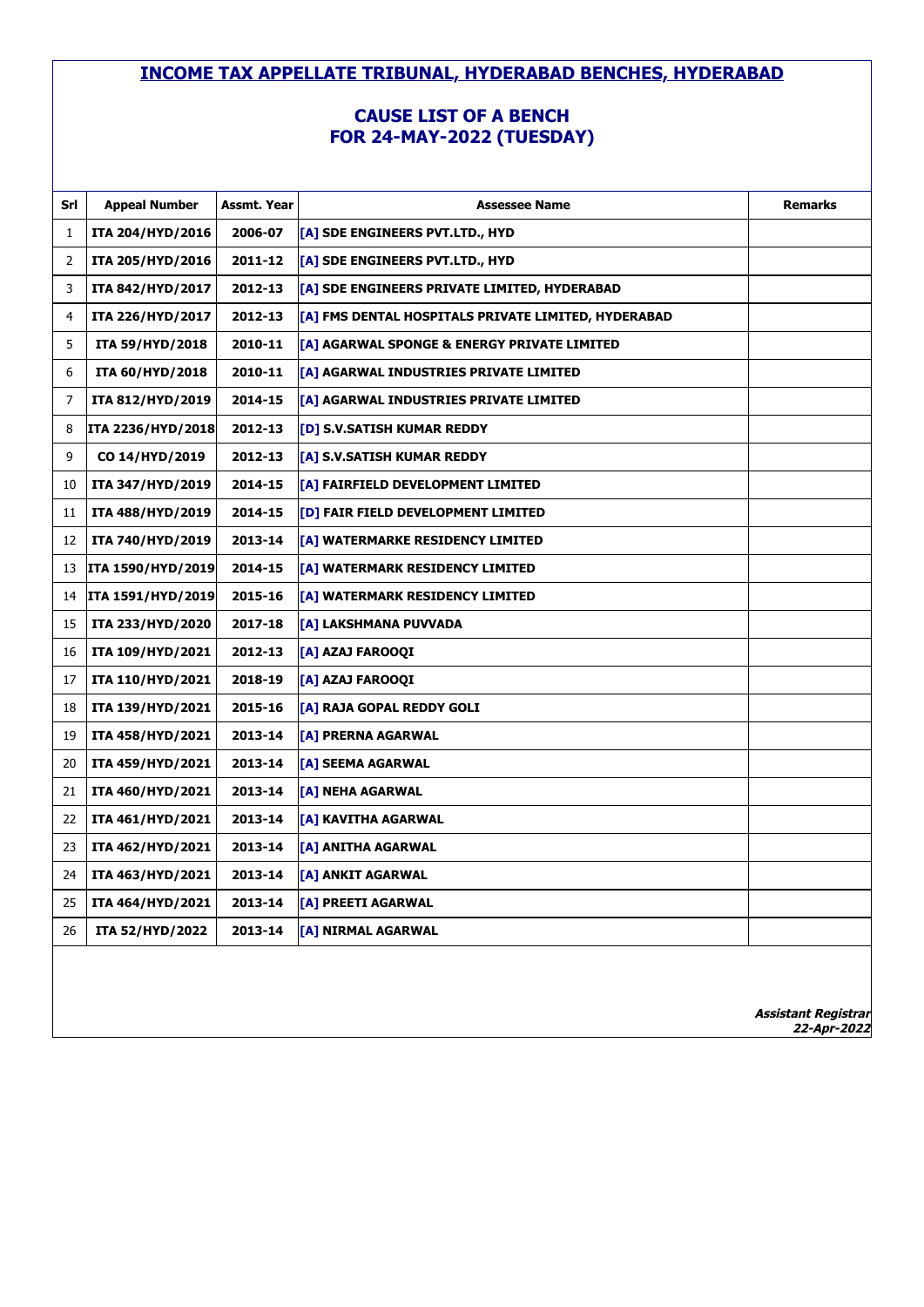# **CAUSE LIST OF A BENCH FOR 25-MAY-2022 (WEDNESDAY)**

| Srl | <b>Appeal Number</b>     | Assmt. Year | <b>Assessee Name</b>                                                    | <b>Remarks</b>             |
|-----|--------------------------|-------------|-------------------------------------------------------------------------|----------------------------|
| 1   | ITA 1243/HYD/2014        | 2010-11     | [D] M/S LEO MERIDIAN INFRASTRUCTURE PROJECTS & HOTELS<br><b>LIMITED</b> |                            |
| 2   | ITA 109/HYD/2015         | 2010-11     | [A] KSK ENERGY VENTURES LIMITED                                         |                            |
| 3   | ITA 110/HYD/2015         | 2009-10     | [D] KSK ENERGY VENTURES LIMITED                                         |                            |
| 4   | ITA 111/HYD/2015         | 2010-11     | [D] KSK ENERGY VENTURES LIMITED                                         |                            |
| 5   | ITA 1119/HYD/2017        | 2013-14     | <b>[D] KSK ENERGY VENTURES LIMITED.</b>                                 |                            |
| 6   | ITA 867/HYD/2019         | 2014-15     | [D] KSK ENERGY VENTURES LIMITED                                         |                            |
| 7   | ITA 868/HYD/2019         | 2015-16     | [D] KSK ENERGY VENTURE LIMITED                                          |                            |
| 8   | ITA 869/HYD/2019         | 2016-17     | [D] KSK ENERGY VENTURES LIMITED                                         |                            |
| 9   | IT(TP)A<br>460/HYD/2015  | 2010-11     | [A] AZINGO SOFT SYSTEMS (INDIA) PVT.LTD., HYD                           |                            |
| 10  | ITA 331/HYD/2015         | 2010-11     | [D] AZINGO SOFT SYSTEMS INDIA PVT. LTD., HYD                            |                            |
| 11  | ITA 1861/HYD/2017        | 2013-14     | [A] GD RESEARCH CENTER PRIVATE LIMITED                                  |                            |
| 12  | ITA 2044/HYD/2017        | 2009-10     | [A] SHANTHA NATARAJAN, HYDERABAD                                        |                            |
| 13  | ITA 2046/HYD/2017        | 2013-14     | [A] SHANTHA NATARAJAN, HYDERABAD                                        |                            |
| 14  | <b>ITA 2049/HYD/2017</b> | 2009-10     | [A] HARISH BHATT NATARAJAN, HYDERABAD                                   |                            |
| 15  | ITA 2050/HYD/2017        | 2013-14     | [A] HARISH BHATT NATARAJAN                                              |                            |
| 16  | ITA 16/HYD/2020          | 2017-18     | [A] ORBIT 9 ELECTRONICS                                                 |                            |
| 17  | ITA 212/HYD/2020         | 2017-18     | [D] TRANSMISSION CORPORATION OF TELANGANA LIMITED                       |                            |
| 18  | CO 7/HYD/2020            | 2017-18     | [A] TRANSMISSION CORPORATION OF TELANGANA LIMITED                       |                            |
| 19  | ITA 337/HYD/2021         | 2015-16     | [A] KALPANA ALEXANDER                                                   |                            |
| 20  | ITA 93/HYD/2022          | 2017-18     | [A] OPEN TEXT TECHNOLOGIES INDIA PRIVATE LIMITED                        |                            |
|     |                          |             |                                                                         | <b>Assistant Registrar</b> |
|     |                          |             |                                                                         | 22-Apr-2022                |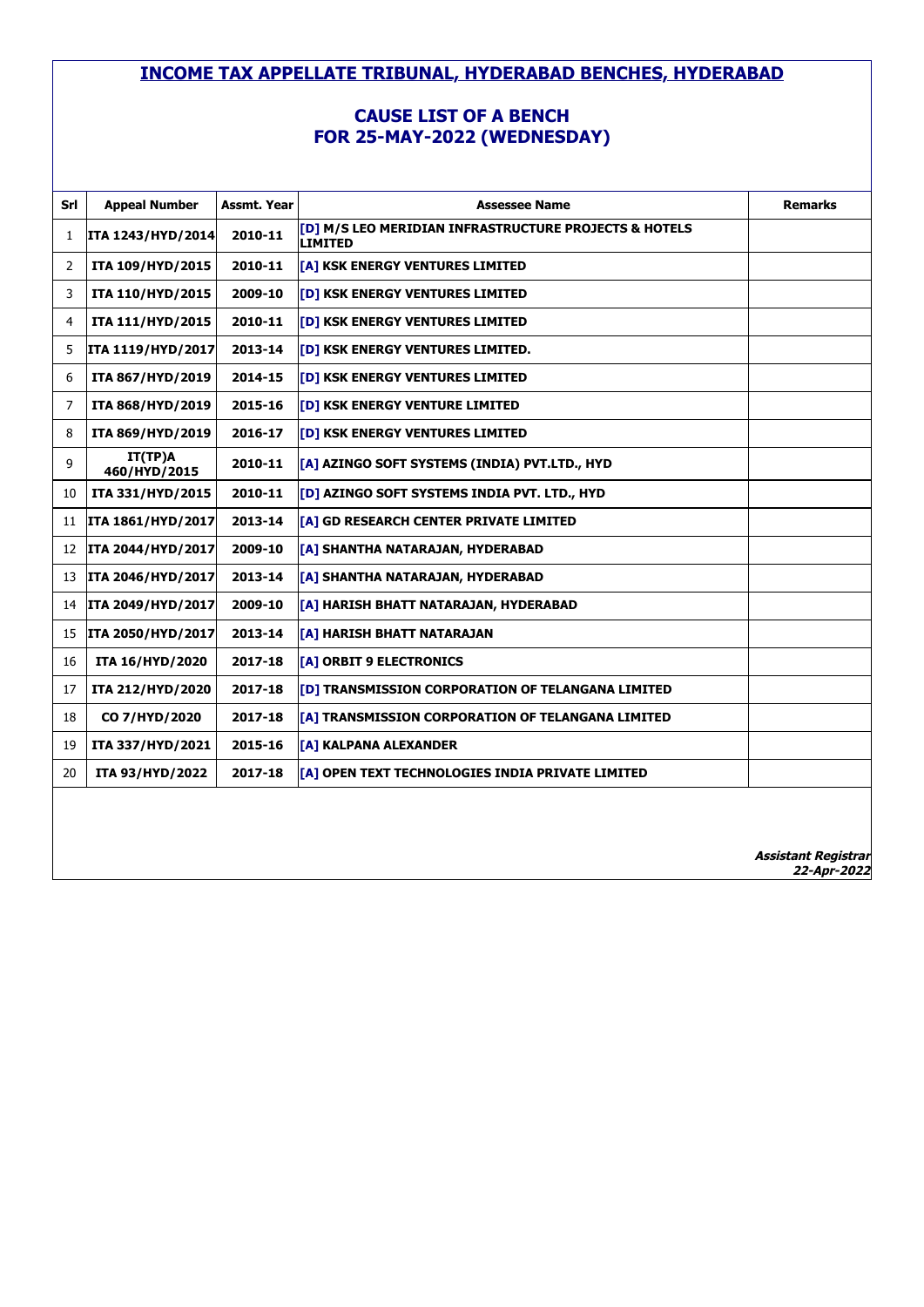# **CAUSE LIST OF A BENCH FOR 26-MAY-2022 (THURSDAY)**

| Srl | <b>Appeal Number</b>     | Assmt. Year | <b>Assessee Name</b>                                                                              | <b>Remarks</b>                            |
|-----|--------------------------|-------------|---------------------------------------------------------------------------------------------------|-------------------------------------------|
| 1   | ITA 1429/HYD/2014        | 2003-04     | [D] M/S SURESH PRODUCTIONS                                                                        |                                           |
| 2   | ITA 1633/HYD/2014        | 2006-07     | [D] M/S SURESH PRODUCTIONS PVT. LTD.                                                              |                                           |
| 3   | ITA 2102/HYD/2018        | 2010-11     | [A] SURESH PRODUCTIONS                                                                            |                                           |
| 4   | <b>ITA 2103/HYD/2018</b> | 2012-13     | [A] SURESH PRODUCTIONS                                                                            |                                           |
| 5   | ITA 2104/HYD/2018        | 2013-14     | [A] SURESH PRODUCTIONS                                                                            |                                           |
| 6   | <b>ITA 2105/HYD/2018</b> | 2014-15     | [A] SURESH PRODUCTIONS                                                                            |                                           |
| 7   | ITA 2106/HYD/2018        | 2015-16     | [A] SURESH PRODUCTIONS PRIVATE LIMITED                                                            |                                           |
| 8   | ITA 2380/HYD/2018        | 2010-11     | [A] SURESH PRODUCTIONS (P) LTD                                                                    |                                           |
| 9   | CO 35/HYD/2015           | 2006-07     | [A] SURESH PRODUCTIONS PVT.LTD., HYD                                                              |                                           |
| 10  | CO 78/HYD/2014           | 2003-04     | [A] SURESH PRODUCTIONS                                                                            |                                           |
| 11  | ITA 1314/HYD/2017        | 2014-15     | [A] PROFARM SEED INDIA PRIVATE LIMITED                                                            |                                           |
| 12  | ITA 1436/HYD/2017        | 2014-15     | [D] PROFARM SEED INDIA PRIVATE LIMITED.                                                           |                                           |
| 13  | <b>ITA 2117/HYD/2017</b> | 2013-14     | [A] CARE MANAGEMENT INTERNATIONAL PRIVATE LIMITED (MERGED<br>WITH COTIVITI INDIA PRIVATE LIMITED) |                                           |
| 14  | ITA 142/HYD/2018         | 2013-14     | [A] ANDHRA CARDIOLOGY ASSOCIATES PRIVATE LIMITED                                                  |                                           |
| 15  | ITA 212/HYD/2019         | 2006-07     | [A] SABIR, SEW & PRASAD JV                                                                        |                                           |
| 16  | ITA 213/HYD/2019         | 2007-08     | [A] SABIR, SEW & PRASAD JV                                                                        |                                           |
| 17  | ITA 214/HYD/2019         | 2008-2009   | [A] SABIR, SEW 7 PRASAD JV                                                                        |                                           |
| 18  | ITA 1411/HYD/2019        | 2016-17     | [D] NSL MINING RESOURCES INDIA PRIVATE LIMITED                                                    |                                           |
| 19  | ITA 94/HYD/2022          | 2017-18     | [A] S & P CAPITAL INDIA PRIVATE LIMITED                                                           |                                           |
|     |                          |             |                                                                                                   |                                           |
|     |                          |             |                                                                                                   |                                           |
|     |                          |             |                                                                                                   | <b>Assistant Registrar</b><br>22-Apr-2022 |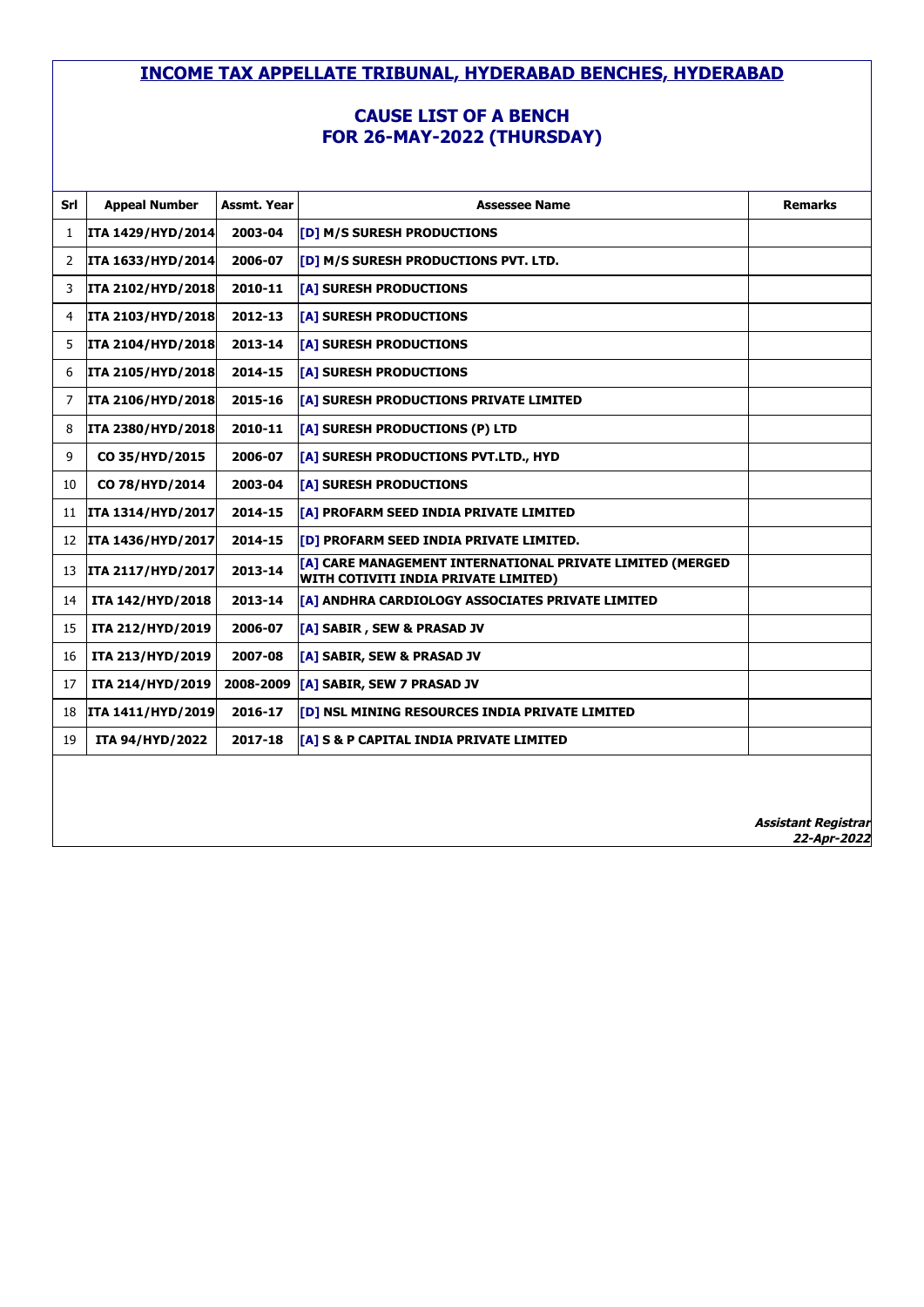#### **CAUSE LIST OF A BENCH FOR 30-MAY-2022 (MONDAY)**

| Srl | <b>Appeal Number</b>  | Assmt. Year | <b>Assessee Name</b>                                                               | <b>Remarks</b> |
|-----|-----------------------|-------------|------------------------------------------------------------------------------------|----------------|
| 1   | ITA 930/HYD/2016      | 2006-07     | [D] ECI ENGINEERING & CONSTRUCTION CO. LTD., HYD                                   |                |
| 2   | ITA 968/HYD/2016      | 2006-07     | [A] ECI ENGINEERING & CONSTRUCTION COMPANY LTD., HYD                               |                |
| 3   | ITA 309/HYD/2017      | 2012-13     | [A] OAKTON GLOBAL TECHNOLOGY SERVICES CENTRE (INDIA) PRIVATE<br>LIMITED, HYDERABAD |                |
| 4   | ITA 94/HYD/2019       | 2015-16     | [A] SRI SRI GRUHANIRMAN INDIA PRIVATE LIMITED                                      |                |
| 5   | ITA 128/HYD/2019      | 2015-16     | [D] SRI SRI GRUHANIRMAN INDIA PRIVATE LIMITED                                      |                |
| 6   | ITA 532/HYD/2020      | 2016-17     | [A] SRI SRI GRUHANIRMAN INDIA PRIVATE LIMITED                                      |                |
| 7   | ITA 141/HYD/2021      | 2016-17     | [D] SRI SRI GRUHANIRMAN INDIA PRIVATE LIMITED                                      |                |
| 8   | ITA 484/HYD/2019      | 2015-16     | [D] NEKKANTI SYSTEMS PRIVATE LIMITED                                               |                |
| 9   | ITA 637/HYD/2019      | 2014-15     | [A] NEKKANTI SYSTEMS PRIVATE LIMITED                                               |                |
| 10  | ITA 1483/HYD/2019     | 2007-08     | [A] AMARAVATI                                                                      |                |
| 11  | ITA 1484/HYD/2019     | 2008-09     | [A] AMARAVATI                                                                      |                |
| 12  | ITA 1485/HYD/2019     | 2009-10     | [A] AMARAVATI                                                                      |                |
| 13  | ITA 1486/HYD/2019     | 2010-11     | [A] AMARAVATI                                                                      |                |
| 14  | ITA 22/HYD/2020       | 2013-14     | [D] NSL PROPERTIES PRIVATE LIMITED                                                 |                |
| 15  | ITA 781/HYD/2020      | 2016-17     | [A] JASPER INDUSTRIES PRIVATE LIMITED                                              |                |
| 16  | <b>ITA 6/HYD/2021</b> | $2016 - 17$ | <b>[D] JASPER INDUSTRIES PRIVATE LIMITED</b>                                       |                |
| 17  | ITA 303/HYD/2021      | 2013-14     | [A] NADIMINTY GANAPATHY SASTRY                                                     |                |
| 18  | ITA 403/HYD/2021      | 2017-18     | [A] TRINITY INFRAVENTURES LIMITED                                                  |                |
| 19  | ITA 502/HYD/2021      | 2013-14     | [A] KATEPALLY VENKATA SUBRAMANYAM                                                  |                |
| 20  | ITA 503/HYD/2021      | 2014-15     | [A] KATEPALLY VENKATA SUBRAMANYAM                                                  |                |
| 21  | ITA 504/HYD/2021      | 2015-16     | [A] KATEPALLY VENKATA SUBRAMANYAM                                                  |                |
| 22  | ITA 23/HYD/2022       | 2011-12     | [A] NULAND INFRASTRUCTURE PRIVATE LIMITED                                          |                |
| 23  | ITA 102/HYD/2022      | 2015-16     | [A] MATRIX SEA FOODS INDIA LIMITED                                                 |                |
|     |                       |             |                                                                                    |                |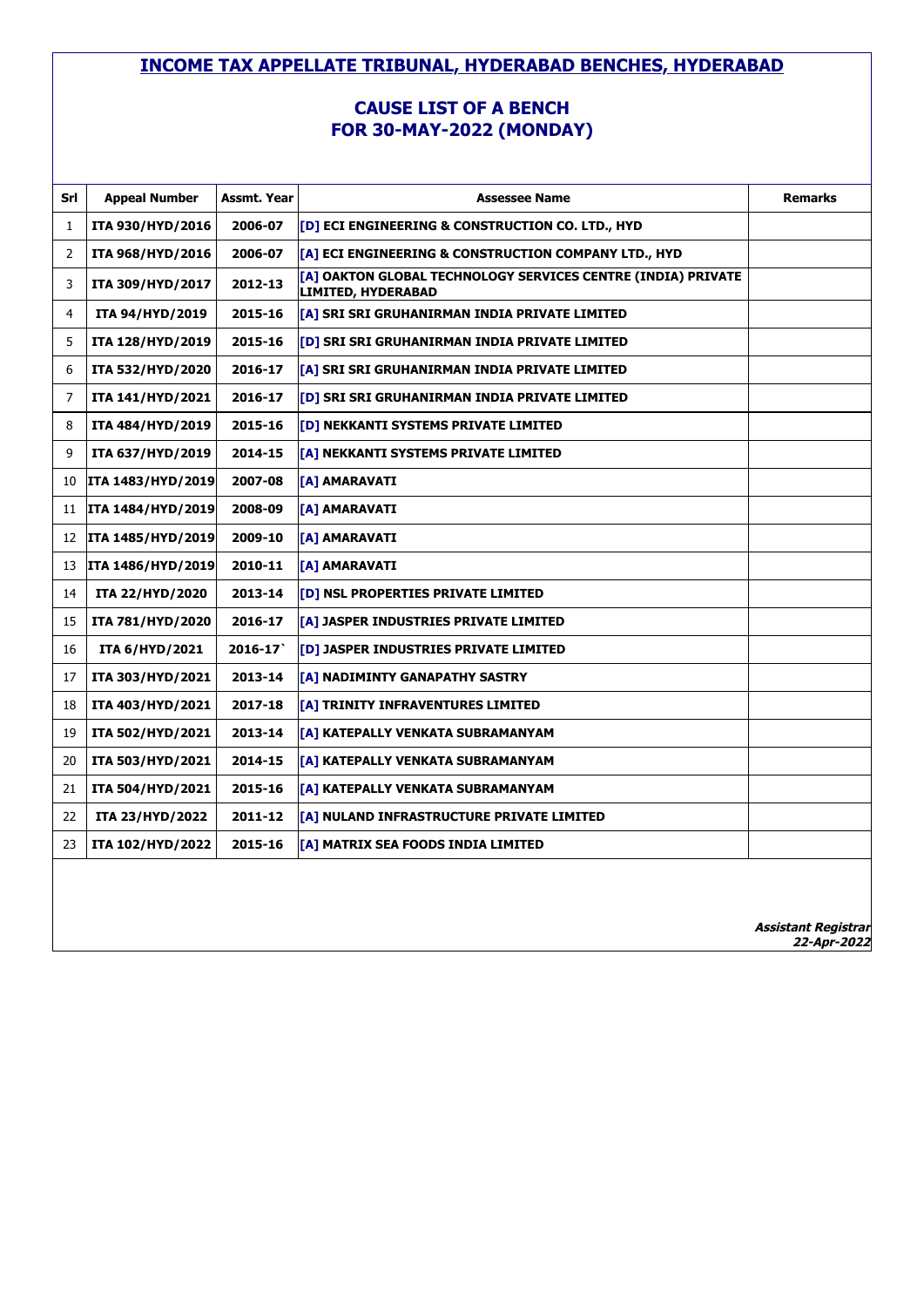### **CAUSE LIST OF A BENCH FOR 31-MAY-2022 (TUESDAY)**

| Srl | <b>Appeal Number</b>     | Assmt. Year | <b>Assessee Name</b>                                                                       | <b>Remarks</b> |
|-----|--------------------------|-------------|--------------------------------------------------------------------------------------------|----------------|
| 1   | <b>ITA 1413/HYD/2019</b> | 2016-17     | <b>[D] NEXT EDUCATION INDIA PRIVATE LIMITED</b>                                            |                |
| 2   | CO 31/HYD/2019           | 2016-17     | [A] NEXT EDUCATION INDIA PRIVATE LIMITED                                                   |                |
| 3   | ITA 103/HYD/2020         | 2015-16     | <b>[[A] TOSHIBA TRANSMISSION AND DISTRIBUTION SYSTEM (INDIA)</b><br><b>PRIVATE LIMITED</b> |                |
| 4   | ITA 296/HYD/2020         | 2010-11     | [A] GAJULAPALLI SHOBAN BABU                                                                |                |
| 5   | ITA 297/HYD/2020         | 2011-12     | <b>[[A] GAJULAPALLI SHOBAN BABU</b>                                                        |                |
| 6   | ITA 298/HYD/2020         | 2012-13     | <b>[A] GAJULAPALLI SHOBAN BABU</b>                                                         |                |
| 7   | ITA 421/HYD/2020         | 2016-17     | [A] MARS TELECOM SYSTEMS PRIVATE LIMITED                                                   |                |
| 8   | ITA 63/HYD/2021          | 2018-19     | <b>[D] AZAJ FAROOQI</b>                                                                    |                |
| 9   | ITA 294/HYD/2021         | 2016-17     | [A] PONAPULA SANJEEVA PARTHASARATHY                                                        |                |
| 10  | ITA 295/HYD/2021         | 2017-18     | <b>[[A] PONAPULA SANJEEVA PARTHASARATHY</b>                                                |                |
| 11  | ITA 412/HYD/2021         | 2007-08     | <b>[A] PETLA JAGANNADH</b>                                                                 |                |
| 12  | ITA 496/HYD/2021         | 2012-13     | <b>TA1 SURESH KUMAR BACHIRAJU</b>                                                          |                |
| 13  | ITA 497/HYD/2021         | 2012-13     | <b>TA1 SURESH KUMAR BACHIRAJU</b>                                                          |                |
| 14  | ITA 103/HYD/2022         | 2016-17     | <b>[[A] CROWN BEERS INDIA PRIVATE LIMITED</b>                                              |                |
|     |                          |             |                                                                                            |                |
|     |                          |             |                                                                                            |                |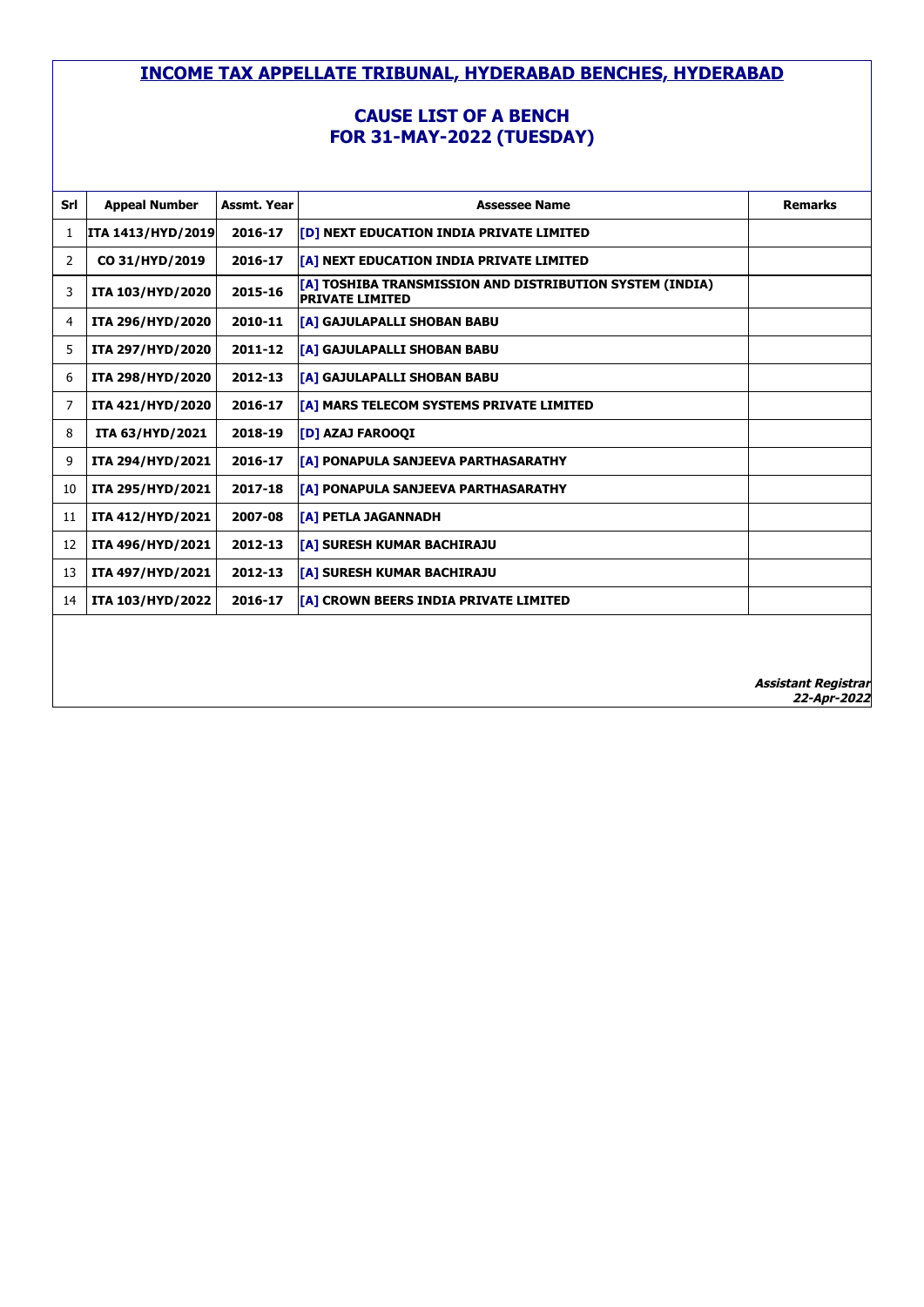#### **CAUSE LIST OF B BENCH FOR 02-MAY-2022 (MONDAY)**

| Srl | <b>Appeal Number</b>     | Assmt. Year | <b>Assessee Name</b>                         | <b>Remarks</b> |
|-----|--------------------------|-------------|----------------------------------------------|----------------|
| 1   | ITA 73/HYD/2017          | 2008-09     | [A] NCC LIMITED                              |                |
| 2   | ITA 74/HYD/2017          | 2009-10     | [A] NCC LIMITED, HYDERABAD                   |                |
| 3   | ITA 75/HYD/2017          | 2010-11     | [A] NCC LIMITED, HYDERABAD                   |                |
| 4   | ITA 77/HYD/2017          | 2008-09     | [D] NCC LIMITED, HYDERABAD                   |                |
| 5   | <b>ITA 78/HYD/2017</b>   | 2009-10     | [D] NCC LIMITED, HYDERABAD                   |                |
| 6   | ITA 79/HYD/2017          | 2010-11     | [D] NCC LIMITED, HYDERABAD                   |                |
| 7   | <b>ITA 80/HYD/2017</b>   | 2011-12     | [D] NCC LIMITED, HYDERABAD                   |                |
| 8   | ITA 2294/HYD/2018        | 2010-11     | [A] RAMESH BABU SEGU                         |                |
| 9   | <b>ITA 2295/HYD/2018</b> | 2011-12     | [A] RAMESH BABU SEGU                         |                |
| 10  | ITA 565/HYD/2020         | 2015-16     | [A] MADHU DEVI JAIN                          |                |
| 11  | ITA 566/HYD/2020         | 2015-16     | [A] RAJESH KUMAR JAIN                        |                |
| 12  | ITA 567/HYD/2020         | 2015-16     | [A] RATANLAL JAIN                            |                |
| 13  | ITA 568/HYD/2020         | 2015-16     | [A] CHANDRA DEVI JAIN                        |                |
| 14  | ITA 190/HYD/2021         | 2015-16     | [A] PREMIER POULTRY PRODUCTS PRIVATE LIMITED |                |
| 15  | IT(IT)A<br>71/HYD/2022   | 2008-09     | [A] VENKATESHWARA RAO POONURU                |                |
|     |                          |             |                                              |                |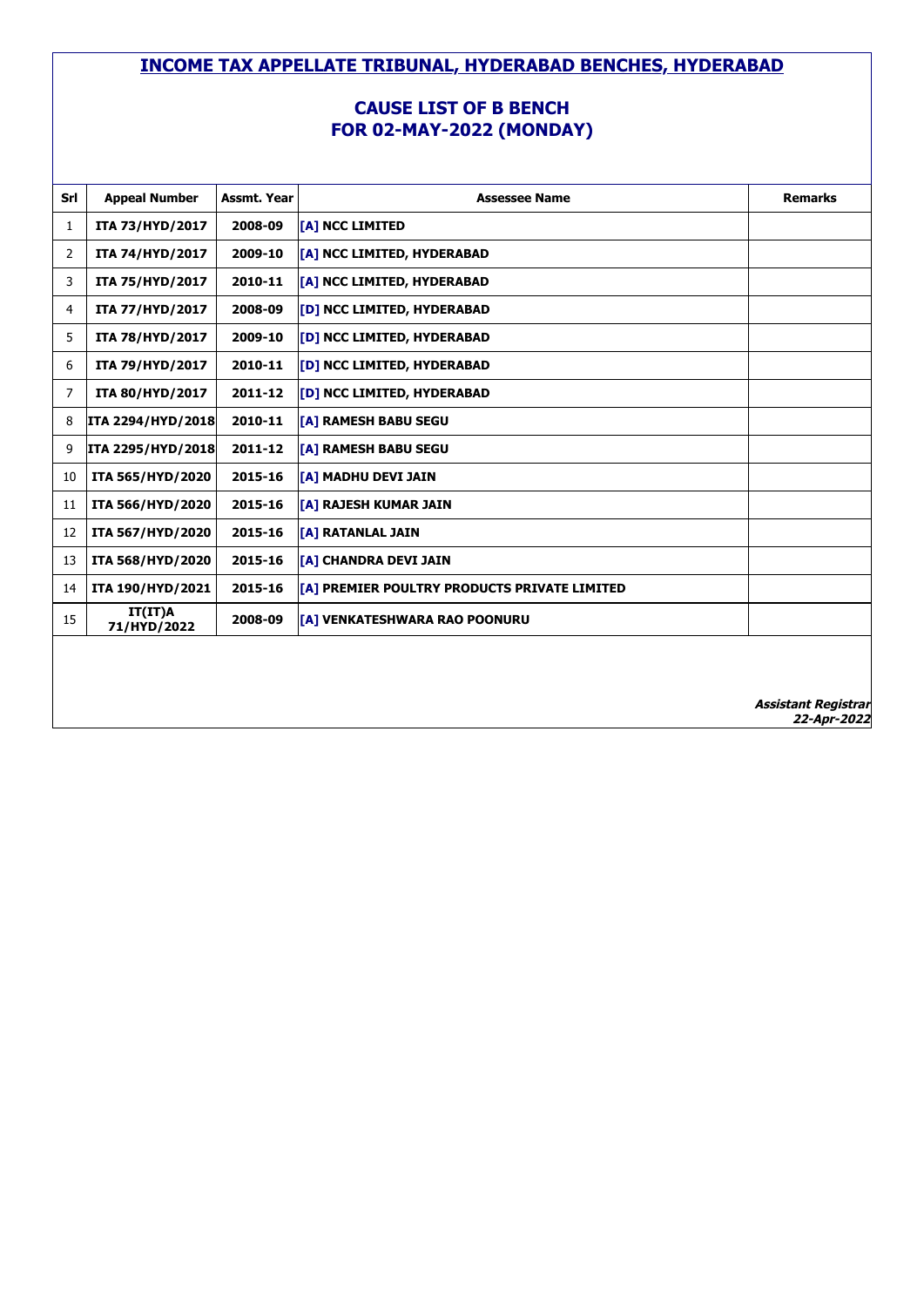# **CAUSE LIST OF B BENCH FOR 04-MAY-2022 (WEDNESDAY)**

| Srl | <b>Appeal Number</b>     | <b>Assmt. Year</b> | <b>Assessee Name</b>                                     | <b>Remarks</b> |
|-----|--------------------------|--------------------|----------------------------------------------------------|----------------|
| 1   | ITA 280/HYD/2016         | 2011-12            | [A] OCIMUM BIO SOLUTIONS (I) LTD., HYD                   |                |
| 2   | ITA 1699/HYD/2017        | 2013-14            | [A] UNILOIDS BIOSCIENCES PRIVATE LIMITED                 |                |
| 3   | ITA 153/HYD/2018         | 2014-15            | <b>[A] JAYA DIAGNOSTIC &amp; RESEARCH CENTRE LIMITED</b> |                |
| 4   | ITA 285/HYD/2018         | 2013-14            | [D] MADHUCON AGRA JAIPUR EXPRESSWAYS LIMITED             |                |
| 5   | ITA 286/HYD/2018         | 2014-15            | <b>[D] MADHUCON AGRA JAIPUR EXPRESSWAYS LIMITED</b>      |                |
| 6   | ITA 538/HYD/2018         | 2009-10            | [A] SUMITRABAI GUNDAVARAPU                               |                |
| 7   | ITA 938/HYD/2018         | 2013-14            | [A] UNILOIDS BIO SCIENCES PRIVATE LIMITED                |                |
| 8   | ITA 1589/HYD/2018        | 2011-12            | [A] BIOLOGICAL E LIMITED                                 |                |
| 9   | ITA 1590/HYD/2018        | 2015-16            | [A] BIOLOGICAL E LIMITED                                 |                |
| 10  | <b>ITA 1598/HYD/2018</b> | 2009-10            | [A] B RANGA REDDY (HCM)                                  |                |
| 11  | ITA 14/HYD/2019          | 2009-10            | [A] M.HANMANTH REDDY                                     |                |
| 12  | ITA 1200/HYD/2019        | 2016-17            | [D] BHAGYANAGAR INDIA LIMITED                            |                |
| 13  | ITA 1644/HYD/2019        | 2015-16            | <b>[A] MAHARSHI GOGINENI</b>                             |                |
| 14  | <b>ITA 1818/HYD/2019</b> | 2013-14            | [A] BALA TRIPURA SUNDARI MUKKAMALA                       |                |
| 15  | ITA 1819/HYD/2019        | 2014-15            | [A] BALA TRIPURA SUNDARI MUKKAMALA                       |                |
| 16  | ITA 638/HYD/2020         | 2009-10            | [A] P.SAROJINI DEVI                                      |                |
| 17  | <b>ITA 8/HYD/2021</b>    | 2009-10            | [A] YASHODA GUNDAVARAPU                                  |                |
| 18  | ITA 389/HYD/2020         | 2017-18            | [A] SRK CONSTRUCTIONS AND PROJECTS PRIVATE LIMITED       |                |
| 19  | ITA 1415/HYD/2019        | 2016-17            | [D] SRK CONSTRUCTION PROJECTS PRIVATE LIMITED            |                |
|     |                          |                    |                                                          |                |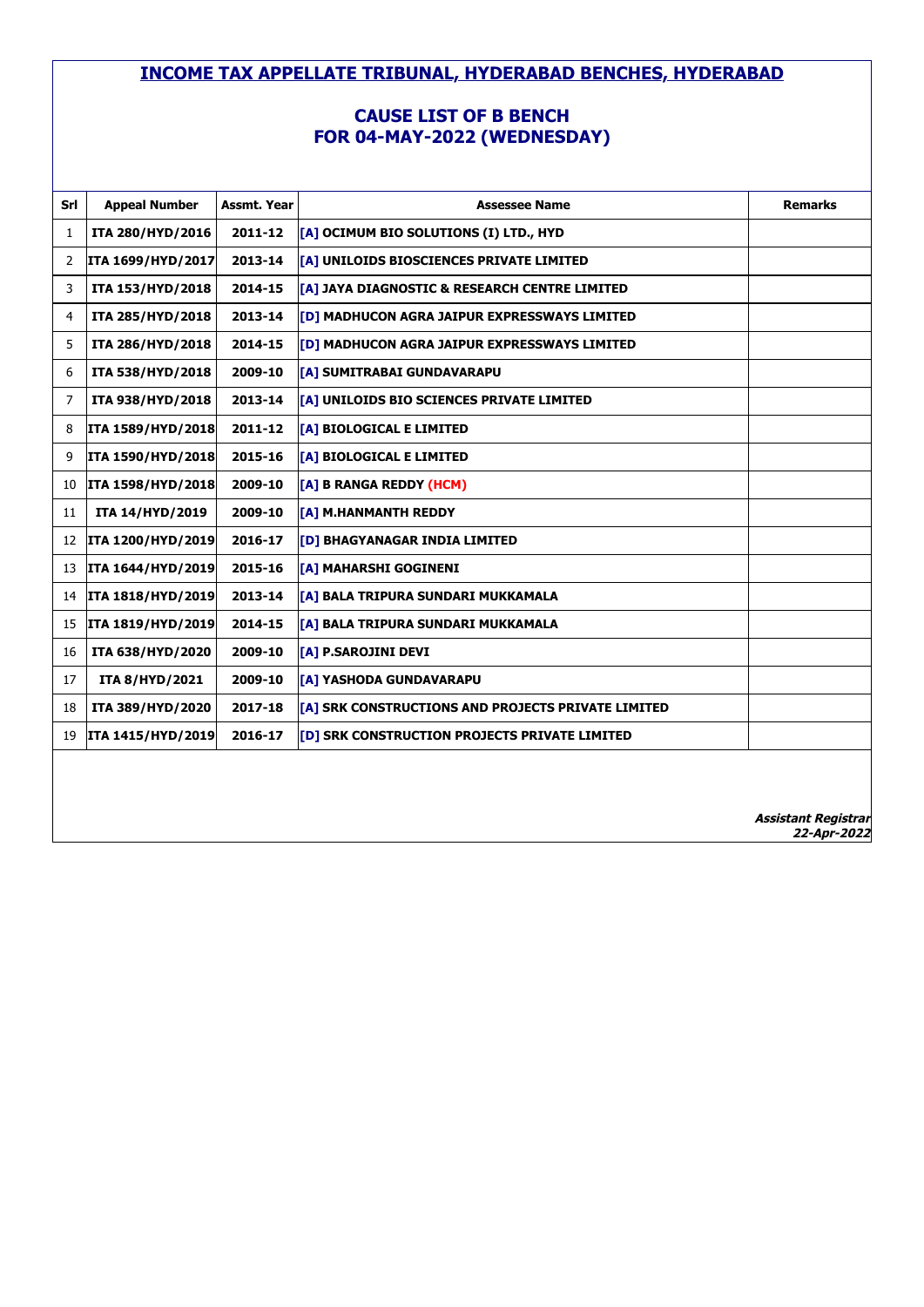# **CAUSE LIST OF B BENCH FOR 05-MAY-2022 (THURSDAY)**

| Srl | <b>Appeal Number</b>     | Assmt. Year | <b>Assessee Name</b>                                    | <b>Remarks</b>                            |
|-----|--------------------------|-------------|---------------------------------------------------------|-------------------------------------------|
| 1   | ITA 721/HYD/2019         | 2012-13     | [A] SATYAM VENTURE ENGINEERING SERVICES PRIVATE LIMITED |                                           |
| 2   | ITA 866/HYD/2019         | 2012-13     | [D] SATYAM VENTURE ENGINEERING SERVICES PRIVATE LIMITED |                                           |
| 3   | IT(TP)A<br>1747/HYD/2019 | 2015-16     | [A] BRIGHTCOM GROUP LIMITED                             |                                           |
| 4   | ITA 1639/HYD/2019        | 2014-15     | [D] GURUVAYOOR INFRASTRUCTURE PRIVATE LIMITED           |                                           |
| 5   | ITA 1640/HYD/2019        | 2015-16     | [D] GURUVAYOOR INFRASTRUCTURE PRIVAT LIMITED            |                                           |
| 6   | ITA 1641/HYD/2019        | 2016-17     | [D] GURUVAYOOR INFRASTRUCTURE PRIVATE LIMITED           |                                           |
| 7   | ITA 380/HYD/2020         | 2013-14     | [D] GURUVAYOOR INFRASTRUCTURE PRIVATE LIMITED           |                                           |
| 8   | ITA 381/HYD/2020         | 2017-18     | [D] GURUVAYOOR INFRASTRUCTURE PRIVATE LIMITED           |                                           |
| 9   | ITA 1796/HYD/2019        | 2008-09     | [D] PARASURAMAN KARTHIK IYER                            |                                           |
| 10  | ITA 1797/HYD/2019        | 2009-10     | [D] PARASURAMAN KARTHIK IYER                            |                                           |
| 11  | ITA 1798/HYD/2019        | 2010-11     | [D] PARASURAMAN KARTHIK IYER                            |                                           |
| 12  | ITA 30/HYD/2020          | 2009-10     | [D] PARASURAMAN KARTHIK IYER                            |                                           |
| 13  | ITA 31/HYD/2020          | 2010-11     | [D] PARASURAMAN KARTHIK IYER                            |                                           |
| 14  | ITA 1836/HYD/2019        | 2008-09     | [A] TIKKAVARAPU VINAYAK RAVI REDDY                      |                                           |
| 15  | ITA 1837/HYD/2019        | 2009-10     | [A] TIKKAVARAPU VINAYAK RAVI REDDY                      |                                           |
| 16  | ITA 1838/HYD/2019        | 2010-11     | [A] TIKKAVARAPU VINAYAK RAVI REDDY                      |                                           |
| 17  | ITA 1839/HYD/2019        | 2008-09     | [A] TIKKAVARAPU VENKATRAM REDDY                         |                                           |
| 18  | ITA 1840/HYD/2019        | 2009-10     | [A] TIKKAVARAPU VENKATRAM REDDY                         |                                           |
| 19  | ITA 1841/HYD/2019        | 2010-11     | [A] TIKKAVARAPU VENKATRAM REDDY                         |                                           |
| 20  | ITA 302/HYD/2020         | 2013-14     | [A] BOLLINENI KRISHNA KUMARI                            |                                           |
| 21  | ITA 89/HYD/2021          | 2012-13     | [D] M/S. VPR MINING INFRASTRUCTURE PVT LTD              |                                           |
| 22  | ITA 90/HYD/2021          | 2015-16     | [D] M/S. VPR MINING INFRASTRUCTURE PVT LTD              |                                           |
| 23  | <b>ITA 98/HYD/2021</b>   | $2011 - 12$ | [A] QUARTZ INFRA AND ENGINEERING PRIVATE LIMITED        |                                           |
| 24  | ITA 100/HYD/2021         | 2017-18     | [D] ANAND'S GOLD PRIVATE LIMITED                        |                                           |
| 25  | ITA 431/HYD/2021         | 2012-13     | [A] VANGMAYEE PLANTATIONS PRIVATE LIMITED               |                                           |
|     |                          |             |                                                         | <b>Assistant Registrar</b><br>22-Apr-2022 |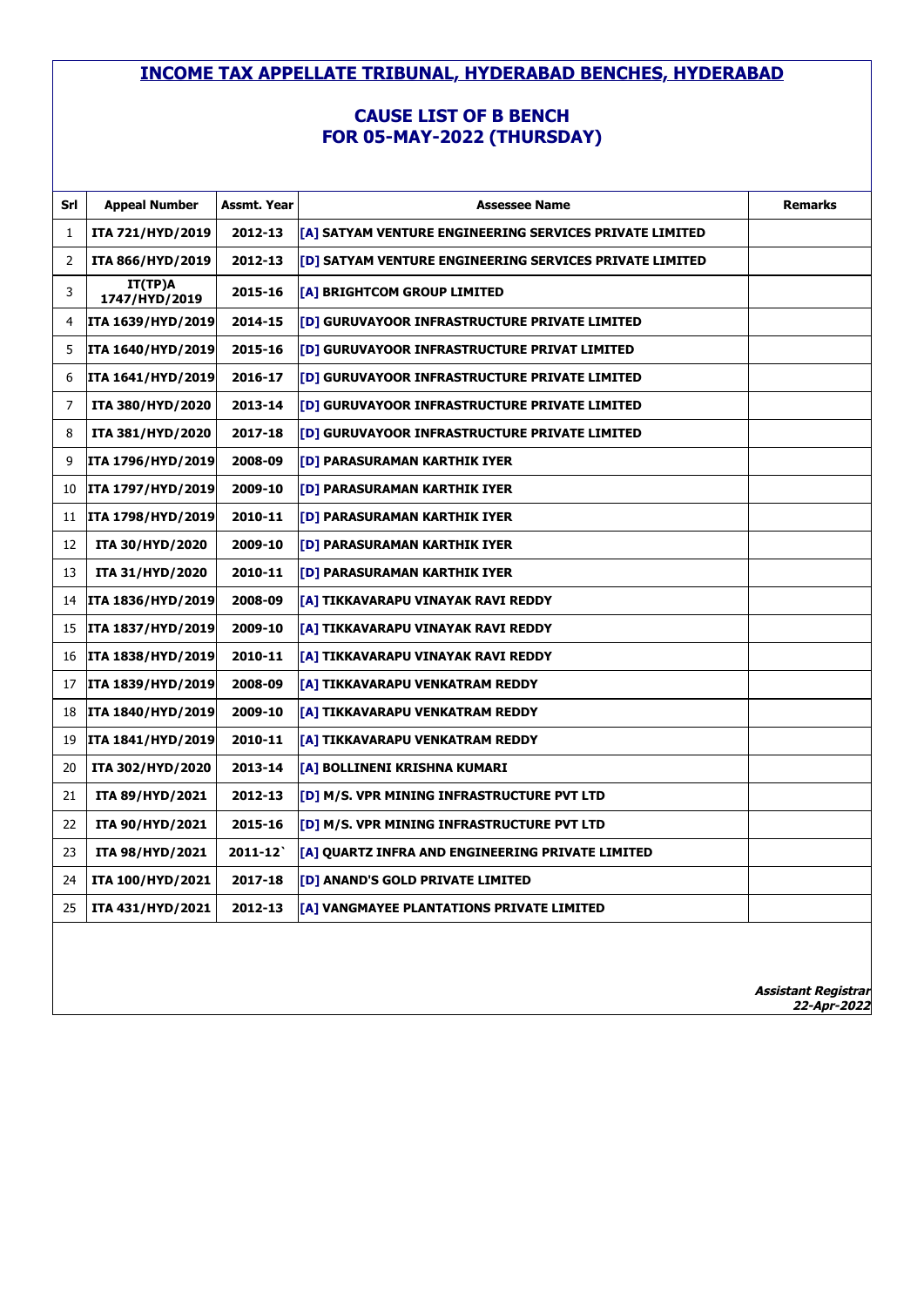#### **CAUSE LIST OF B BENCH FOR 09-MAY-2022 (MONDAY)**

| Srl | <b>Appeal Number</b>  | Assmt. Year | <b>Assessee Name</b>                                | <b>Remarks</b>                            |
|-----|-----------------------|-------------|-----------------------------------------------------|-------------------------------------------|
| 1   | ITA 404/HYD/2020      | 2014-15     | [A] BIKASH KUMAR KEDIA (RECALLED)                   |                                           |
| 2   | ITA 405/HYD/2020      | 2015-16     | [A] BIKASH KUMAR KEDIA (RECALLED)                   |                                           |
| 3   | ITA 974/HYD/2017      | 2008-09     | <b>[D] PRAKASH NIMMAGADDA, HYDERABAD</b>            |                                           |
| 4   | ITA 1063/HYD/2018     | 2012-13     | [D] AGARWAL STEEL STRUCTURE (INDIA) PRIVATE LIMITED |                                           |
| 5   | ITA 1113/HYD/2018     | 2012-13     | [A] AGARWAL STEEL STRUCTURES INDIA PRIVATE LIMITED  |                                           |
| 6   | <b>ITA 9/HYD/2021</b> | 2011-12     | [A] ORBIT VENTURES                                  |                                           |
| 7   | ITA 10/HYD/2021       | 2012-13     | <b>[A] ORBIT VENTURES</b>                           |                                           |
| 8   | ITA 13/HYD/2021       | 2017-18     | <b>[A] ORBIT VENTURES</b>                           |                                           |
| 9   | ITA 34/HYD/2021       | 2011-12     | <b>[D] ORBIT VENTURES</b>                           |                                           |
| 10  | ITA 35/HYD/2021       | 2012-13     | <b>[D] ORBIT VENTURES</b>                           |                                           |
| 11  | ITA 36/HYD/2021       | 2017-18     | [D] ORBIT VENTURES                                  |                                           |
| 12  | ITA 541/HYD/2021      | 2016-17     | [A] TRINITY INFRAVENTURES LIMITED                   |                                           |
| 13  | ITA 39/HYD/2022       | 2016-17     | <b>TA1 AARTHI RATHI</b>                             |                                           |
| 14  | ITA 53/HYD/2022       | 2019-20     | <b>[D] VIJAI ELECTRICALS LIMITED</b>                |                                           |
| 15  | ITA 72/HYD/2022       | 2019-2020   | [A] AGRAWALA SWEETS AND RESTAURANT                  |                                           |
| 16  | ITA 226/HYD/2018      | 2009-10     | <b>[A] INDU PROJECTS LIMITED</b>                    |                                           |
| 17  | ITA 227/HYD/2018      | 2010-11     | [A] INDU PROJECTS LIMITED                           |                                           |
| 18  | ITA 2216/HYD/2018     | 2009-10     | [A] INDU PROJECTS LIMITED                           |                                           |
|     |                       |             |                                                     |                                           |
|     |                       |             |                                                     |                                           |
|     |                       |             |                                                     | <b>Assistant Registrar</b><br>22-Apr-2022 |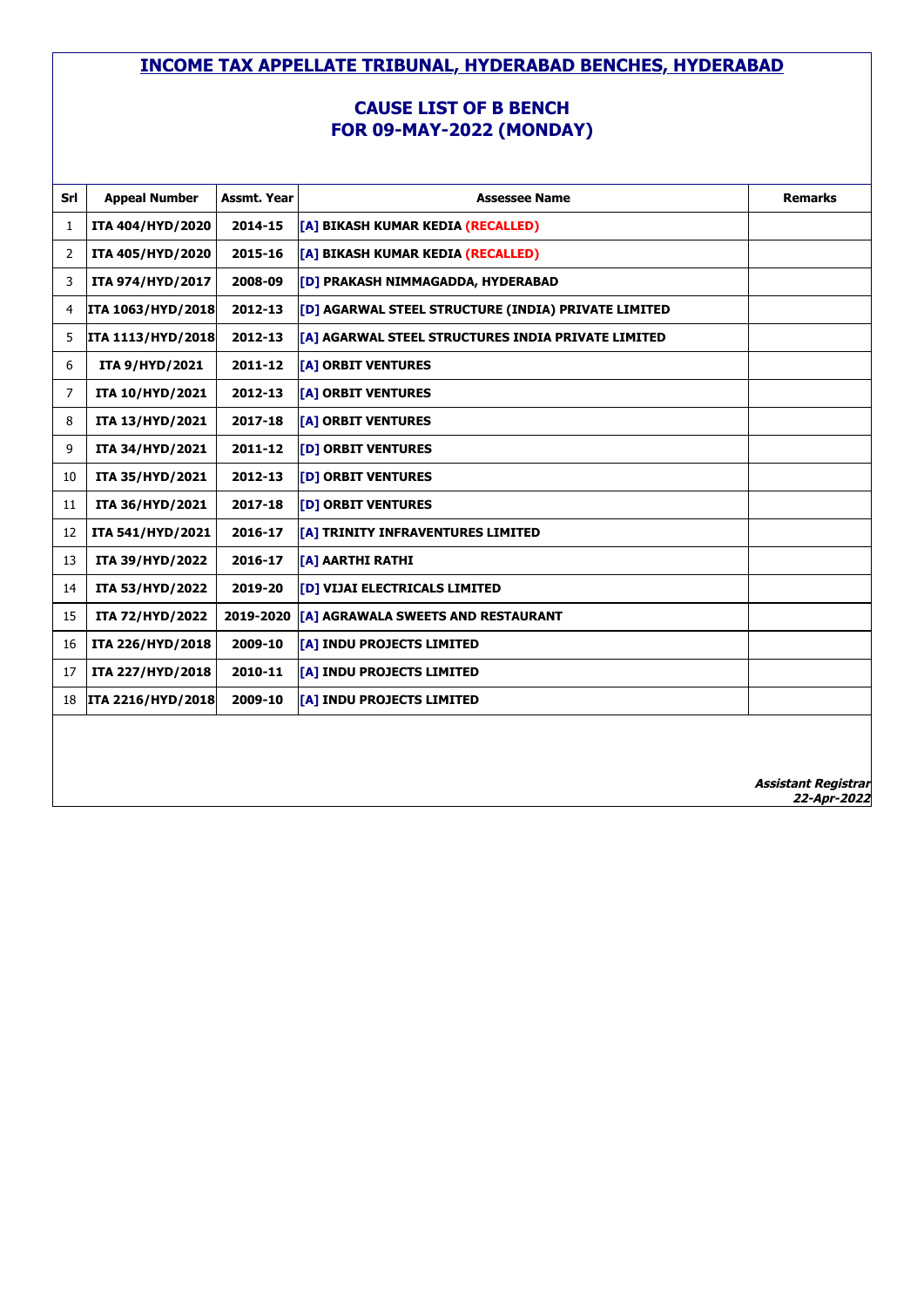# **CAUSE LIST OF B BENCH FOR 10-MAY-2022 (TUESDAY)**

| Srl            | <b>Appeal Number</b>     | Assmt. Year | <b>Assessee Name</b>                                                                                               | <b>Remarks</b>                            |
|----------------|--------------------------|-------------|--------------------------------------------------------------------------------------------------------------------|-------------------------------------------|
| 1              | IT(IT)A<br>777/HYD/2020  | 2008-09     | [A] TAHERA ABIDA GHORI (SGC)                                                                                       |                                           |
| 2              | <b>ITA 1469/HYD/2014</b> | 2008-09     | <b>IDI SRI KONDA LAXMAIAH</b>                                                                                      |                                           |
| 3              | IT(TP)A<br>365/HYD/2015  | 2010-11     | [A] LYCOSE INTERNET LTD., HYD                                                                                      |                                           |
| $\overline{4}$ | IT(TP)A<br>451/HYD/2015  | 2010-11     | <b>[A] LYCOS INTERNET LTD., HYD</b>                                                                                |                                           |
| 5              | IT(TP)A<br>118/HYD/2016  | 2011-12     | <b>[[A] LYCOS INTERNET LIMITED (FORMERLY KNOWN AS YBRANT DIGITAL</b><br>LTD), HYD                                  |                                           |
| 6              | IT(TP)A<br>480/HYD/2015  | 2010-11     | [D] YBRANT DIGITAL LTD., HYD                                                                                       |                                           |
| 7              | ITA 104/HYD/2016         | 2011-12     | [D] GD RESEARCH CENTRE PVT. LTD., (FORMERLY KNOWN AS M/S. DMV<br><b>BUSINESS AND MARKET RESEARCH P. LTD.), HYD</b> |                                           |
| 8              | CO 15/HYD/2016           | 2011-12     | [A] GD RESEARCH CENTRE PVT. LTD., (FORMERLY KNOWN AS M/S. DMV<br><b>BUSINESS AND MARKET RESEARCH P. LTD.), HYD</b> |                                           |
| 9              | ITA 776/HYD/2017         | 2009-10     | [D] NAVABHARAT VENTURES LIMITED                                                                                    |                                           |
| 10             | ITA 777/HYD/2017         | 2010-11     | [D] NAVABHARAT VENTURES LIMITED                                                                                    |                                           |
| 11             | ITA 97/HYD/2019          | 2014-15     | <b>[D] PRITHAM &amp; PRATHIK HOSPITALS PRIVATE LIMITED</b>                                                         |                                           |
| 12             | CO 10/HYD/2019           | 2014-15     | <b>TAT PRITHAM &amp; PRATHIK HOSPITALS PRIVATE LIMITED</b>                                                         |                                           |
| 13             | <b>ITA 85/HYD/2021</b>   | 2008-09     | <b>[A] SAI LIFE SCIENCE LIMITED</b>                                                                                |                                           |
| 14             | ITA 75/HYD/2022          | 2018-19     | [A] PANZER TEHNOLOGIES PRIVATE LIMITED                                                                             |                                           |
| 15             | ITA 653/HYD/2017         | 2010-11     | [D] SIENNA CONSTRUCTIONS PRIVATE LIMITED, SECUNDERABAD                                                             |                                           |
| 16             | ITA 681/HYD/2017         | 2010-11     | [A] RED EARTH AGRO FARMS LLP (FORMERLY KNOWN AS RED EARTH<br><b>AGRO FARMS PVT. LTD.), HYDERABAD</b>               |                                           |
|                |                          |             |                                                                                                                    |                                           |
|                |                          |             |                                                                                                                    |                                           |
|                |                          |             |                                                                                                                    | <b>Assistant Registrar</b><br>22-Apr-2022 |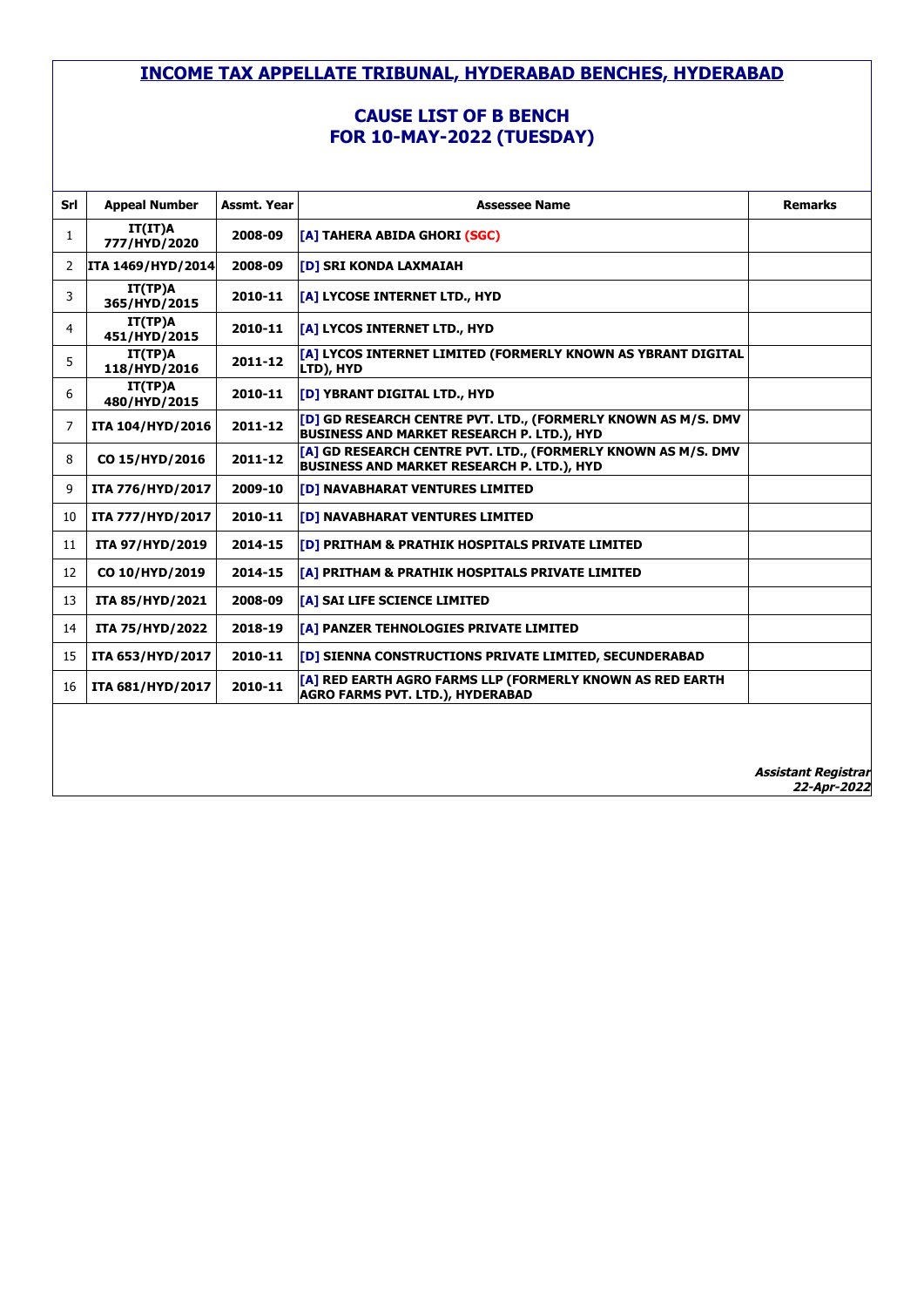# **CAUSE LIST OF B BENCH FOR 11-MAY-2022 (WEDNESDAY)**

| Srl | <b>Appeal Number</b>     | Assmt. Year | <b>Assessee Name</b>                                                                                                         | <b>Remarks</b> |
|-----|--------------------------|-------------|------------------------------------------------------------------------------------------------------------------------------|----------------|
| 1   | <b>ITA 2219/HYD/2017</b> | 2014-15     | [D] INDO ARAB LEAGUE                                                                                                         |                |
| 2   | ITA 500/HYD/2020         | 2011-12     | [A] RAJ KUMAR APPALA                                                                                                         |                |
| 3   | ITA 505/HYD/2020         | 2013-14     | [D] IOBAL ALI KHAN                                                                                                           |                |
| 4   | ITA 178/HYD/2021         | 2016-17     | [A] TECHASPECT SOLUTIONS PRIVATE LIMITED                                                                                     |                |
| 5   | CO 23/HYD/2016           | 2011-12     | [A] EPAM SYSTEMS INDIA PRIVATE LIMITED (PREVIOUSLY KNOWN AS<br>ALLIANCE GLOBAL SERVICES IT INDIA PVT LTD) (TRANSFER PRICE)   |                |
| 6   | ITA 189/HYD/2016         | 2011-12     | [A] EPAM SYSTEMS INDIA PRIVATE LIMITED (PREVIOUSLY KNOWN AS<br>ALLIANCE GLOBAL SERVICES IT INDIA PVT LTD) (TRANSFER PRICE)   |                |
| 7   | ITA 317/HYD/2016         | 2011-12     | [D] EPAM SYSTEMS INDIA PRIVATE LIMITED (PREVIOUSLY KNOWN AS<br>ALLIANCE GLOBAL SERVICES IT INDIA PVT LTD) (TRANSFER PRICING) |                |
| 8   | ITA 863/HYD/2016         | 2010-11     | [A] MENZIES BOBBA GROUND HANDLING SERVICES P. LTD., HYD                                                                      |                |
| 9   | ITA 864/HYD/2016         | 2011-12     | [A] MENZIES BOBBA GROUND HANDLING SERVICES P. LTD., HYD                                                                      |                |
| 10  | ITA 1734/HYD/2016        | 2011-12     | [A] KMC CONTRUCTIONS LIMITED, HYDERABAD                                                                                      |                |
| 11  | ITA 32/HYD/2017          | 2011-12     | [D] KMC CONSTRUCTIONS LIMITED, HYDERABAD                                                                                     |                |
| 12  | ITA 33/HYD/2017          | 2012-13     | [D] KMC CONSTRUCTIONS LIMITED, HYDERABAD                                                                                     |                |
| 13  | ITA 248/HYD/2017         | 2012-13     | [D] KSK MAHANANDI POWER COMPANY LIMITED, HYDERABAD                                                                           |                |
| 14  | ITA 249/HYD/2017         | 2013-14     | [D] KSK MAHANANDI POWER COMPANY LIMITED, HYDERABAD                                                                           |                |
| 15  | ITA 873/HYD/2017         | 2007-08     | [A] LEO MERIDIAN INFRASTRUCTURE PROJECTS & HOTELS LIMITED,<br><b>HYD</b>                                                     |                |
| 16  | ITA 874/HYD/2017         | 2008-09     | [A] LEO MERIDIAN INFRASTRUCTURE PROJECTS & HOTELS LIMITED,<br><b>HYD</b>                                                     |                |
| 17  | ITA 875/HYD/2017         | 2009-10     | [A] LEO MERIDIAN INFRASTRUCTURE PROJECTS & HOTELS LIMITED,<br><b>HYD</b>                                                     |                |
| 18  | ITA 966/HYD/2017         | 2010-11     | [A] DECCAN CHRONICLE HOLDINGS LIMITED, SECUNDERABAD                                                                          |                |
| 19  | ITA 967/HYD/2017         | 2011-12     | [A] DECCAN CHRONICLE HOLDINGS LIMITED, SECUNDERABAD                                                                          |                |
| 20  | <b>ITA 1048/HYD/2017</b> | 2007-08     | [D] LEO MERIDIAN INFRASTRUCTURE PROJECTS & HOTELS LIMITED                                                                    |                |
| 21  | <b>ITA 1049/HYD/2017</b> | 2008-09     | [D] LEO MERIDIAN INFRASTRUCTURE PROJECTS & HOTELS LIMITED                                                                    |                |
| 22  | ITA 1050/HYD/2017        | 2009-10     | [D] LEO MERIDIAN INFRASTRUCTURE PROJECTS & HOTELS LIMITED                                                                    |                |
| 23  | ITA 1061/HYD/2017        | 2011-12     | [D] DECCAN CHRONICLE HOLDINGS LIMITED                                                                                        |                |
| 24  | ITA 1075/HYD/2017        | 2013-14     | [D] KMC CONSTRUCTIONS LIMITED                                                                                                |                |
| 25  | ITA 1106/HYD/2017        | 2011-12     | [D] ALPHA VILLAS PRIVATE LIMITED                                                                                             |                |
| 26  | ITA 1107/HYD/2017        | 2011-12     | [D] ALPHA AVENUES PRIVATE LIMITED                                                                                            |                |
| 27  | ITA 2249/HYD/2017        | 2011-12     | [A] ASTER BUILDING SOLUTINS PRIVATE LIMITED                                                                                  |                |
| 28  | ITA 101/HYD/2018         | 2005-06     | [A] THE PRUDENTIAL CO-OPERATIVE URBAN BANK LIMITED                                                                           |                |
| 29  | ITA 490/HYD/2018         | 2010-11     | [D] DECCAN CHRONICALE HOLDINGS LIMITED                                                                                       |                |
| 30  | ITA 491/HYD/2018         | 2013-14     | [D] DECCAN CHRONICLE HOLDING LIMITED                                                                                         |                |
| 31  | ITA 536/HYD/2018         | 2013-14     | [A] DECCAN CHRONICLE HOLDINGS LIMITED                                                                                        |                |
| 32  | ITA 635/HYD/2018         | 2012-13     | [D] DECCAN CHRONICLE HOLDINGS LIMITED                                                                                        |                |
| 33  | ITA 647/HYD/2018         | 2012-13     | [A] DECCAN CHRONICLE HOLDINGS LIMITED                                                                                        |                |
| 34  | ITA 1975/HYD/2018        | 2015-16     | [A] CERAMIN INDIA PRIVATE LIMITED                                                                                            |                |
| 35  | <b>ITA 2114/HYD/2018</b> | 2010-11     | [D] SRINIVASA CHAKRAVARTHI RAJU GOKARAJU                                                                                     |                |
| 36  | ITA 432/HYD/2019         | 2014-15     | [A] SIMHAPURI ENERGY LIMITED                                                                                                 |                |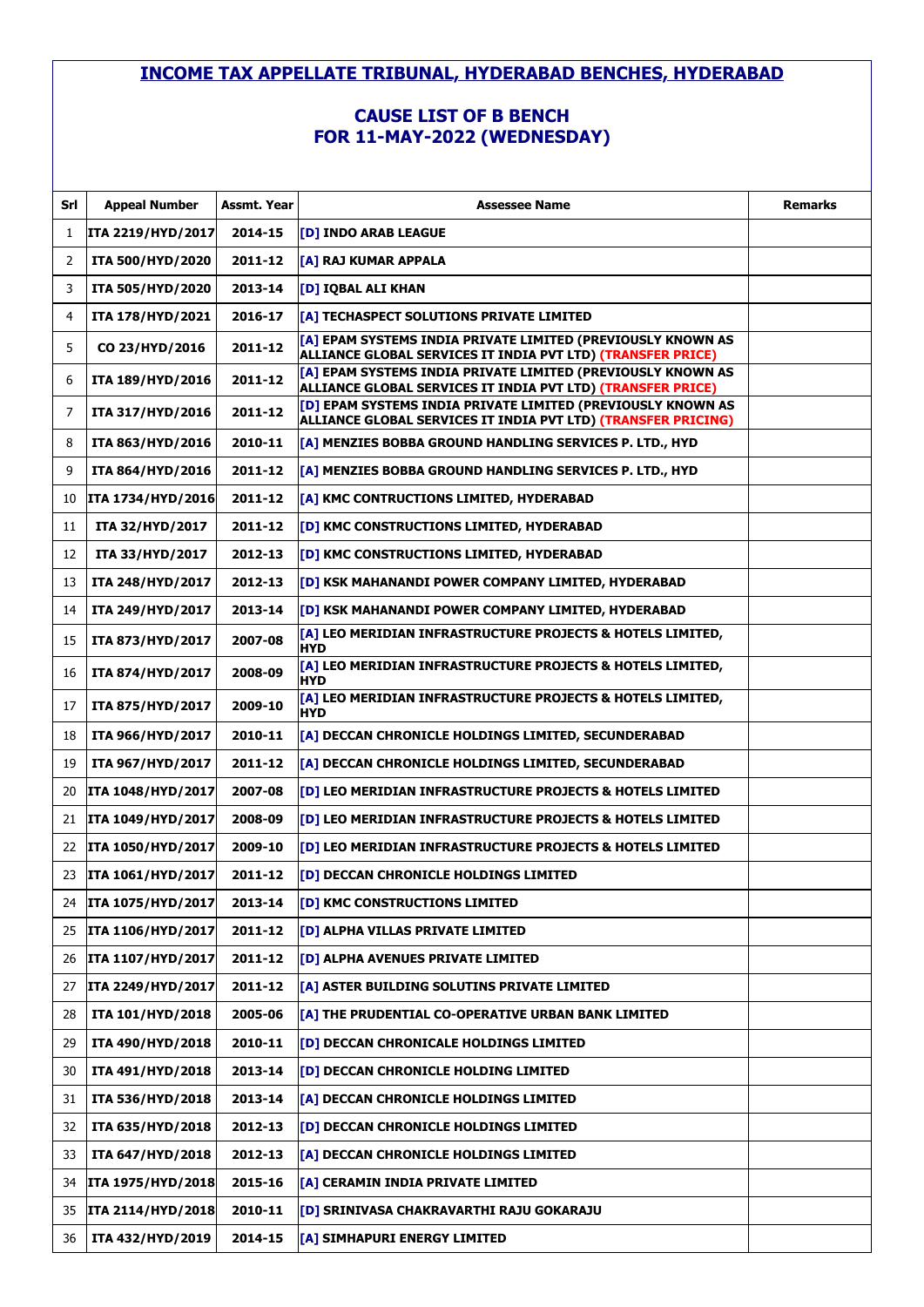### **CAUSE LIST OF B BENCH FOR 11-MAY-2022 (WEDNESDAY)**

| Srl | <b>Appeal Number</b>  | Assmt. Year | <b>Assessee Name</b>                     | <b>Remarks</b>                            |
|-----|-----------------------|-------------|------------------------------------------|-------------------------------------------|
| 37  | ITA 635/HYD/2019      | 2014-15     | [A] KMC CONSTRUCTIONAL LIMITED           |                                           |
| 38  | ITA 636/HYD/2019      | 2015-16     | [A] KMC CONSTRUCTIONS LIMITED            |                                           |
| 39  | ITA 692/HYD/2019      | 2014-15     | <b>[D] KMC CONSTRUCTIONS LIMITED</b>     |                                           |
| 40  | ITA 693/HYD/2019      | 2015-16     | <b>[D] KMC CONSTRUCTIONS LIMITED</b>     |                                           |
| 41  | ITA 1407/HYD/2019     | 2015-16     | [A] R.A.K.CERAMICS INDIA PRIVATE LIMITED |                                           |
| 42  | ITA 1750/HYD/2019     | 2015-16     | [A] LANCO INFRATECH LIMITED              |                                           |
| 43  | ITA 1771/HYD/2019     | 2015-16     | [A] ADAMA INDIA PRIVATE LIMITED          |                                           |
| 44  | ITA 12/HYD/2020       | 2009-10     | <b>[D] MADHUCON PROJECTS LIMITED</b>     |                                           |
| 45  | ITA 13/HYD/2020       | 2010-11     | <b>[D] MADHUCON PROJECTS LIMITED</b>     |                                           |
| 46  | ITA 14/HYD/2020       | 2011-12     | [D] MADHUCON PROJECTS LIMITED            |                                           |
| 47  | ITA 735/HYD/2020      | 2017-18     | <b>[D] KMC CONSTRUCTIONS LIMITED</b>     |                                           |
| 48  | ITA 147/HYD/2021      | 2013-14     | [A] ANEES FATIMA                         |                                           |
| 49  | ITA 148/HYD/2021      | 2014-15     | [A] ANEES FATIMA                         |                                           |
| 50  | ITA 149/HYD/2021      | 2015-16     | [A] ANEES FATIMA                         |                                           |
| 51  | ITA 150/HYD/2021      | 2016-17     | <b>TA1 ANEES FATHIMA</b>                 |                                           |
| 52  | ITA 151/HYD/2021      | 2017-18     | <b>TA1 ANEES FATIMA</b>                  |                                           |
| 53  | ITA 152/HYD/2021      | 2018-19     | [A] ANEES FATIMA                         |                                           |
| 54  | ITA 175/HYD/2021      | 2012-13     | [A] JVR RETAILS PRIVATE LIMITED          |                                           |
| 55  | ITA 206/HYD/2021      | 2014-15     | [A] MYLAN LABORATORIES LIMITED           |                                           |
| 56  | <b>ITA 3/HYD/2022</b> | 2014-15     | <b>[D] TRINITY INFRAVENTURES LIMITED</b> |                                           |
| 57  | <b>ITA 4/HYD/2022</b> | 2014-15     | <b>[D] INDRANI PRASAD</b>                |                                           |
|     |                       |             |                                          |                                           |
|     |                       |             |                                          |                                           |
|     |                       |             |                                          | <b>Assistant Registrar</b><br>22-Apr-2022 |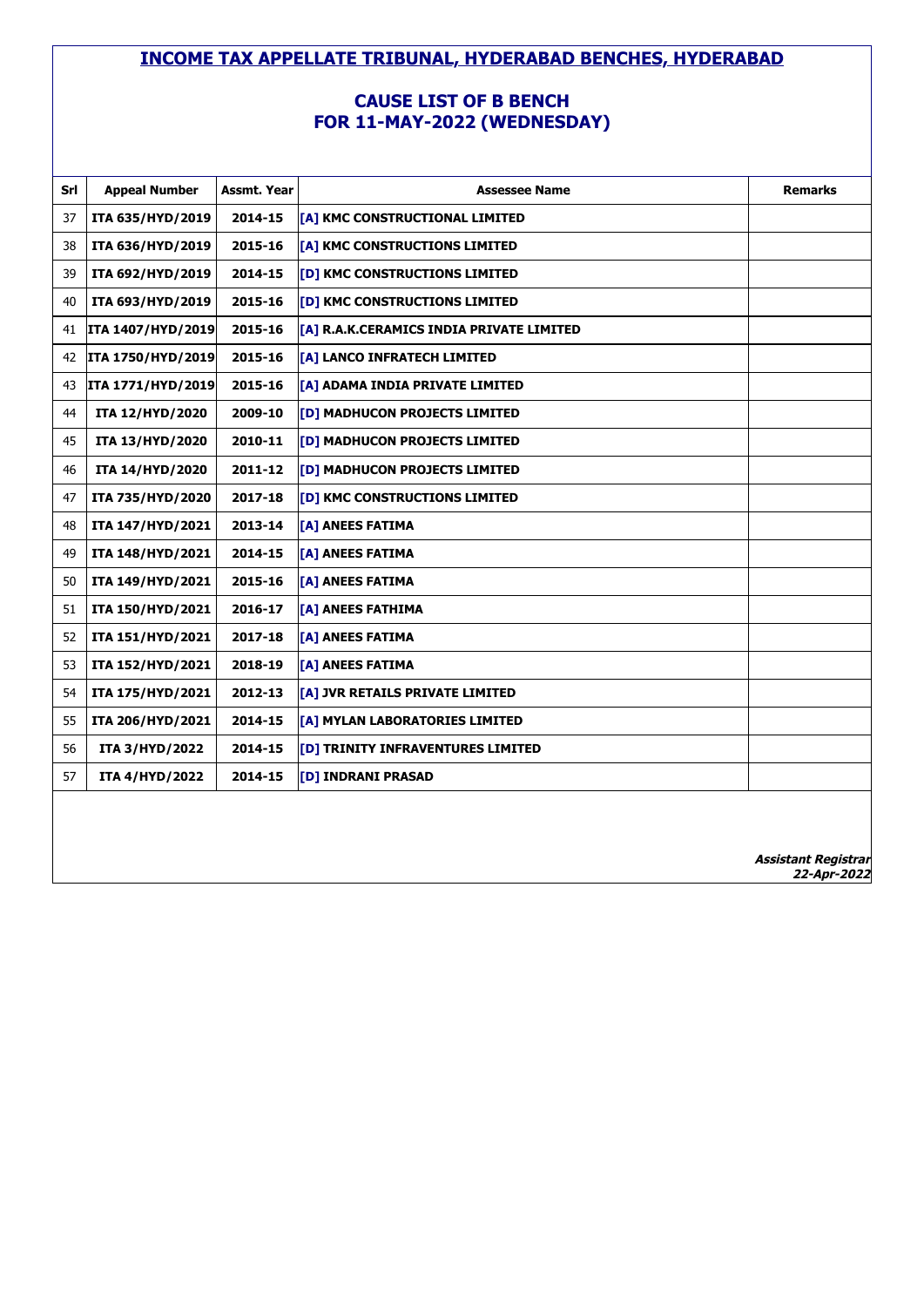# **CAUSE LIST OF B BENCH FOR 12-MAY-2022 (THURSDAY)**

| Srl | <b>Appeal Number</b>   | Assmt. Year | <b>Assessee Name</b>                                 | <b>Remarks</b>             |
|-----|------------------------|-------------|------------------------------------------------------|----------------------------|
| 1   | <b>ITA 90/HYD/2018</b> | 2013-14     | [[A] KAMINENI HEALTH SERVICES PRIVATE LIMITED        |                            |
| 2   | ITA 1809/HYD/2019      | 2007-08     | <b>[A] VENKAT REDDY KONDI</b>                        |                            |
| 3   | ITA 51/HYD/2020        | 2015-16     | [D] GREENKO RAYALA WIND POWER PRIVATE LIMITED        |                            |
| 4   | ITA 776/HYD/2020       | 2016-17     | <b>[D] GREENKO RAYALA WIND POWER PRIVATE LIMITED</b> |                            |
| 5   | CO 12/HYD/2021         | 2015-16     | <b>TA1 GREENKO RAYALA WIND POWER PRIVATE LIMITED</b> |                            |
| 6   | CO 13/HYD/2021         | 2016-17     | [[A] GREENKO RAYALA WIND POWER PRIVATE LIMITED       |                            |
| 7   | ITA 72/HYD/2020        | 2016-17     | <b>[A] SAI KUMAR TATIPALLI</b>                       |                            |
| 8   | ITA 329/HYD/2021       | 2016-17     | [[A] WISSEN INFOTECH PRIVATE LIMITED                 |                            |
| 9   | ITA 407/HYD/2021       | 2014-15     | [A] GORLAS INFRASTRUCTURE PRIVATE LIMITED            |                            |
| 10  | ITA 408/HYD/2021       | 2012-13     | <b>[A] BANDA SATYANARAYANA</b>                       |                            |
| 11  | ITA 409/HYD/2021       | 2015-16     | [A] SNR AVENUES PRIVATE LIMITED                      |                            |
| 12  | IT(TP)A<br>76/HYD/2022 | 2017-18     | [A] HAMMOND POWER SOLUTIONS PRIVATE LIMITED          |                            |
| 13  | ITA 521/HYD/2018       | 2009-10     | [A] MEENA JEWELLERS PRIVATE LIMITED PART IX          |                            |
| 14  | ITA 522/HYD/2018       | 2010-11     | [A] MEENA JEWELLERS PRIVATE LIMITED PART IX          |                            |
| 15  | ITA 83/HYD/2019        | 2014-15     | <b>[D] BATHINA SRILAKSHMI</b>                        |                            |
| 16  | ITA 84/HYD/2019        | 2014-15     | <b>[D] BATHINA SRAVYA</b>                            |                            |
|     |                        |             |                                                      |                            |
|     |                        |             |                                                      |                            |
|     |                        |             |                                                      | <b>Assistant Registrar</b> |

**22-Apr-2022**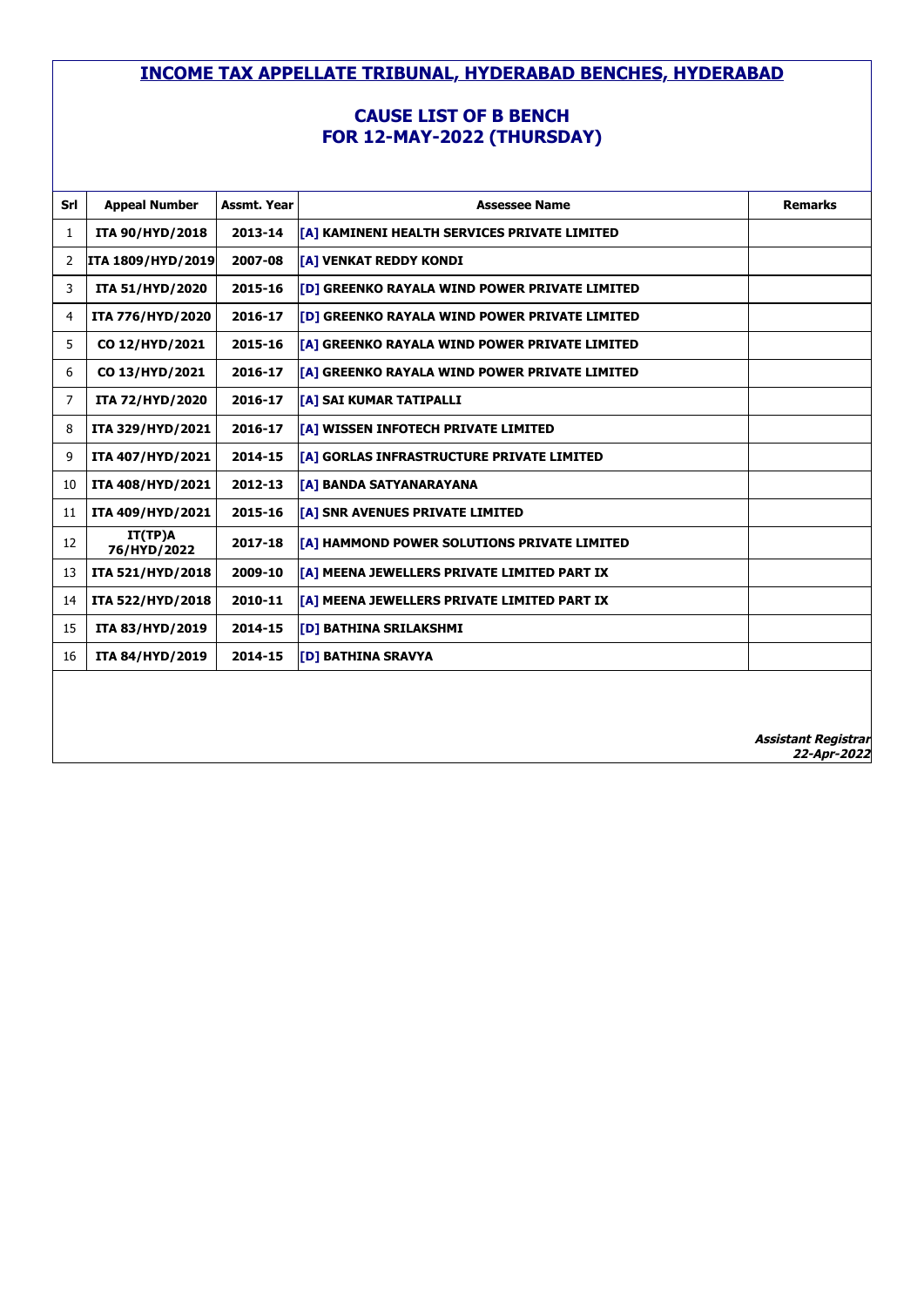#### **CAUSE LIST OF B BENCH FOR 17-MAY-2022 (TUESDAY)**

| Srl          | <b>Appeal Number</b>     | <b>Assmt. Year</b> | <b>Assessee Name</b>                                                                                               | <b>Remarks</b> |
|--------------|--------------------------|--------------------|--------------------------------------------------------------------------------------------------------------------|----------------|
| $\mathbf{1}$ | ITA 307/HYD/2016         | 2003-04            | [A] GVK INDUSTRIES LTD., SEC'BAD                                                                                   |                |
| 2            | <b>ITA 1166/HYD/2016</b> | 2002-03            | [A] GVK INDUSTRIES LTD., SEC'BAD                                                                                   |                |
| 3            | ITA 1167/HYD/2016        | 2004-05            | [A] GVK INDUSTRIES LTD., SEC'BAD                                                                                   |                |
| 4            | ITA 1168/HYD/2016        | 2005-06            | [A] GVK INDUSTRIES LTD., SEC'BAD                                                                                   |                |
| 5            | <b>ITA 1169/HYD/2016</b> | 2006-07            | [A] GVK INDUSTRIES LTD., SEC'BAD                                                                                   |                |
| 6            | ITA 892/HYD/2016         | 2012-13            | [D] TECHTRANS CONSTRUCTIONS (I) PVT.LTD., HYD                                                                      |                |
| 7            | <b>ITA 1056/HYD/2016</b> | 2012-13            | [A] TECHTRANS CONSTRUCTION (I) PVT.LTD. KCPL-JV                                                                    |                |
| 8            | ITA 302/HYD/2017         | 2012-13            | [A] NU PHARMALOGICS PRIVATE LIMITED, HYDERABAD                                                                     |                |
| 9            | ITA 1165/HYD/2019        | 2011-12            | [A] NU PHARMALOGICS PRIVATE LIMITED                                                                                |                |
| 10           | ITA 867/HYD/2017         | 2008-09            | <b>TA1 JEL FIANANCE &amp; INVESTMENTS LIMITED.(FORMERLY KNOWN AS</b><br>JUBILIANT ENGINEERING LIMITED), HYD, HYD   |                |
| 11           | ITA 461/HYD/2020         | 2011-12            | [D] VNR INFRASTRUCTURE LIMITED                                                                                     |                |
| 12           | ITA 462/HYD/2020         | 2012-13            | <b>[D] VNR INFRASTRUCTURE LIMITED</b>                                                                              |                |
| 13           | ITA 463/HYD/2020         | 2013-14            | <b>[D] VNR INFRASTRUCTURE LIMITED</b>                                                                              |                |
| 14           | ITA 464/HYD/2020         | 2014-15            | <b>[D] VNR INFRASTRUCTURE LIMITED</b>                                                                              |                |
| 15           | IT(TP)A<br>79/HYD/2022   | 2017-18            | <b>TA1 ERSTWHILE AMALGAMATING COMPANY SITAPURAM POWER</b><br>LIMITED(NOW AMALGAMATED COMPANY-ZUARI CEMENT LIMITED) |                |
| 16           | ITA 526/HYD/2020         | 2008-09            | <b>[A] C.VAMSI KRISHNA</b>                                                                                         |                |
| 17           | ITA 527/HYD/2020         | 2009-10            | <b>TA1 C.VAMSI KRISHNA</b>                                                                                         |                |
| 18           | ITA 528/HYD/2020         | 2010-11            | <b>TA1 C VAMSI KRISHNA</b>                                                                                         |                |
| 19           | ITA 543/HYD/2020         | 2009-10            | <b>[D] C VAMSI KRISHNA</b>                                                                                         |                |
|              |                          |                    |                                                                                                                    |                |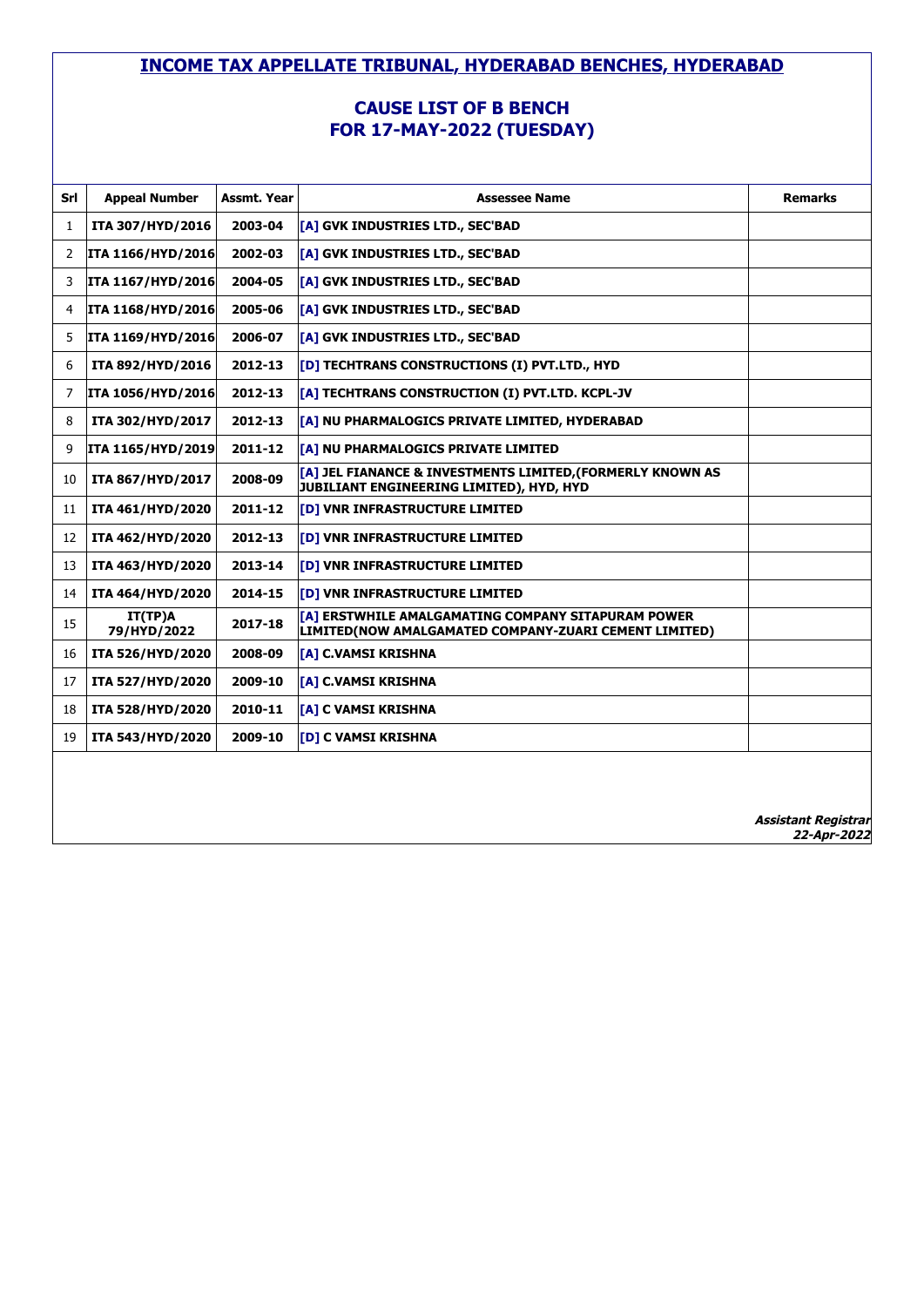# **CAUSE LIST OF B BENCH FOR 18-MAY-2022 (WEDNESDAY)**

| Srl | <b>Appeal Number</b>     | Assmt. Year | <b>Assessee Name</b>                                                                         | <b>Remarks</b> |
|-----|--------------------------|-------------|----------------------------------------------------------------------------------------------|----------------|
| 1   | <b>ITA 1866/HYD/2014</b> | 2010-11     | [A] MACROMILL RESEARCH INDIA LLP (FORMERLY MARKET TOOLS<br><b>RESEARCH PRIVATE LIMITED)</b>  |                |
|     | ITA 1935/HYD/2014        | 2010-11     | [D] MACROMILL RESEARCH INDIA LLP(FORMERLY MARKET TOOLS &<br><b>RESEARCH PRIVATE LIMITED)</b> |                |
| 3   | ITA 424/HYD/2016         | 2011-12     | [D] MACROMILL RESEARCH INDIA LLP (FORMERLY MARKET TOOLS<br><b>RESEARCH PVT. LTD.)</b>        |                |
| 4   | ITA 501/HYD/2016         | 2011-12     | [A] MACROMILL RESEARCH INDIA LLP (FORMERLY MARKET TOOLS<br><b>RESEARCH P. LTD.,)</b>         |                |
| 5   | ITA 593/HYD/2017         | 2009-10     | [A] RAMKY INFRASTRUCTURE LIMITED, HYDERABAD                                                  |                |
| 6   | ITA 802/HYD/2019         | 2012-13     | [D] KVK ENERGY INFRASTRUCTURE PRIVATE LIMITED                                                |                |
| 7   | ITA 803/HYD/2019         | 2013-14     | [D] KVK ENERGY INFRASTRUCTURE PRIVATE LIMITED                                                |                |
| 8   | ITA 804/HYD/2019         | 2014-15     | [D] KVK ENERGY INFRASTRUCTURE PRIVATE LIMITED                                                |                |
| 9   | IT(TP)A<br>80/HYD/2022   | 2017-18     | [A] PEGASYSTEMS WORLDWIDE INDIA PRIVATE LIMITED                                              |                |
| 10  | ITA 639/HYD/2020         | 2013-14     | [A] RAMYA CONSTRUCTIONS LIMITED                                                              |                |
| 11  | ITA 692/HYD/2020         | 2017-18     | [A] BVM ENERGY & RESIDENCY PRIVATE LIMITED                                                   |                |
|     |                          |             |                                                                                              |                |
|     |                          |             |                                                                                              |                |
|     |                          |             |                                                                                              | .              |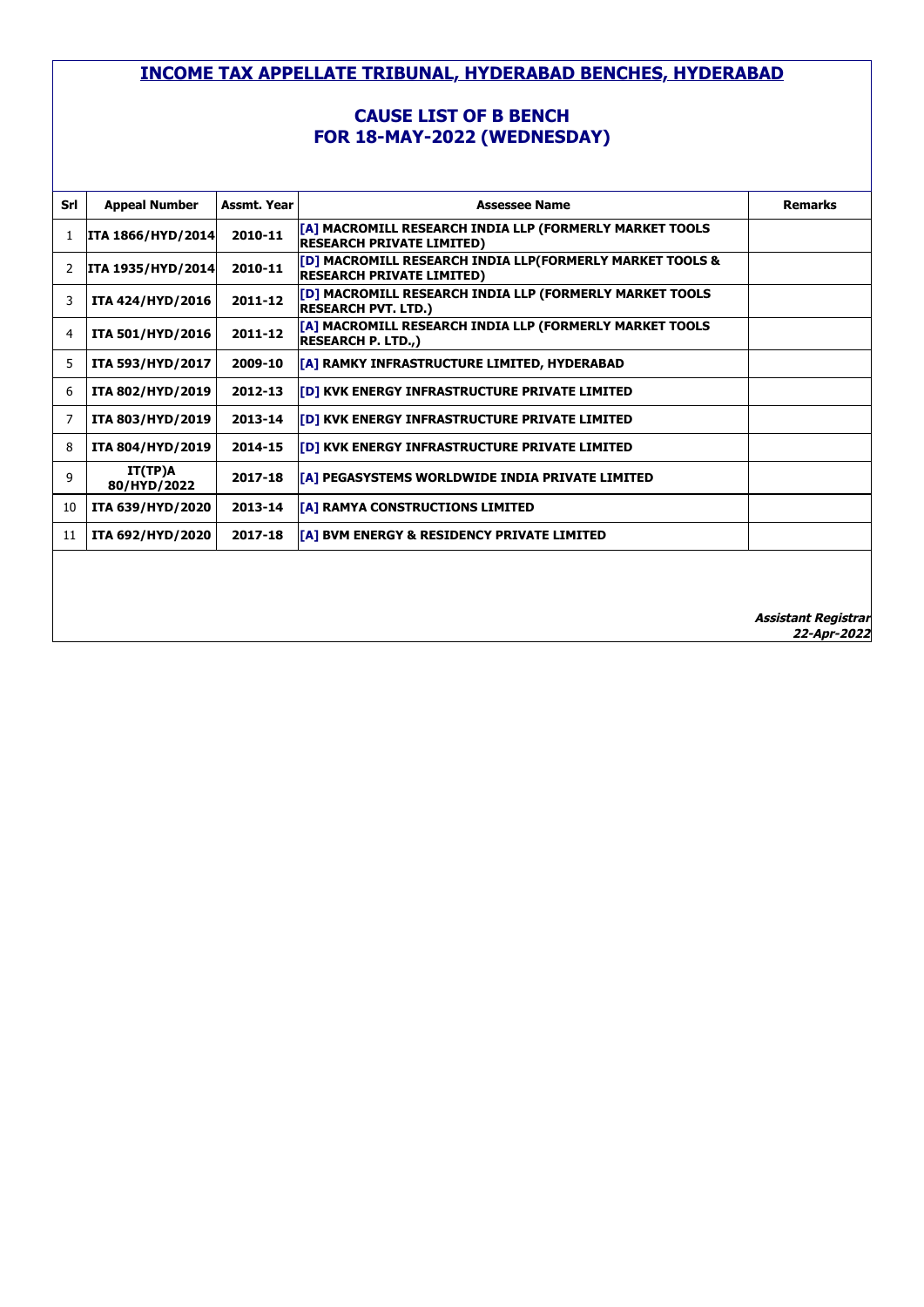### **CAUSE LIST OF B BENCH FOR 19-MAY-2022 (THURSDAY)**

| Srl | <b>Appeal Number</b>     | <b>Assmt. Year</b> | <b>Assessee Name</b>                                    | <b>Remarks</b> |
|-----|--------------------------|--------------------|---------------------------------------------------------|----------------|
| 1   | ITA 366/HYD/2013         | 2007-08            | <b>[D] MAHESHWARI MEGA VENTURES LIMITED</b>             |                |
| 2   | <b>ITA 1291/HYD/2016</b> | 2009-10            | [A] MAHESHWARI MEGAVENTURES LIMITED ,HYDERABAD          |                |
| 3   | <b>ITA 2382/HYD/2018</b> | 2014-15            | <b>TA1 SHASHIKALA RAM KUMAR</b>                         |                |
| 4   | ITA 514/HYD/2020         | 2012-13            | <b>[A] NANDAN CLEANTEC LIMITED</b>                      |                |
| 5   | ITA 515/HYD/2020         | 2013-14            | [[A] NANDAN CLEANTEC LIMITED                            |                |
| 6   | ITA 516/HYD/2020         | 2016-17            | <b>[A] NANDAN CLEANTEC LIMITED</b>                      |                |
| 7   | ITA 517/HYD/2020         | 2017-18            | [A] NANDAN CLEANTEC LIMITED                             |                |
| 8   | ITA 558/HYD/2020         | 2013-14            | <b>[D] REJUVENTING APPROACHES PRIVATE LIMITED</b>       |                |
| 9   | ITA 205/HYD/2021         | 2016-17            | <b>[[A] BA CONTINUUM INDIA PRIVATE LIMITED</b>          |                |
| 10  | <b>ITA 56/HYD/2022</b>   | 2017-18            | <b>TA1 LSC STEELS PRIVATE LIMITED</b>                   |                |
| 11  | <b>ITA 84/HYD/2022</b>   | 2017-18            | [[A] SGB BRANDSAFWAY PRIVATE LIMITED                    |                |
| 12  | ITA 745/HYD/2020         | 2015-16            | <b>TAI UNITED RAIL ROAD CONSULTANTS PRIVATE LIMITED</b> |                |
|     |                          |                    |                                                         |                |
|     |                          |                    |                                                         |                |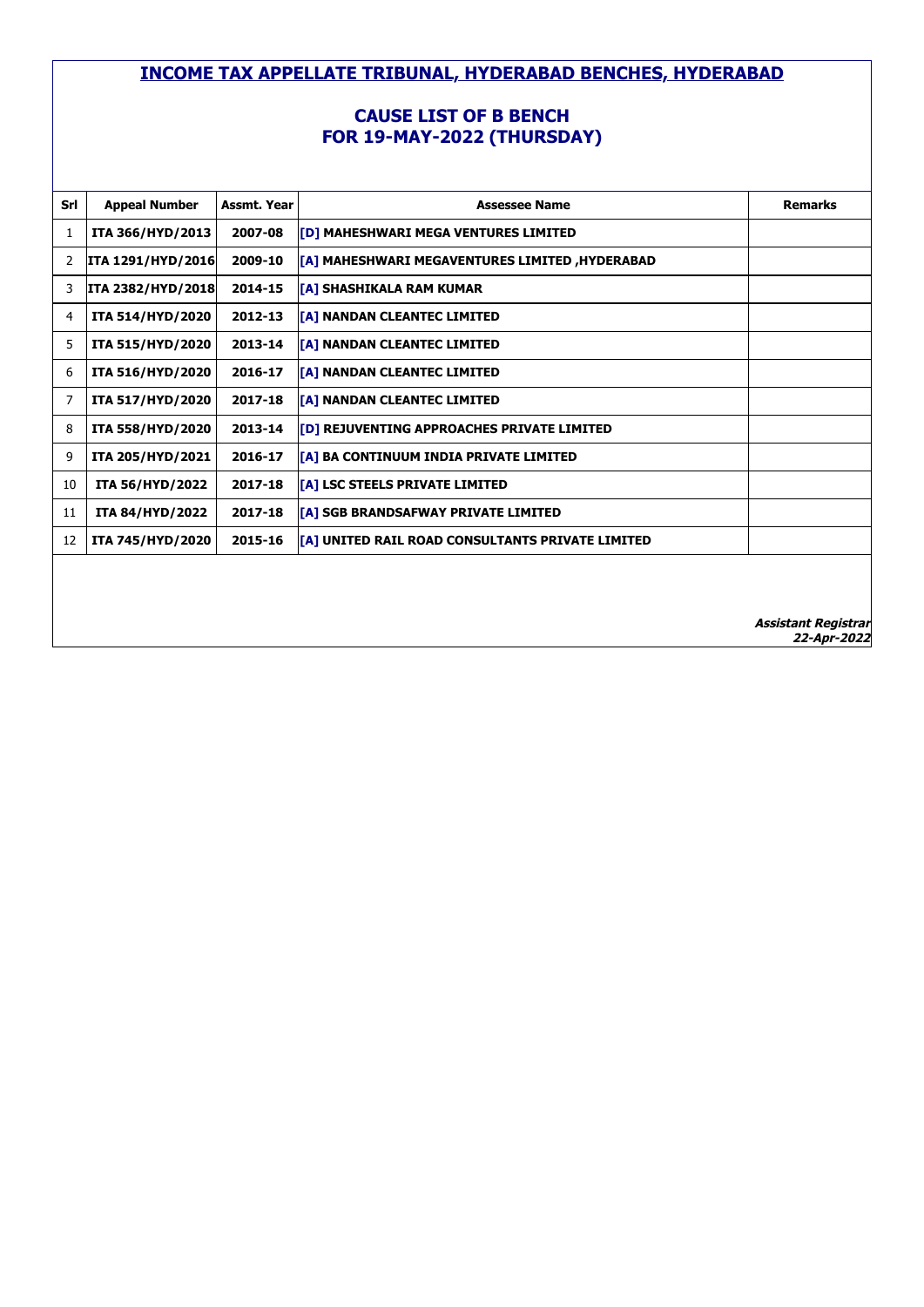#### **CAUSE LIST OF B BENCH FOR 23-MAY-2022 (MONDAY)**

| Srl | <b>Appeal Number</b>     | Assmt. Year | <b>Assessee Name</b>                                            | <b>Remarks</b>                            |
|-----|--------------------------|-------------|-----------------------------------------------------------------|-------------------------------------------|
| 1   | ITA 272/HYD/2012         | 2008-09*    | [A] GE INDIA EXPORTS PRIVATE LIMITED                            |                                           |
| 2   | ITA 273/HYD/2012         | 2009-10     | [[A] GE INDIA EXPORTS PRIVATE LIMITED                           |                                           |
| 3   | ITA 274/HYD/2012         | 2010-11     | [[A] GE INDIA EXPORTS PRIVATE LIMITED                           |                                           |
| 4   | ITA 148/HYD/2015         | 2010-11     | [[A] EPAM SYSTEMS INDIA PRIVATE LIMITED                         |                                           |
| 5   | ITA 444/HYD/2015         | 2010-11     | <b>[D] ALLIANCE GLOBAL SERVICES IT INDIA LTD., HYD</b>          |                                           |
| 6   | <b>ITA 1690/HYD/2018</b> | 2011-12     | [[A] ZINTEC SOFTWARE PRIVATE LIMITED                            |                                           |
| 7   | ITA 437/HYD/2019         | 2015-16     | <b>[D] HYDERABAD EDUCATIONAL INSTITUTIONS PRIVATE LIMITED</b>   |                                           |
| 8   | <b>ITA 1004/HYD/2019</b> | 2012-13     | <b>[D] HYDERABAD EDUCATIONAL INSTITUTIONAL PRIVATE LIMITED</b>  |                                           |
| 9   | <b>ITA 1005/HYD/2019</b> | 2013-14     | <b>[[D] HYDERABAD EDUCATIONAL INSTITUTIONAL PRIVATE LIMITED</b> |                                           |
| 10  | <b>ITA 1006/HYD/2019</b> | 2014-15     | <b>[D] HYDERABAD EDUCATIONAL INSTITUTIONAL PRIVATE LIMITED</b>  |                                           |
| 11  | <b>ITA 1007/HYD/2019</b> | 2016-17     | <b>[D] HYDERABAD EDUCATIONAL INSTITUTIONAL PRIVATE LIMITED</b>  |                                           |
| 12  | ITA 745/HYD/2019         | 2014-15     | [[A] ALAKNANDA HYDRO POWER COMPANY LIMITED                      |                                           |
| 13  | ITA 46/HYD/2020          | 2013-14     | <b>[A] CHALLA SATISH REDDY HUF</b>                              |                                           |
|     |                          |             |                                                                 |                                           |
|     |                          |             |                                                                 |                                           |
|     |                          |             |                                                                 | <b>Assistant Registrar</b><br>22-Apr-2022 |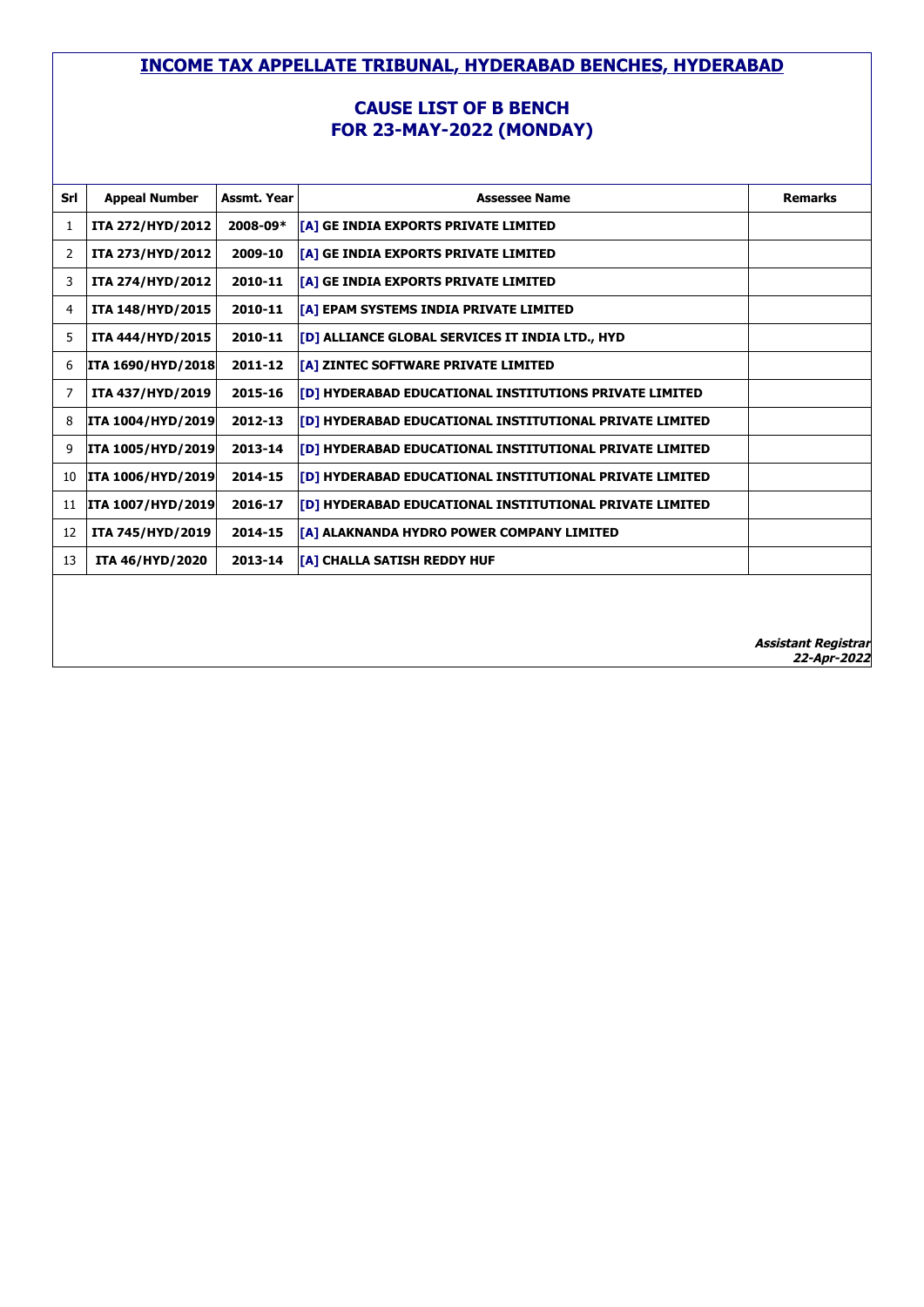### **CAUSE LIST OF B BENCH FOR 24-MAY-2022 (TUESDAY)**

| Srl | <b>Appeal Number</b> | Assmt. Year | <b>Assessee Name</b>                                         | <b>Remarks</b>             |
|-----|----------------------|-------------|--------------------------------------------------------------|----------------------------|
| 1   | ITA 289/HYD/2016     | 2011-12     | [D] VIBHA AGROTECH LTD., HYD                                 |                            |
| 2   | ITA 331/HYD/2016     | 2011-12     | [A] VIBHA AGROTECH LTD., HYD                                 |                            |
| 3   | ITA 1225/HYD/2017    | 2009-10     | [A] M/S. VISHWA INFRASTRUCTURES AND SERVICES PVT.LTD         |                            |
| 4   | ITA 1226/HYD/2017    | 2010-11     | [A] M/S. VISHWA INFRASTRUCTURES AND SERVICES PVT.LTD         |                            |
| 5   | ITA 1227/HYD/2017    | 2011-12     | [A] M/S. VISHWA INFRASTRUCTURES AND SERVICES PVT.LTD         |                            |
| 6   | ITA 1228/HYD/2017    | 2012-13     | [A] M/S. VISHWA INFRASTRUCTURES AND SERVICES PRIVATE LIMITED |                            |
| 7   | ITA 1229/HYD/2017    | 2013-14     | [A] M/S. VISHWA INFRASTRUCTURES AND SERVICES PRIVATE LIMITED |                            |
| 8   | ITA 1236/HYD/2017    | 2010-11     | [D] M/S. VISHWA INFRASTRUCTURES AND SERVICES PRIVATE LIMITED |                            |
| 9   | ITA 1237/HYD/2017    | 2011-12     | [D] M/S. VISHWA INFRASTRUCTURES AND SERVICES PRIVATE LIMITED |                            |
| 10  | ITA 1238/HYD/2017    | 2012-13     | [D] M/S. VISHWA INFRASTRUCTURES AND SERVICES PRIVATE LIMITED |                            |
| 11  | ITA 1239/HYD/2017    | 2013-14     | [D] M/S. VISHWA INFRASTRUCTURES AND SERVICES PRIVATE LIMITED |                            |
| 12  | ITA 1327/HYD/2018    | 2014-15     | [A] SURYA PRABHA SUNKAVALLI                                  |                            |
| 13  | ITA 1718/HYD/2018    | 2008-09     | [D] DRS LOGISTICS PRIVATE LIMITED                            |                            |
| 14  | ITA 1719/HYD/2018    | 2013-14     | [D] DRS LOGISTICS PRIVATE LIMITED                            |                            |
| 15  | ITA 96/HYD/2019      | 2012-13     | [D] M.BHAGYA LAKSHMI                                         |                            |
| 16  | CO 15/HYD/2019       | 2012-13     | [A] M.BHAGYA LAKSHMI                                         |                            |
| 17  | ITA 262/HYD/2020     | 2017-18     | [A] BALARAJ GUTTAMIDI                                        |                            |
| 18  | ITA 56/HYD/2021      | 2015-16     | <b>[D] MECHINENI PROJETS PRIVATE LIMITED</b>                 |                            |
| 19  | ITA 167/HYD/2021     | 2015-16     | [A] AHMED ALAM KHAN                                          |                            |
| 20  | ITA 465/HYD/2021     | 2019-2020   | [A] NANESH FINANCE CORPORATION                               |                            |
|     |                      |             |                                                              |                            |
|     |                      |             |                                                              |                            |
|     |                      |             |                                                              | <b>Assistant Registrar</b> |

**22-Apr-2022**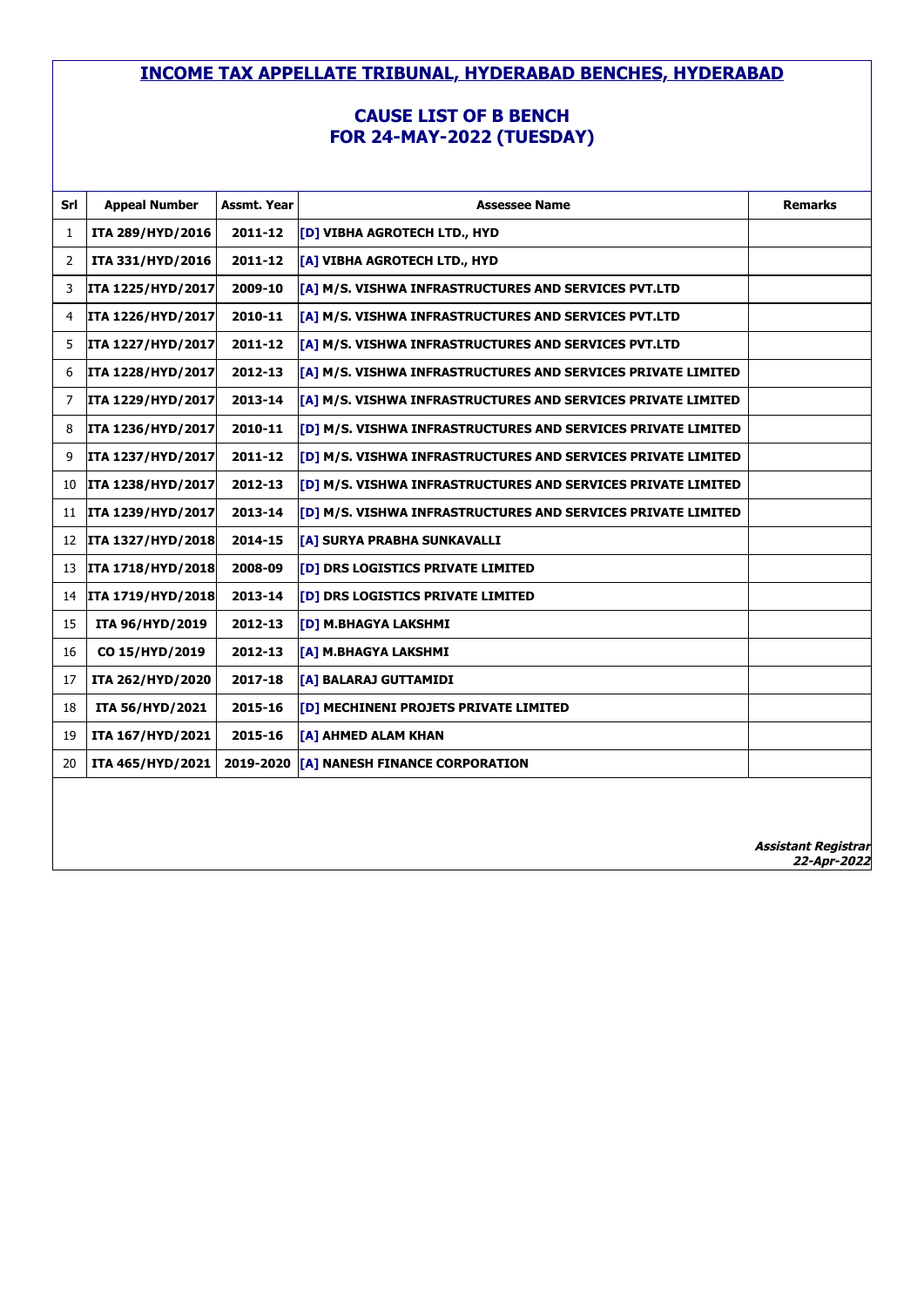# **CAUSE LIST OF B BENCH FOR 25-MAY-2022 (WEDNESDAY)**

| Srl | <b>Appeal Number</b>     | Assmt. Year | <b>Assessee Name</b>                             | <b>Remarks</b> |
|-----|--------------------------|-------------|--------------------------------------------------|----------------|
| 1   | ITA 1316/HYD/2017        | 2009-10     | [A] SHV ENERGY PRIVATE LIMITED.                  |                |
| 2   | <b>ITA 1133/HYD/2018</b> | 2010-11     | [D] T RAMA SUBBA REDDY                           |                |
| 3   | ITA 1712/HYD/2019        | 2007-08     | [A] FLYTECH AVIATION LIMITED                     |                |
| 4   | <b>ITA 1513/HYD/2019</b> | 2014-15     | [A] SAIREDDY PRUTHVIRAJ REDDY                    |                |
| 5   | ITA 106/HYD/2020         | 2016-17     | [A] NAVAYUGA INFRA PROJECTS PRIVATE LIMITED      |                |
| 6   | ITA 167/HYD/2020         | 2016-17     | <b>[D] NAOLIN INFRASTRUCTURE PRIVATE LIMITED</b> |                |
| 7   | ITA 168/HYD/2020         | 2016-17     | [D] SALEEM & COMPANY                             |                |
| 8   | ITA 747/HYD/2020         | 2011-12     | [D] SRI VEMIREDDY PRABHAKAR REDDY                |                |
| 9   | ITA 748/HYD/2020         | 2014-15     | [D] SRI VEMIREDDY PRABHAKAR REDDY                |                |
| 10  | ITA 236/HYD/2021         | 2015-16     | [A] HI-TECH ELECTRICALS                          |                |
| 11  | ITA 531/HYD/2021         | 2016-17     | [A] SINGANAMALA RAMESH BABU                      |                |
| 12  | <b>ITA 89/HYD/2022</b>   | 2014-15     | [A] NAGESWARA RAO PINNETI                        |                |
|     |                          |             |                                                  |                |
|     |                          |             |                                                  |                |
|     |                          |             |                                                  | .              |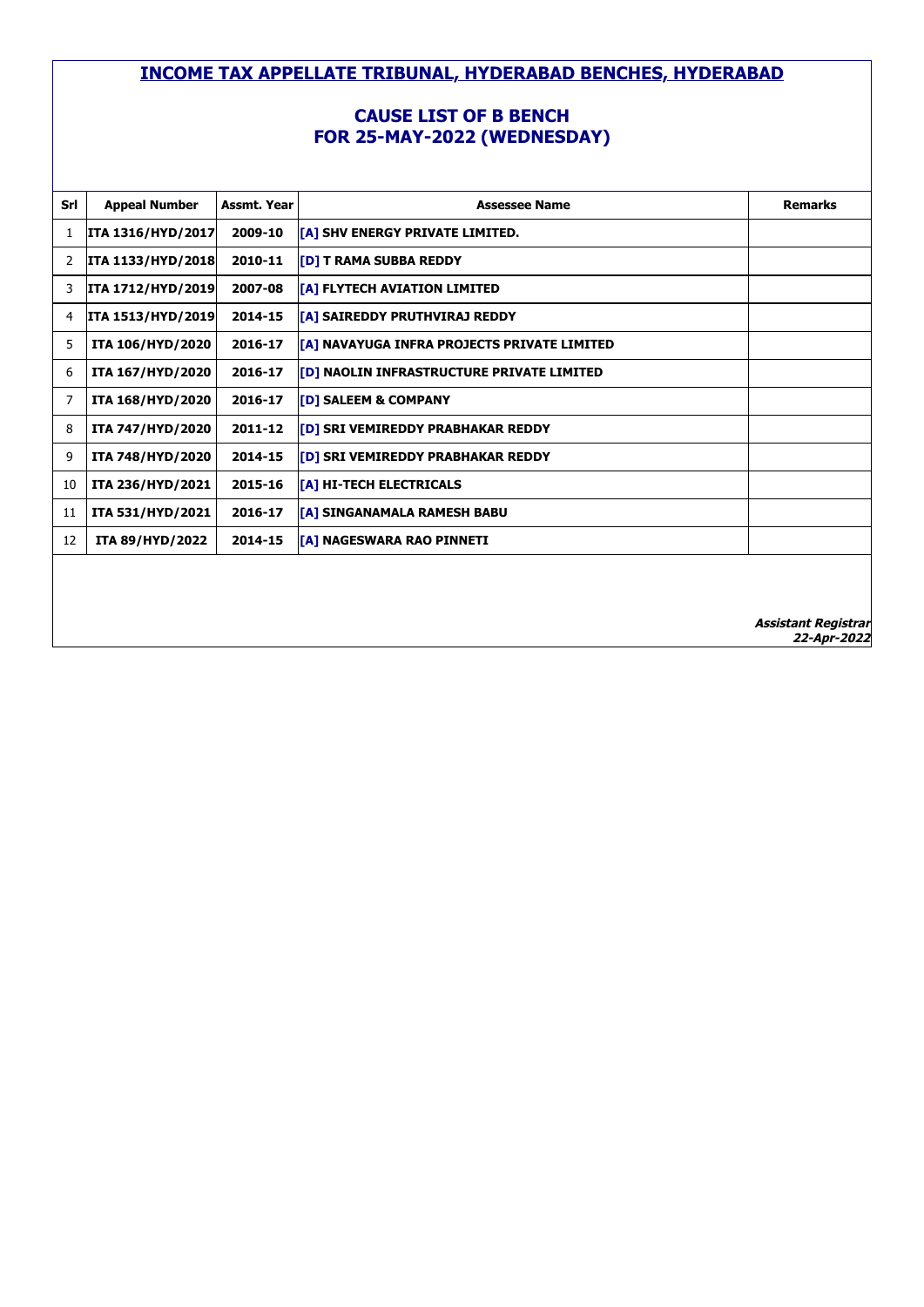# **CAUSE LIST OF B BENCH FOR 26-MAY-2022 (THURSDAY)**

| Srl | <b>Appeal Number</b>   | Assmt. Year | <b>Assessee Name</b>                           | <b>Remarks</b> |
|-----|------------------------|-------------|------------------------------------------------|----------------|
| 1   | ITA 14/HYD/2021        | 2010-11     | [A] ROYAL ENGINEERING                          |                |
| 2   | ITA 15/HYD/2021        | 2011-12     | [A] ROYAL ENGINEERING                          |                |
| 3   | ITA 16/HYD/2021        | 2012-13     | [A] ROYAL ENGINEERING                          |                |
| 4   | ITA 17/HYD/2021        | 2013-14     | [A] ROYAL ENGINEERING                          |                |
| 5   | ITA 18/HYD/2021        | 2015-16     | [A] ROYAL ENGINEERING                          |                |
| 6   | ITA 19/HYD/2021        | 2017-18     | [A] ROYAL ENGINEERING                          |                |
| 7   | ITA 26/HYD/2021        | 2010-11     | [A] ACE CONSTRUCTIONS                          |                |
| 8   | ITA 27/HYD/2021        | 2011-12     | [A] ACE CONSTRUCTIONS                          |                |
| 9   | ITA 28/HYD/2021        | 2012-13     | [A] ACE CONSTRUCTIONS                          |                |
| 10  | ITA 29/HYD/2021        | 2013-14     | [A] ACE CONSTRUCTIONS                          |                |
| 11  | ITA 30/HYD/2021        | 2015-16     | [A] ACE CONSTRUCTIONS                          |                |
| 12  | ITA 31/HYD/2021        | 2017-18     | [A] ACE CONSTRUCTIONS                          |                |
| 13  | ITA 37/HYD/2021        | 2011-12     | [D] ASMA ESTATES & INVESTMENTS PRIVATE LIMITED |                |
| 14  | ITA 38/HYD/2021        | 2013-14     | [D] ASMA ESTATES & INVESTMENTS PRIVATE LIMITED |                |
| 15  | ITA 39/HYD/2021        | 2014-15     | [D] ASMA ESTATES & INVESTMENTS PVT LTD         |                |
| 16  | ITA 40/HYD/2021        | 2010-11     | [D] ROYAL ENGINEERING                          |                |
| 17  | ITA 41/HYD/2021        | 2011-12     | [D] ROYAL ENGINEERING                          |                |
| 18  | ITA 42/HYD/2021        | 2012-12     | [D] ROYAL ENGINEERING                          |                |
| 19  | ITA 43/HYD/2021        | 2015-16     | [D] ROYAL ENGINEERING                          |                |
| 20  | ITA 44/HYD/2021        | 2017-18     | [D] ROYAL ENGINEERING                          |                |
| 21  | <b>ITA 50/HYD/2021</b> | 2010-11     | [D] ACE CONSTRUCTIONS                          |                |
| 22  | ITA 51/HYD/2021        | 2011-12     | [D] ACE CONSTRUCTIONS                          |                |
| 23  | <b>ITA 52/HYD/2021</b> | 2012-13     | [D] ACE CONSTRUCTIONS                          |                |
| 24  | ITA 53/HYD/2021        | 2015-16     | [D] ACE CONSTRUCTIONS                          |                |
| 25  | ITA 54/HYD/2021        | 2017-18     | [D] ACE CONSTRUCTIONS                          |                |
| 26  | ITA 64/HYD/2021        | 2011-12     | [D] ZARA INVESTMENTS PRIVATE LIMITED           |                |
| 27  | ITA 65/HYD/2021        | 2016-17     | [D] ZARA INVESTMENTS PRIVATE LIMITED           |                |
| 28  | ITA 66/HYD/2021        | 2011-12     | [D] ZAINAB INVESTMENTS PRIVATE LIMITED         |                |
| 29  | ITA 67/HYD/2021        | 2013-14     | [D] ZAINAB INVESTMENTS PRIVATE LIMITED         |                |
| 30  | ITA 68/HYD/2021        | 2015-16     | [D] ZAINAB INVESTMENTS PRIVATE LIMITED         |                |
| 31  | ITA 69/HYD/2021        | 2016-17     | [D] ZAINAB INVESTMENTS PRIVATE LIMITED         |                |
| 32  | ITA 70/HYD/2021        | 2018-19     | [D] ZAINAB INVESTMENTS PRIVATE LIMITED         |                |
| 33  | ITA 71/HYD/2021        | 2011-12     | [D] ANKAA REALTORS                             |                |
| 34  | ITA 72/HYD/2021        | 2012-13     | [D] ANKAA REALTORS                             |                |
| 35  | ITA 73/HYD/2021        | 2015-16     | [D] ANKAA REALTORS                             |                |
| 36  | ITA 74/HYD/2021        | 2016-17     | [D] ANKAA REALTORS                             |                |
| 37  | ITA 75/HYD/2021        | 2017-18     | [D] ANKAA REALTORS , HYDERABAD                 |                |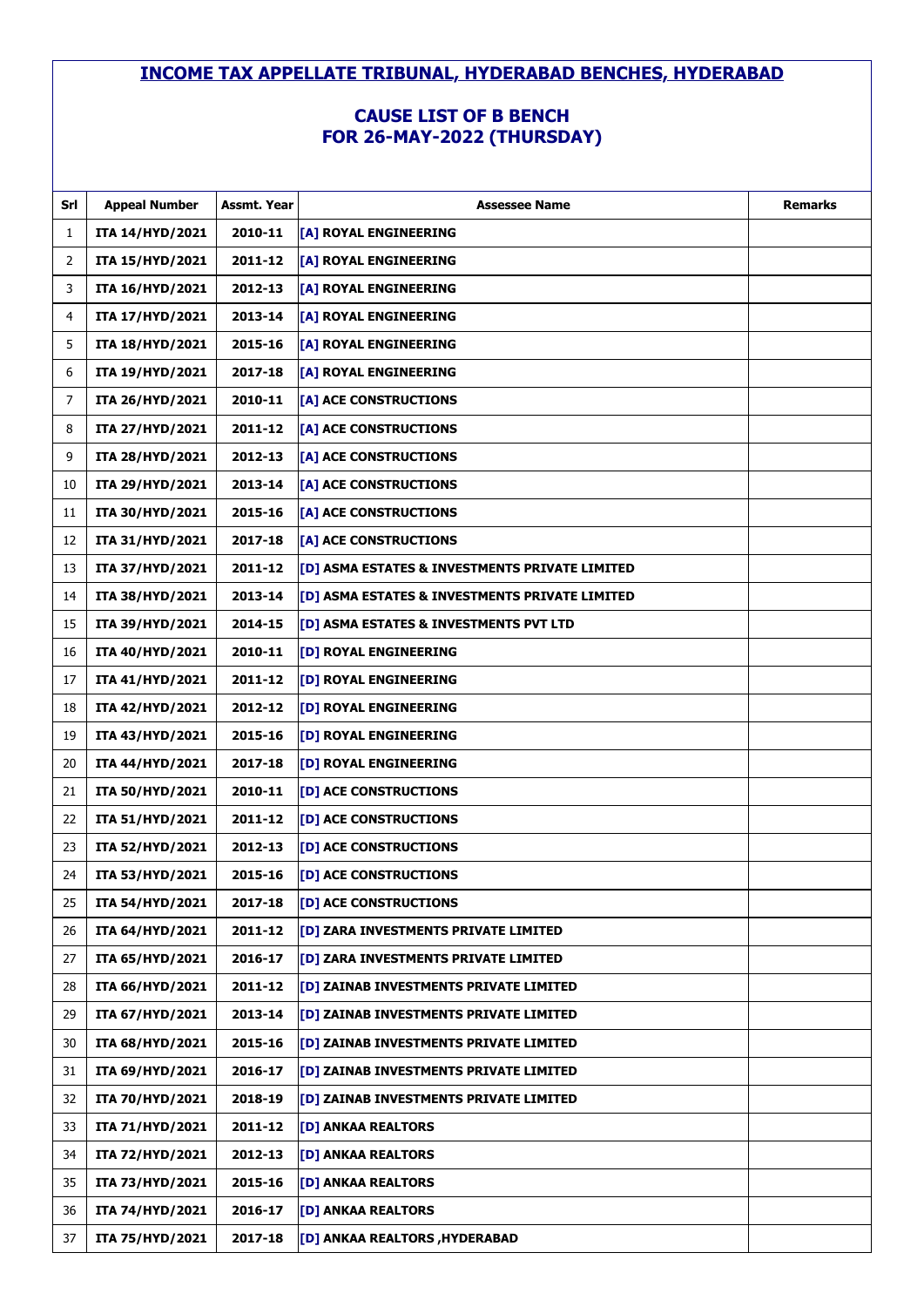### **CAUSE LIST OF B BENCH FOR 26-MAY-2022 (THURSDAY)**

| Srl | <b>Appeal Number</b>   | Assmt. Year | <b>Assessee Name</b>                                 | <b>Remarks</b>                            |
|-----|------------------------|-------------|------------------------------------------------------|-------------------------------------------|
| 38  | ITA 76/HYD/2021        | 2011-12     | [D] SHOEB ESTATES PRIVATE LIMITED                    |                                           |
| 39  | ITA 77/HYD/2021        | 2016-17     | [D] SHOEB ESTATES PRIVATE LIMITED                    |                                           |
| 40  | ITA 78/HYD/2021        | 2011-12     | [D] AIJAZ INVESTMENTS & ESTATES PRIVATE LIMITED      |                                           |
| 41  | ITA 79/HYD/2021        | 2013-14     | [D] AIJAZ INVESTMENTS & ESTATES PRIVATE LIMITED      |                                           |
| 42  | <b>ITA 80/HYD/2021</b> | 2014-15     | [D] AIJAZ INVESTMENTS & ESTATES PRIVATE LIMITED      |                                           |
| 43  | ITA 81/HYD/2021        | 2015-16     | [D] SV MULTI LOGITECH PRIVATE LIMITED                |                                           |
| 44  | <b>ITA 82/HYD/2021</b> | 2016-17     | [D] SV MULTI LOGITECH PRIVATE LIMITED                |                                           |
| 45  | ITA 83/HYD/2021        | 2017-18     | [D] SV MULTI LOGITECH PRIVATE LIMITED                |                                           |
| 46  | ITA 102/HYD/2021       | 2011-12     | [A] ANKA REALTORS                                    |                                           |
| 47  | ITA 103/HYD/2021       | 2012-13     | [A] ANKA REALTORS                                    |                                           |
| 48  | ITA 104/HYD/2021       | 2013-14     | [A] ANKA REALTORS                                    |                                           |
| 49  | ITA 105/HYD/2021       | 2014-15     | [A] ANKAA REALTORS                                   |                                           |
| 50  | ITA 106/HYD/2021       | 2015-16     | [A] ANKAA REALTORS                                   |                                           |
| 51  | ITA 107/HYD/2021       | 2016-17     | [A] ANKAA REALTORS                                   |                                           |
| 52  | ITA 108/HYD/2021       | 2017-18     | [A] ANKAA REALTORS                                   |                                           |
| 53  | ITA 111/HYD/2021       | 2018-19     | [A] ZAINAB INVESTMENTS PRIVATE LIMITED, SECUNDERABAD |                                           |
| 54  | ITA 388/HYD/2021       | 2017-18     | [A] SEVERA CONSTRUCTIONS PRIVATE LIMITED             |                                           |
| 55  | ITA 389/HYD/2021       | 2017-18     | [A] SUVISHAL POWER GEN LIMITED                       |                                           |
| 56  | ITA 390/HYD/2021       | 2017-18     | [A] GOLDSTONE TECHNOLOGIES LIMITED                   |                                           |
| 57  | ITA 391/HYD/2021       | 2017-18     | [A] INDIA TELECOM FINANCE CORPORATION LIMITED        |                                           |
| 58  | ITA 392/HYD/2021       | 2017-18     | [A] JAYASRI AGENCIES PRIVATE LIMITED                 |                                           |
|     |                        |             |                                                      |                                           |
|     |                        |             |                                                      |                                           |
|     |                        |             |                                                      | <b>Assistant Registrar</b><br>22-Apr-2022 |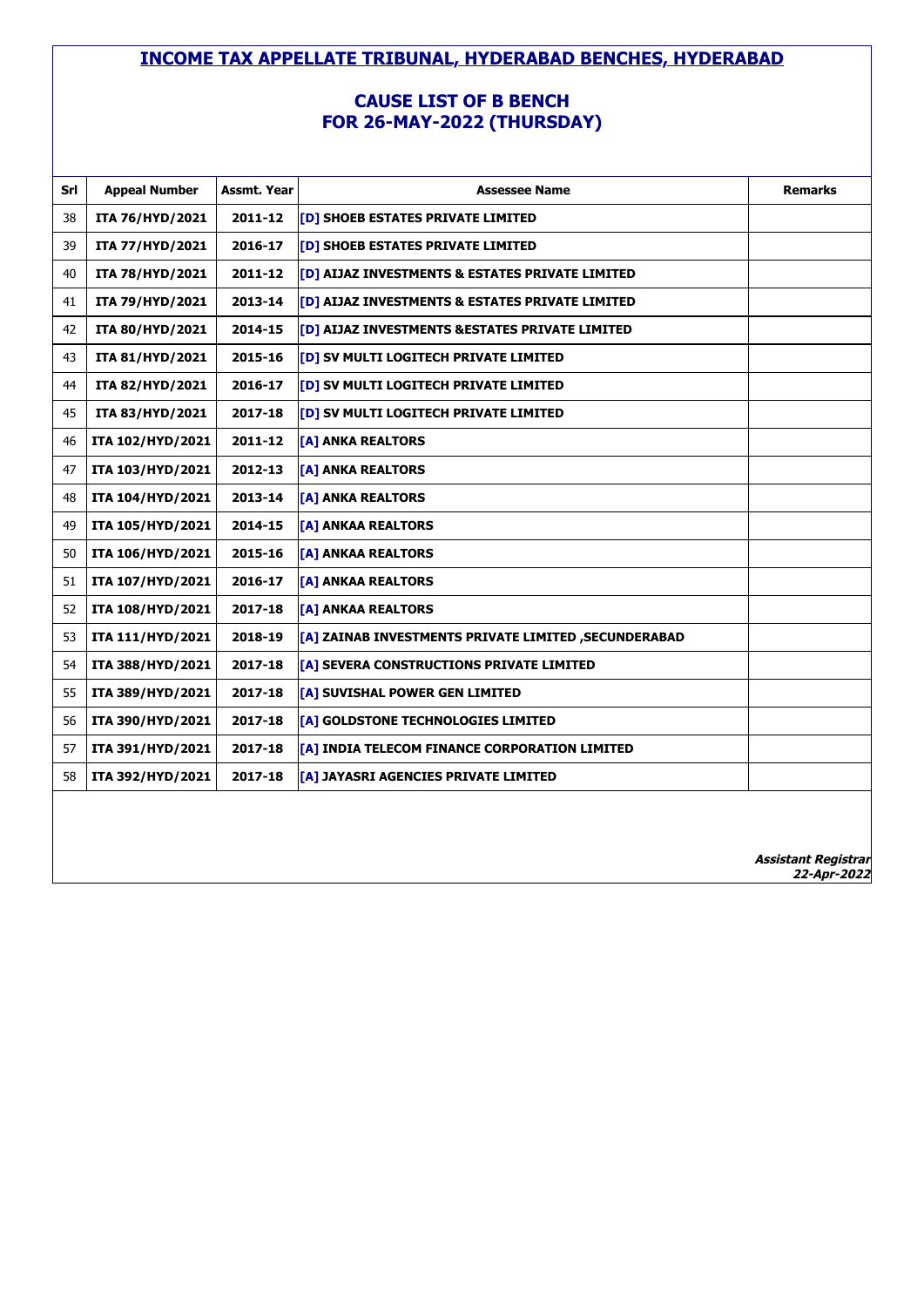#### **CAUSE LIST OF B BENCH FOR 30-MAY-2022 (MONDAY)**

| Srl | <b>Appeal Number</b>     | Assmt. Year | <b>Assessee Name</b>                             | <b>Remarks</b>                            |
|-----|--------------------------|-------------|--------------------------------------------------|-------------------------------------------|
| 1   | <b>ITA 1018/HYD/2017</b> | 2012-13     | <b>[A] UNION BANK OF INDIA</b>                   |                                           |
| 2   | <b>ITA 1230/HYD/2017</b> | 2012-13     | <b>[D] UNION BANK OF INDIA</b>                   |                                           |
| 3   | ITA 364/HYD/2018         | 2013-14     | [A] UNION BANK OF INDIA (ERSTWHILE- ANDHRA BANK) |                                           |
| 4   | ITA 365/HYD/2018         | 2014-15     | <b>[A] UNION BANK OF INDIA</b>                   |                                           |
| 5   | ITA 193/HYD/2019         | 2015-16     | [A] UNION BANK OF INDIA (ERSTWHILE-ANDHRA BANK)  |                                           |
| 6   | ITA 316/HYD/2019         | 2015-16     | <b>[D] UNION BANK OF INDIA</b>                   |                                           |
| 7   | ITA 350/HYD/2018         | 2013-14     | <b>[D] ANDHRA BANK</b>                           |                                           |
| 8   | ITA 351/HYD/2018         | 2014-15     | <b>[D] ANDHRA BANK</b>                           |                                           |
| 9   | ITA 1335/HYD/2017        | 2007-08     | <b>[D] INDU PROJECTS LIMITED</b>                 |                                           |
| 10  | ITA 1336/HYD/2017        | 2008-09     | <b>[D] INDU PROJECTS LIMITED</b>                 |                                           |
| 11  | ITA 92/HYD/2022          | 2014-15     | [A] GRR HOLDINGS                                 |                                           |
| 12  | <b>ITA 54/HYD/2022</b>   | 2017-18     | <b>[D] MANDAVA HOLDINGS PRIVATE LIMITED</b>      |                                           |
| 13  | <b>ITA 26/HYD/2022</b>   | 2016-17     | <b>[A] MANDAVA HOLDINGS PRIVATE LIMITED</b>      |                                           |
| 14  | <b>ITA 27/HYD/2022</b>   | 2017-18     | <b>[A] MANDAVA HOLDINGS PRIVATE LIMITED</b>      |                                           |
|     |                          |             |                                                  |                                           |
|     |                          |             |                                                  |                                           |
|     |                          |             |                                                  | <b>Assistant Registrar</b><br>22-Apr-2022 |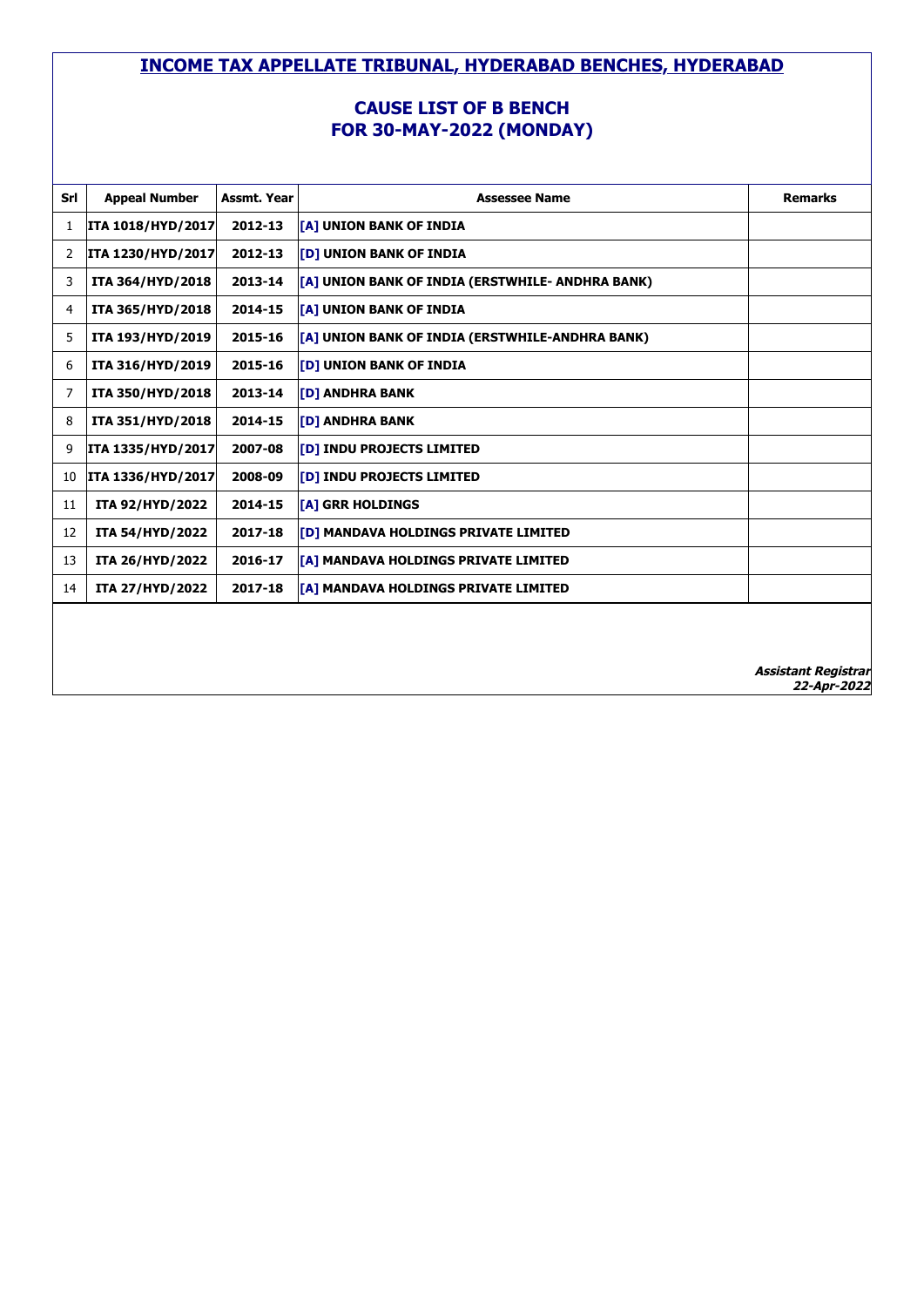### **CAUSE LIST OF B BENCH FOR 31-MAY-2022 (TUESDAY)**

| Srl | <b>Appeal Number</b>     | Assmt. Year | <b>Assessee Name</b>                                          | <b>Remarks</b> |
|-----|--------------------------|-------------|---------------------------------------------------------------|----------------|
| 1   | ITA 47/HYD/2017          | 2010-11     | [[A] PRITHVI INFORMATION SOLUTIONS LIMITED, HYDERABAD         |                |
| 2   | ITA 810/HYD/2018         | 2013-14     | [D] SRI VANI VENKATESWARA CONSTRUCTIONS                       |                |
| 3   | <b>ITA 1357/HYD/2018</b> | 2008-09     | <b>TA1 V.RAJASEKHAR</b>                                       |                |
| 4   | ITA 403/HYD/2020         | 2015-16     | [A] ROCKSALT INTERACTIVE GAMES PRIVATE LIMITED                |                |
| 5   | ITA 430/HYD/2020         | 2016-17     | [A] SHARE MICROFIN LIMITED                                    |                |
| 6   | ITA 251/HYD/2021         | 2016-17     | [[A] MICROSOFT GLOBAL SERVICES CENTRE (INDIA) PRIVATE LIMITED |                |
| 7   | ITA 455/HYD/2021         | 2016-17     | [A] ABDUL MAJID KHAN                                          |                |
| 8   | ITA 456/HYD/2021         | 2017-18     | <b>[A] ABDUL MAJID KHAN</b>                                   |                |
| 9   | ITA 457/HYD/2021         | 2018-19     | <b>[A] ABDUL MAJID KHAN</b>                                   |                |
| 10  | <b>ITA 95/HYD/2022</b>   | 2017-18     | [A] ADP PRIVATE LIMITED                                       |                |
| 11  | <b>ITA 3/HYD/2020</b>    | 2012-13     | [D] JAYA BALAJEE REAL MEDIA PRIVATE LIMITED                   |                |
| 12  | CO 3/HYD/2020            | 2012-13     | [[A] JAYA BALAJEE REAL MEDIA PRIVATE LIMITED                  |                |
|     |                          |             |                                                               |                |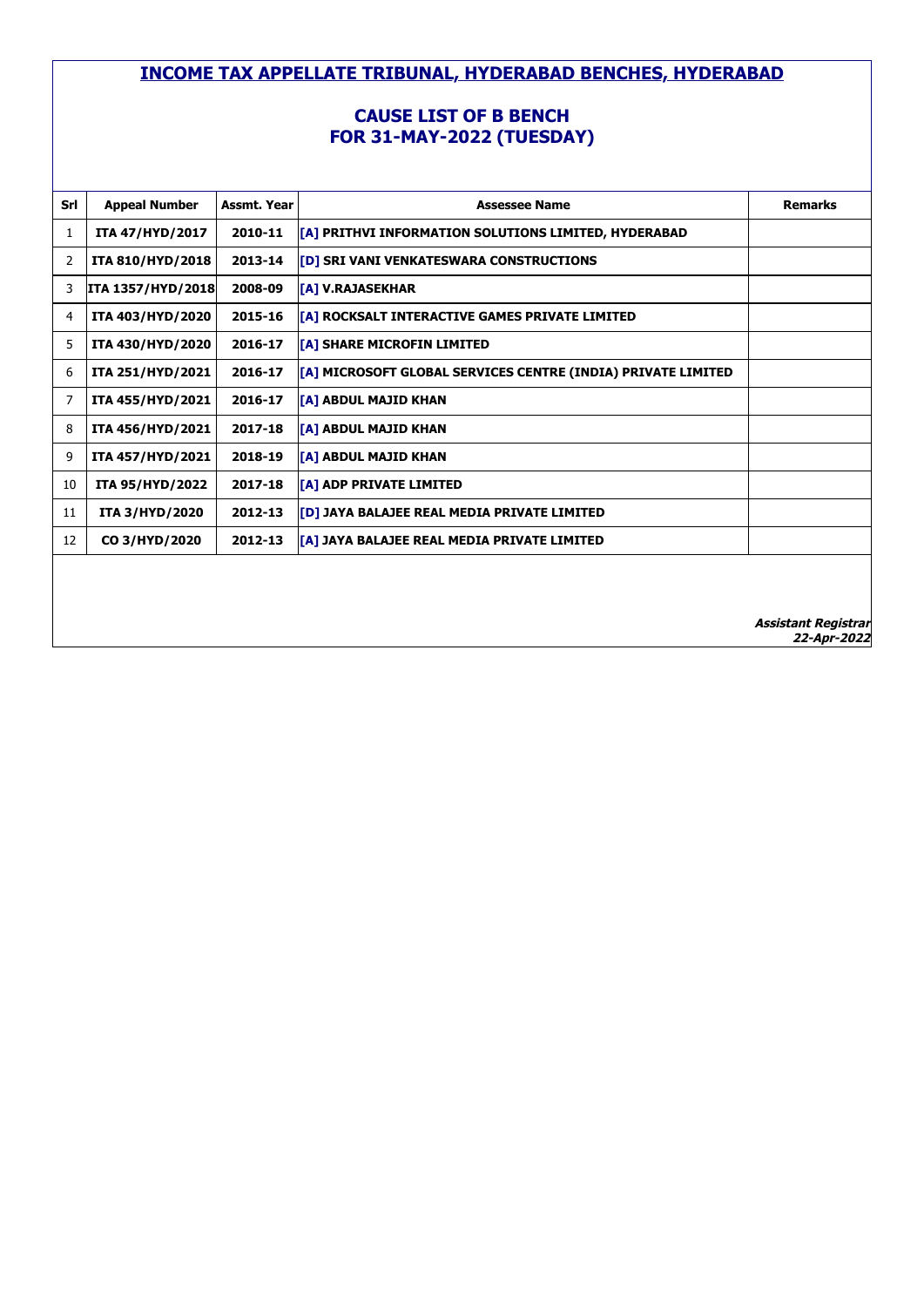### **CAUSE LIST OF SM BENCH FOR 02-MAY-2022 (MONDAY)**

| Srl | <b>Appeal Number</b>   | Assmt. Year | <b>Assessee Name</b>                   | <b>Remarks</b>                             |
|-----|------------------------|-------------|----------------------------------------|--------------------------------------------|
|     | <b>ITA 85/HYD/2022</b> |             | 2017-18 [A] MOHAMMED ABDUL RAHMAN KHAN |                                            |
|     |                        |             |                                        |                                            |
|     |                        |             |                                        |                                            |
|     |                        |             |                                        |                                            |
|     |                        |             |                                        | <i>Assistant Registrar<br/>22-Apr-2022</i> |

# **INCOME TAX APPELLATE TRIBUNAL, HYDERABAD BENCHES, HYDERABAD**

### **CAUSE LIST OF SM BENCH FOR 03-MAY-2022 (TUESDAY)**

| Srl | Appeal Number   Assmt. Year |  | <b>Assessee Name</b>                           | Remarks |  |  |
|-----|-----------------------------|--|------------------------------------------------|---------|--|--|
|     | <b>ITA 90/HYD/2022</b>      |  | 2018-19 [A] MEGHA DESHPANDE                    |         |  |  |
|     |                             |  | ITA 91/HYD/2022   2019-20  [A] MEGHA DESHPANDE |         |  |  |
|     |                             |  | ITA 97/HYD/2022   2017-18  [A] SYED SHAFIUDDIN |         |  |  |
|     |                             |  |                                                |         |  |  |

**Assistant Registrar 22-Apr-2022**

# **INCOME TAX APPELLATE TRIBUNAL, HYDERABAD BENCHES, HYDERABAD**

### **CAUSE LIST OF SM BENCH FOR 04-MAY-2022 (WEDNESDAY)**

| Srl | <b>Appeal Number</b>    | Assmt. Yearl | <b>Assessee Name</b>                                                        | <b>Remarks</b> |  |  |
|-----|-------------------------|--------------|-----------------------------------------------------------------------------|----------------|--|--|
|     | <b>ITA 98/HYD/2022</b>  |              | 2012-13 [A] THE FATEH MAIDAN CLUB                                           |                |  |  |
|     | ITA 99/HYD/2022         |              | 2014-15   [A] THE FATEH MAIDAN CLUB(AOP)                                    |                |  |  |
|     | <b>ITA 100/HYD/2022</b> |              | 2015-16 <b>[A] THE FATEH MAIDAN CLUB(AOP)</b>                               |                |  |  |
|     | <b>ITA 101/HYD/2022</b> |              | 2016-17 $\left  \left[ \text{A} \right] \right $ THE FATEH MAIDAN CLUB(AOP) |                |  |  |
|     |                         |              |                                                                             |                |  |  |